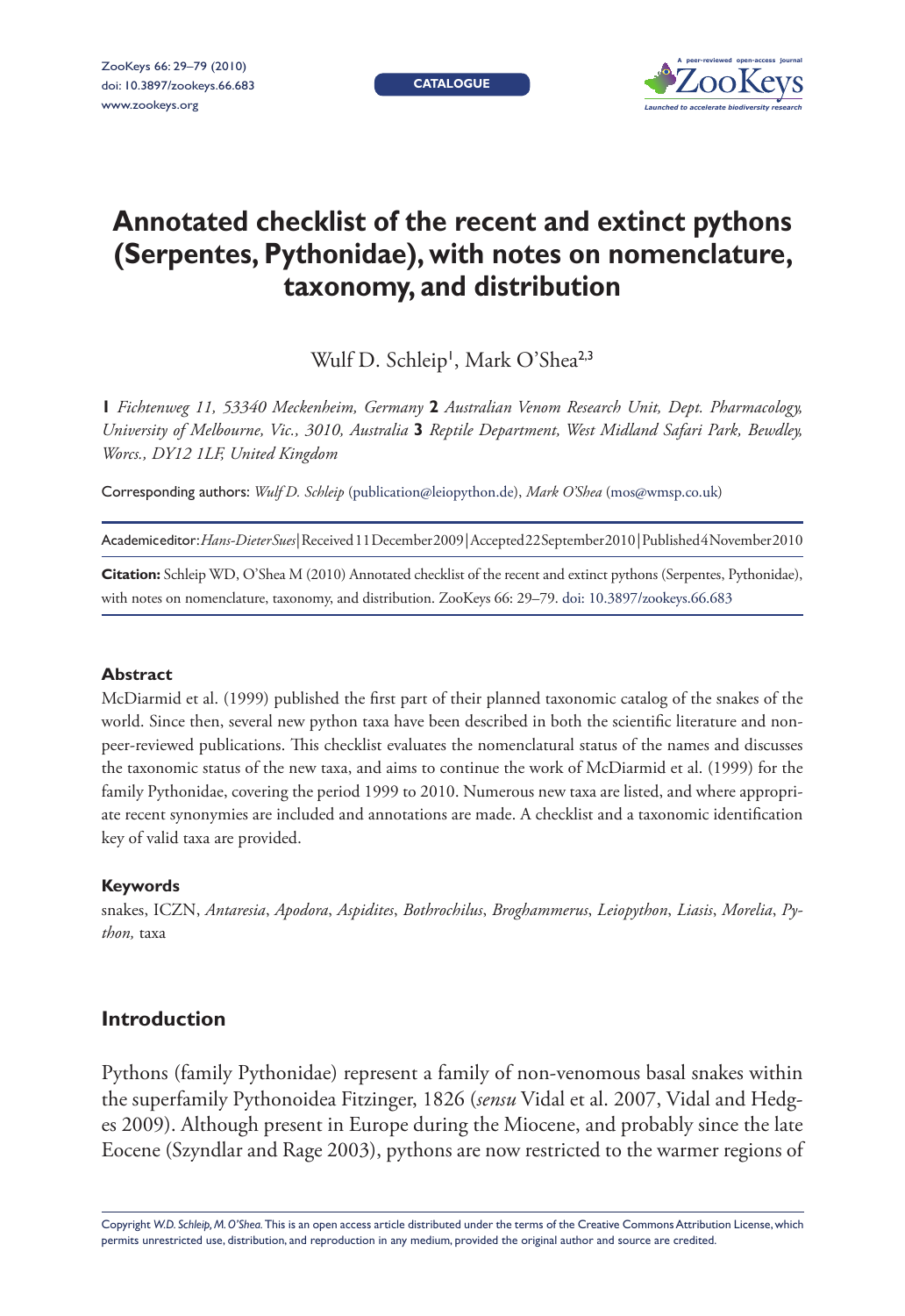the Old World, ranging from Africa through South and Southeast Asia, Indo-Malaysia and New Guinea, to Australia (Kluge 1993, Scanlon 2001, Rawlings and Donnellan 2003, Rawlings et al. 2008). More than two thirds of the currently recognized extant species are found in the Australo-Papuan region (Kluge 1993, Scanlon 2001, Rawlings et al. 2008), where they have the greatest level of morphological and genetic diversity (Heads 2002, Rawlings and Donnellan 2003), and a high degree of endemism (Harvey et al. 2000, Rawlings et al. 2004). Whereas two Asian species (*P. molurus* and *P. bivittatus*) range north of the Tropic of Cancer, an African and at least seven Australian species extend their ranges south of the Tropic of Capricorn. Pythons occur in a variety of habitats, from desert and savanna, to subtropical and tropical rainforest (Kluge 1993) and into seasonally flooded grasslands and paddifields. Most species are terrestrial, some are arboreal (Kluge 1993) and a few are semi-aquatic. The 40 recognized extant species range in maximum adult length from 0.61 m to 10.0 m, and include the longest extant snake species.

#### **Taxonomic changes since 1999**

 McDiarmid et al. (1999) has become a standard reference for snake taxonomists. Since then python systematics has received considerable attention as new phylogenetic and geographical evidence has become available. Aside from the descriptions of new genera, species, and subspecies (Table 1), the most noteworthy action was the split of the genus *Python* by Rawlings et al. (2008), placing two Asian taxa, *reticulatus* and *timoriensis,* into *Broghammerus.*

 One author, the amateur herpetologist Raymond T. Hoser of Victoria, Australia, has caused considerable confusion in python taxonomy over the last decade by describing numerous taxa (6 new genera and subgenera, 4 new species, and 19 new subspecies) in the non-peer-reviewed literature without providing adequate descriptions for his proposed new taxa (for discussions see Aplin 1999, 2002, Wüster et al. 2001, Williams et al. 2006, 2008, Schleip 2008). Hoser rarely included important taxonomic information or data on scale counts, numbers of specimen examined, statistics, or the results of DNA analysis. Moreover, Hoser designated several types without ever having apparently examined them. Although not mandatory, the International Code of Zoological Nomenclature (ICZN 1999), hereafter termed the "Code", recommends that only specimens personally examined by the author should be designated as types (Recommendation 73B). Furthermore, Hoser himself (1996, 1997) considered failing to examine type specimens "sloppy taxonomy". Another recommendation (Recommendation 73C), which states which data should be provided with the holotype, is often not followed by this author. In general, inadequate descriptions inevitably lead to problems in clearly assigning specimens to established taxa, and are expensive and time-consuming for subsequent workers who have to re-examine the type material in order to make taxonomic decisions, instead of being able to rely on adequate original descriptions.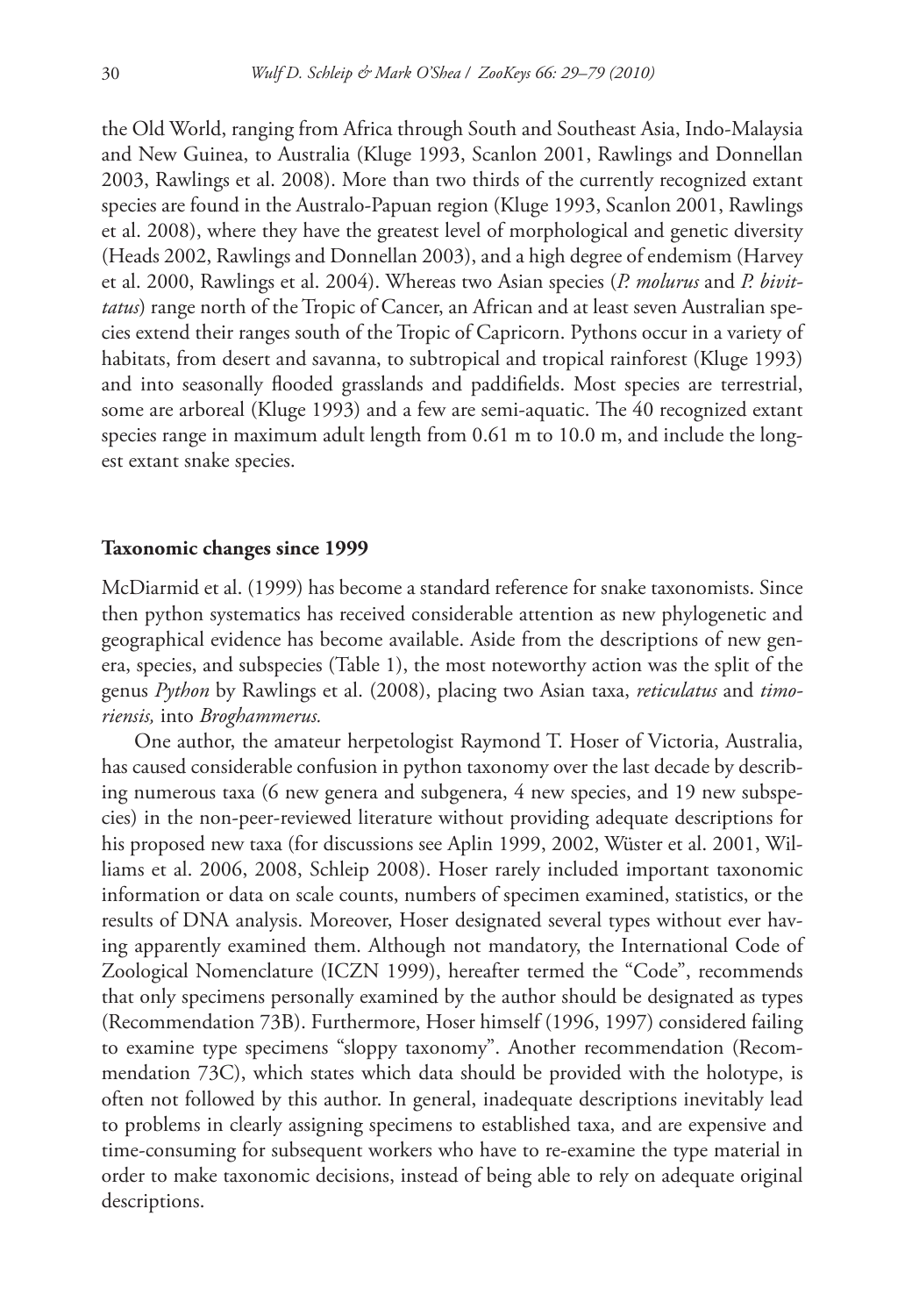| Year   | <b>New</b>     | Resurrected    | <b>New</b>     | Resurrected | <b>Elevated</b> to | <b>New</b>   | Resurrected    |
|--------|----------------|----------------|----------------|-------------|--------------------|--------------|----------------|
|        | genera         | genera         | species        | species     | species rank       | subspecies   | subspecies     |
| 1999   | 0              | $\Omega$       | $\Omega$       | 0           | 2                  | $\Omega$     | 0              |
| 2000   | 2(1)           | $\overline{2}$ | 5              | $\Omega$    | 8                  | 7            | $\overline{2}$ |
| 2001   | $\Omega$       | $\Omega$       | $\Omega$       | $\Omega$    | 3                  | $\Omega$     | $\Omega$       |
| 2002   | $\Omega$       | $\Omega$       |                | $\Omega$    | $\Omega$           | 2            | $\Omega$       |
| 2003   | $\Omega$       | (1)            | 1(2)           | (1)         | $\Omega$           | (3)          | $\Omega$       |
| 2004   | $\overline{c}$ | 4              | $\overline{2}$ |             | $\Omega$           | 9            | $\Omega$       |
| 2005   | $\Omega$       | $\Omega$       | $\Omega$       | 0           | $\Omega$           | $\Omega$     | $\Omega$       |
| 2006   | $\Omega$       | $\Omega$       | $\Omega$       | 0           | $\Omega$           | $\Omega$     | $\Omega$       |
| 2007   | $\Omega$       | $\Omega$       | $\Omega$       | $\Omega$    | $\Omega$           | $\theta$     | $\Omega$       |
| 2008   | $\Omega$       | $\Omega$       | 3              | $\theta$    | 3                  | $\theta$     | $\theta$       |
| 2009   | (2)            | $\Omega$       | $\theta$       | (2)         | (1)1               | (4)1         | $\theta$       |
| 2010   | $\Omega$       | $\Omega$       | $\Omega$       | $\theta$    | $\Omega$           | $\mathbf{0}$ | $\Omega$       |
| Total* | 4              | 6              | 12             |             | 17                 | 19           | $\mathbf{2}$   |

Table 1. New and resurrected taxa from 1999 until 2010. Numbers in parentheses represent the number of taxa deemed unavailable.

\* Total figures exclude those taxa considered unavailable.

In general, the professional herpetological community has rarely accepted Hoser's taxa (Wüster et al. 2001, Aplin 2002, Williams et al. 2006, 2008, Schleip 2008, Zaher et al. 2009) unless one of his numerous names turns out to be valid and a senior synonym based on more exacting scientific work carried out by professional researchers, as was the case with *Broghammerus*.

# **Approach and Scope**

The primary objective of this taxonomic checklist is to provide an overview of the taxa in the family Pythonidae, and to establish their nomenclatural status under the provisions of the Code and their current taxonomical status based on published works and knowledge. It is, however, beyond the scope of this list to propose re-classifications or re-arrangements of genera that lack fully resolved phylogenetic relationships. Although this checklist can only be a snapshot in time, it is intended to continue the work of McDiarmid et al. (1999) for the family Pythonidae over the past decade and provide updates to the list compiled by Henderson and Powell (2007). For taxa described during the past decade type species (for generic names) or type specimens (for specific names) are provided along with their type localities. Recently designated neotypes are also provided. Where new distributional information is available, this is included with the relevant citation. However, in contrast to the work of McDiarmid et al. (1999) and Henderson and Powell (2007), this checklist also contains extinct taxa.

 Taxa are hierarchically arranged by indentation, and are presented in alphabetical order at the level of genera, species, and subspecies, although, in the case of sub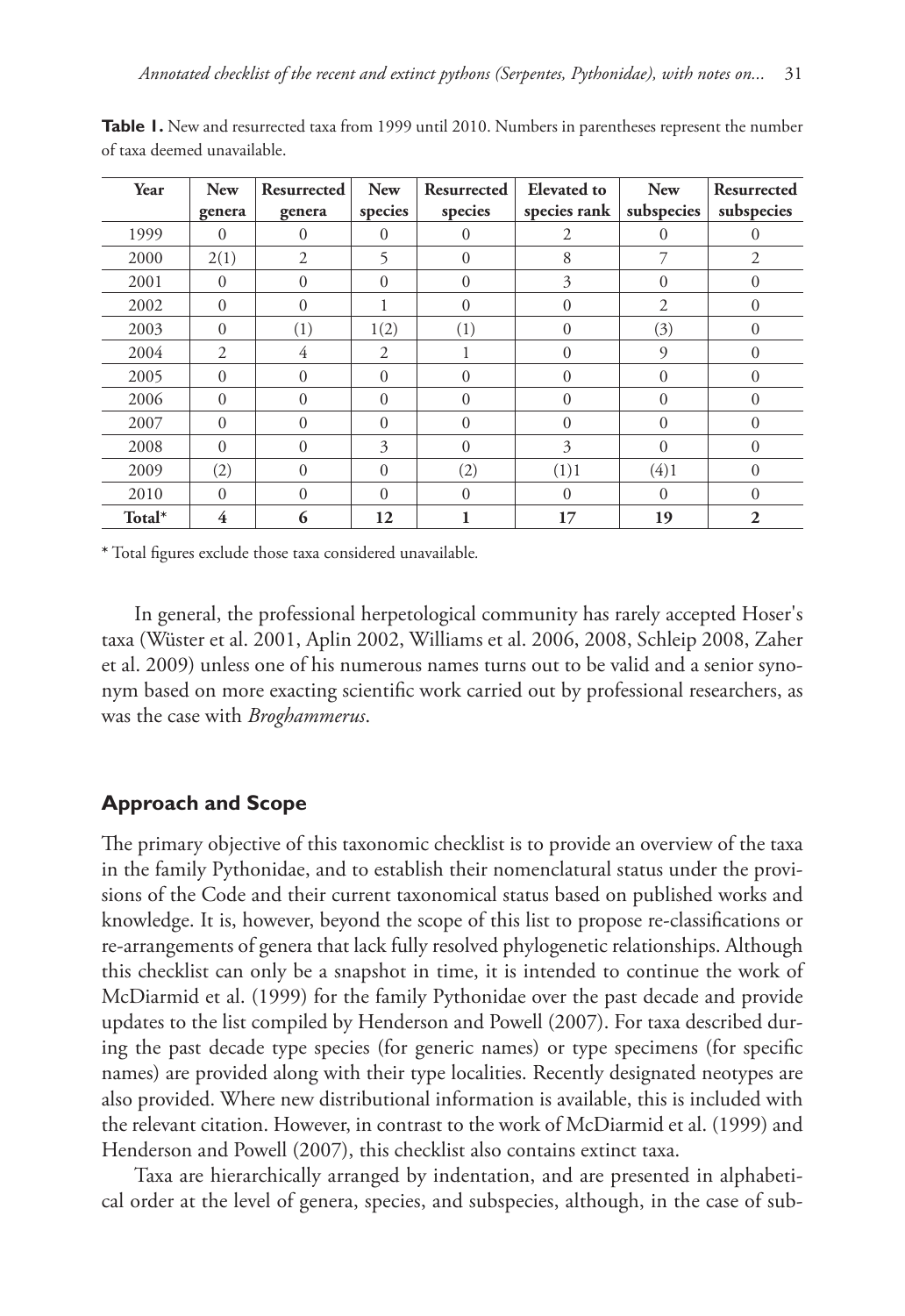species, the nominate subspecies precedes other subspecies, which then are listed in alphabetical order. Annotations are made directly below the relevant taxon, unless otherwise stated. Synonyms before the year 1999, and remarks on valid taxa, unless new data are available, can be found in McDiarmid et al. (1999). A key to the extent genera, species and subspecies recognized within the family of Pythonidae is provided in Appendix 2.

# **Interpretation and application of the Code**

The Code rules on issues regarding nomenclatural acts and works, and aims to "provide the maximum universality and continuity in the scientific names of animals compatible with the freedom of scientists to classify animals according to taxonomic judgments" (ICZN 1999). Due to its universality, the wording of the Code leaves considerable room for interpretation. For the assessment of the nomenclatural status of published names, and for the purpose of nomenclatural stability, the Code was here strictly applied to all names. In any case of ambiguous wording, the authors have consulted the glossary of the Code as suggested in the Code's "Explanatory Note", and as stated in article 89. In the checklist we use the abbreviation "APP" (application):

**APP1.** "Characters": To be available a name must "be accompanied by a description or definition that states in words characters that are purported to differentiate the taxon" (ICZN 1999: Art. 13.1.1). A description in the meaning of the Code is "a statement in words of taxonomic characters of a specimen or a taxon" (ICZN 1999: glossary entry for "description"), and a definition is "a statement in words that purports to give those characters which, in combination uniquely distinguish a taxon" (ICZN 1999: glossary entry for "definition"). The glossary defines the word taxon as a "taxonomic unit, whether named or not: i.e., a population, or group of populations of organisms which are usually inferred to be phylogenetically related and which have characters in common which differentiate (...) the unit (e.g., a geographic population, a genus, a family, an order) from other such units" (ICZN 1999: glossary entry for "taxon"). This latter statement clearly excludes distribution itself as a character to differentiate taxa and that complies with article 13.1.1, since it requires characters to differentiate a "geographic population" from other such units. Many taxonomists are likely to accept a geographic population, especially an insular population, only separated from other such populations by distribution, at subspecific rank. However, the Code does not distinguish between specific and subspecific rank in its requirements (Arts.  $45.1$ ,  $45.2$ ), and therefore subspecies must also be distinguishable by characters other than by their isolated locality or distribution.

**APP2**. "Generalized statements": Generalized statements such as "separated by distribution" or "separated by analysis of DNA" or relative statements such as "usually (but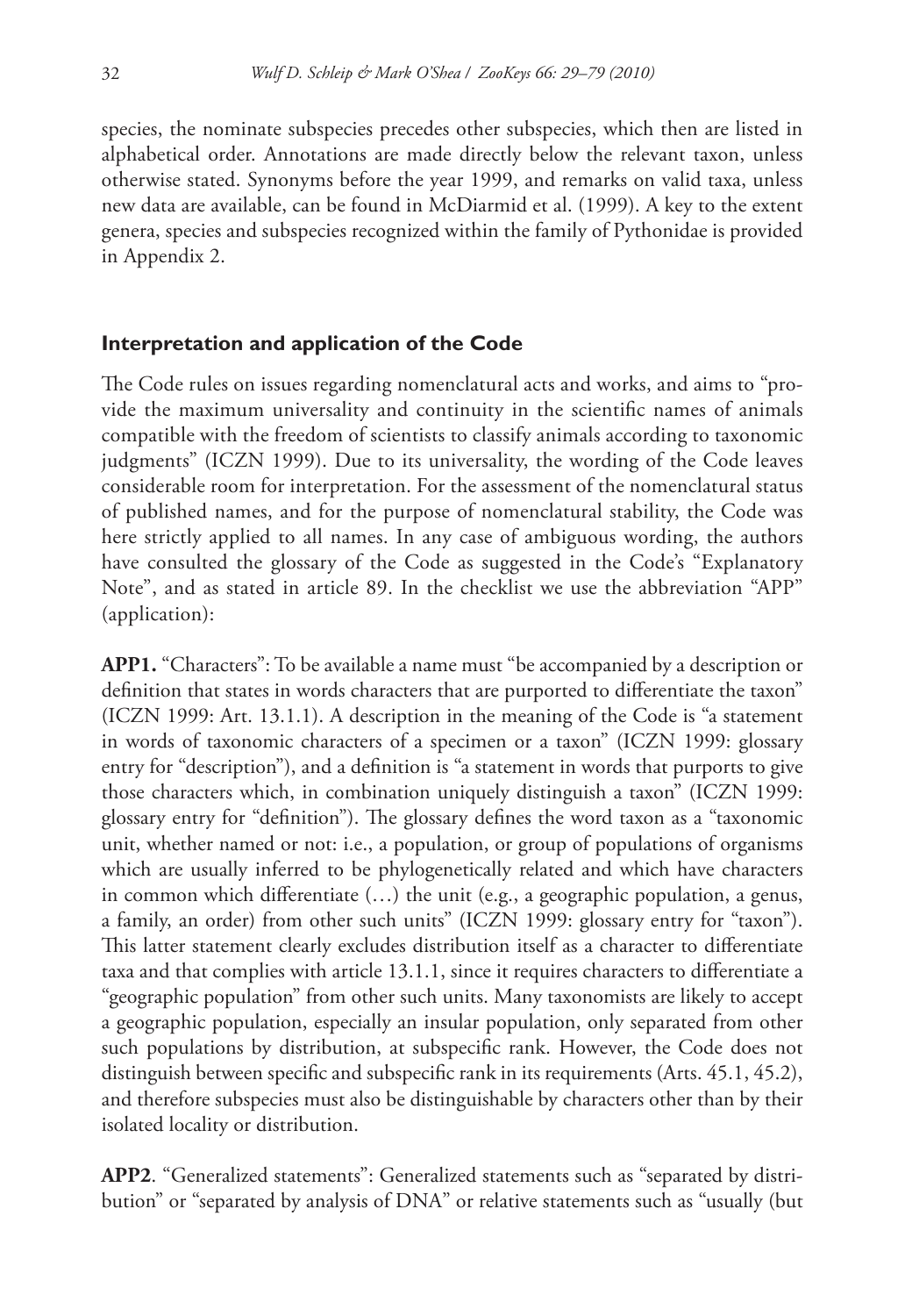not always) has" do not constitute a character in the sense of article 13.1.1 (APP1). Analysis of DNA clearly describes a method although genomic differences are of diagnostic value, and distribution itself is not a character, as it is not intrinsic to any specimen within the taxon. Therefore, these are not attributes of an organism (see glossary for character). Moreover, strictly following the glossary definition of the word description, the Code would require that a taxon must be uniquely distinguished from other taxa and generalized statements do not imply uniqueness.

**APP3**. "Priority": Article 23.3.5 requires the replacement of an unavailable name with the oldest available synonym (senior synonym).

**APP4**. "Incorrect subsequent spelling": Article 33.3 states that "any subsequent spelling of a name different from the correct original spelling, other than a mandatory change or an emendation, is an "incorrect subsequent spelling"; it is not an available name and, like an incorrect original spelling (…), it does not enter into homonymy and cannot be used as a substitute name" (ICZN 1999). For speciesgroup names article 11.9.3.2 states that they are "deemed to have been published in combination with the correct original spelling of the generic name, even if it was actually published in combination with an emendation or incorrect spelling of the generic name" (ICZN 1999). Therefore, incorrect subsequent spellings are corrected to the original spelling.

**APP5.** "*Nomen dubium*" (pl. *nomina dubia*): According to the glossary of the Code a *nomen dubium* is "a name of unknown or doubtful application" (ICZN 1999). This glossary definition leaves a wide scope for applying the term. A *nomen dubium* may be a lost type specimen or a type that lacks important diagnostic features so that a name cannot be applied to a specimen with clarity. Melville (1980, 1984) noted that considering a name as *nomen dubium* is a matter of taxonomic decision and not a nomenclatural one. Moreover, Mones (1989) revealed that this term was first used for a taxon which was accompanied by an insufficient description. He states that the term " $(...)$  denotes ignorance, incapability to interpret the facts, insufficient diagnosis, or actual poorness of the type specimen" (Mones, 1989: 232). We agree with the above mentioned views and, hence, insufficient information on the holotype (Recommendations 72E, 73A, see Introduction) that obviously was randomly chosen from an online database of a natural history museum and was not examined by the author (Recommendation 73B) along with an insufficient diagnosis or definition of taxonomic characters (see Art. 13.1.1, Recommendation 13A) may make a name be considered a *nomen dubium.* However, the name remains available, and a subsequent revision or re-description of the taxon may establish its validity.

**APP6.** "*Nomen nudum*" (pl. *nomina nuda*): For generic names to be available, the Code requires "the fixation of a type species in the original publication" (ICZN 1999: Art. 13.3). All names must be "explicitly indicated as intentionally new" (ICZN 1999: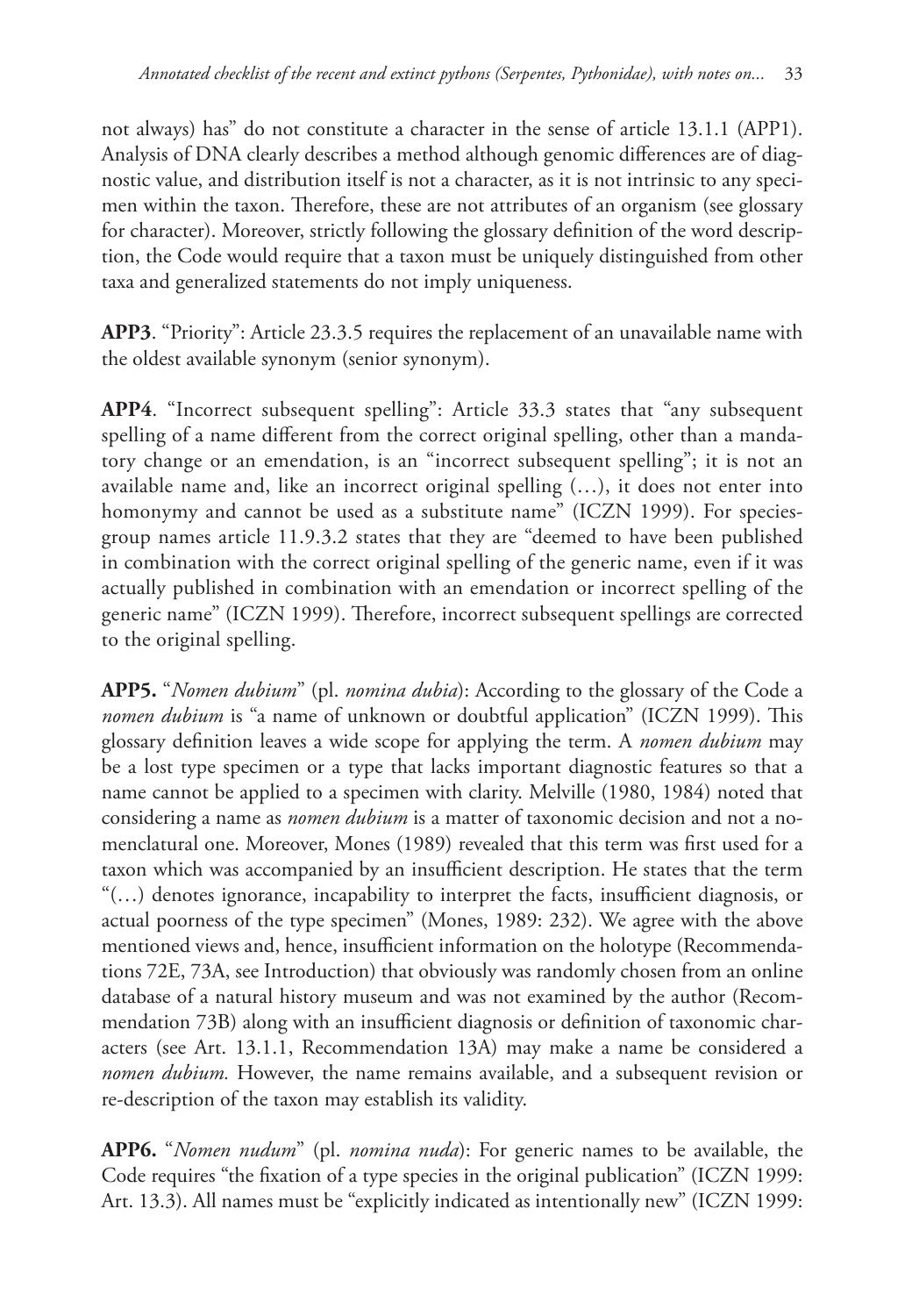Art. 16.1). Generic names, as well as specific and subspecific names, to which no characters were provided that comply with article 13.1.1 (see APP1, APP2), are deemed a *nomen nudum*, and therefore considered unavailable.

**APP7**. "*Species inquirenda*" (pl. *species inquirendae*): This is "a Latin term meaning a species of doubtful identity requiring further investigation" (ICZN 1999: glossary entry).

**APP8.** "Unavailable name": A name is regarded as unavailable under the provisions of the Code, if either the requirements for publication or the requirements for availability are not met. This seems to be the case for names published by Hoser in his selfpublished Australasian Journal of Herpetology. Although the journal's website states that several hard copies were placed in libraries to comply with the Code, these authors were unable to locate hard copies from any major European or North American library, or obtain such from the publisher when first issued (also see Recommendations 8B–D). An order form for hard copies [\(http://www.smuggled.com/AJHHCO1.htm,](http://www.smuggled.com/AJHHCO1.htm) accessed 17 May 2009) was added to the publisher's website on 7 May 2009. The National Library of Australia (NLA), the only library that lists this journal in their catalog, also has no hard copy (enquiry # NLAref21927, 16 April 2009) and only the PDF of the second issue (Hoser 2009) of the journal as of 17 May 2009 (NLA copy request CDC-10117150, 9.V.2009 could not be processed). Articles 8.1.2 and 8.1.3 of the Code state that to be regarded as published works they "must be obtainable, when first issued  $(...)$ ", and "must have been produced in an edition containing simultaneously obtainable copies by a method that assures numerous identical and durable copies". Neither requirements was fulfilled. Later (20 May 2009), a colleague requesting original printed hard copies directly from the publisher only receiving single-sided, black and white versions of the online papers, printed on a domestic laser printer and bound by a large staple on the upper left hand corner (V. Wallach, pers. comm.). On his website, the publisher states "both print (first print run) and online are identical including use of color". Therefore, the hard copy received by our colleague was apparently "printed on demand". Article 9.7 states that "copies obtained on demand of an unpublished work [Art. 8], even if previously deposited in a library or other archive" do not constitute published work. The publisher disseminates the articles via the internet as PDFs downloadable from the journal's website, and appears to rely on the trust of subsequent workers, that paper copies do exist (e.g., Zaher et al. 2009). However, the dissemination of PDFs over the internet does not currently constitute "published works" (Art. 9.6). Since no hard copies of the relevant second issue (Hoser 2009) were obtainable when first issued, and requested hard copies were "printed on demand", this work must be regarded as "not published" under the provisions of the Code (Arts. 8.1.2, 8.1.3, 8.6, 9.6, 9.7) and the names therein are deemed unavailable (also see Wallach et al. 2009). The names, however, are listed for the completeness of the list but are not part of the formal synonymy.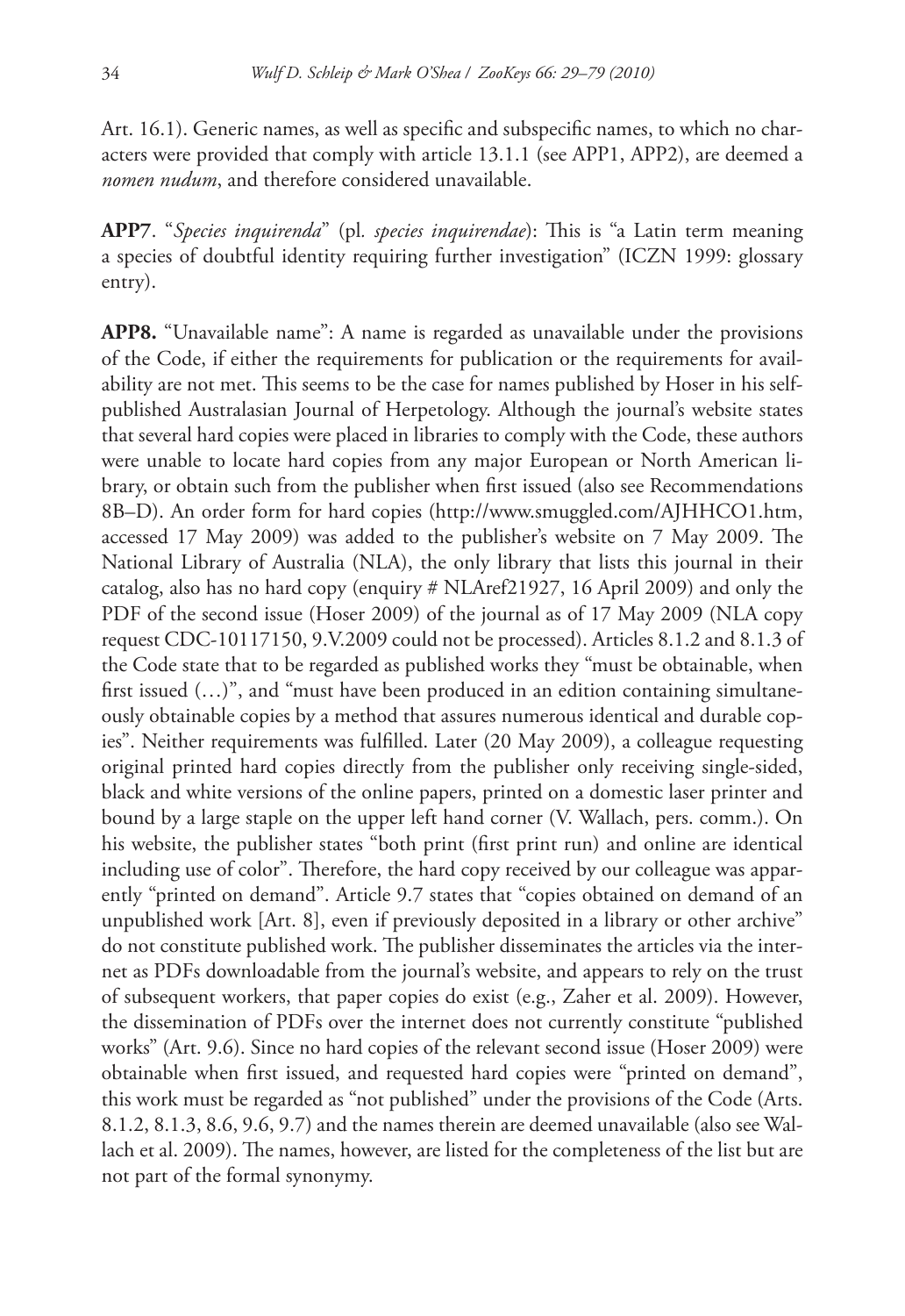# **Abbreviations for Depositories of type material**

| AM          | Australian Museum, Sydney, Australia                                  |
|-------------|-----------------------------------------------------------------------|
| <b>AMNH</b> | American Museum of Natural History, New York, NY, USA                 |
| <b>BPBM</b> | Bernice P. Bishop Museum, Honolulu, Hawaii, USA                       |
| <b>CAS</b>  | California Academy of Sciences, San Francisco, California, USA        |
| <b>FMNH</b> | Field Museum, Chicago, IL, USA                                        |
| <b>MCZ</b>  | Museum of Comparative Zoology, Harvard University, Cambridge, MA, USA |
| <b>NMV</b>  | Museum of Victoria, Melbourne, Australia                              |
| <b>MNHN</b> | Muséum national d'Histoire naturelle, Paris, France                   |
| QM          | Queensland Museum, Brisbane, Queensland, Australia                    |
| <b>RMNH</b> | Naturalis, Leiden, The Netherlands                                    |
| <b>SAMA</b> | South Australian Museum, Adelaide, South Australia, Australia         |
| <b>UTA</b>  | University of Texas at Austin, Austin, Texas, USA                     |
| <b>WAM</b>  | Western Australian Museum, Perth, Western Australia, Australia        |
| <b>ZFMK</b> | Zoologisches Forschungsinstitut und Museum Koenig, Bonn, Germany      |
| <b>ZMUC</b> | Zoologisk Museum, Copenhagen, Denmark                                 |
|             |                                                                       |

# **Checklist of the Pythonidae**

# **Genus** *Antaresia* **Wells and Wellington, 1984**

**Remarks:** Cogger (2000) did not recognize this genus but placed the four species recognized therein without subspecies in the genus *Liasis* Gray.

# *childreni* **(Gray, 1842)**

# *maculosa* **(Peters, 1873)**

# **Synonyms:**

 *Antaresia maculosa brentonoloughlini* Hoser, 2004

**Distribution:** O'Shea et al. (2004) reported the first occurrence outside Australia, at Weam, Western Province, Papua New Guinea.

# *maculosa brentonoloughlini* **Hoser, 2004** [synonym of *A. maculosa*]  **Holotype:** AM R16772.

 **Type locality:** 16 km east of Coen, Queensland, Australia.

 **Remarks:** Hoser (2004) separated this taxon from the nominate subspecies "by its greater preponderance of light colouration relative to dark blotches on the dorsal surface" (Hoser 2004), stating that the nominate form would "have roughly half to half (50:50) dark versus light blothes" whereas the ra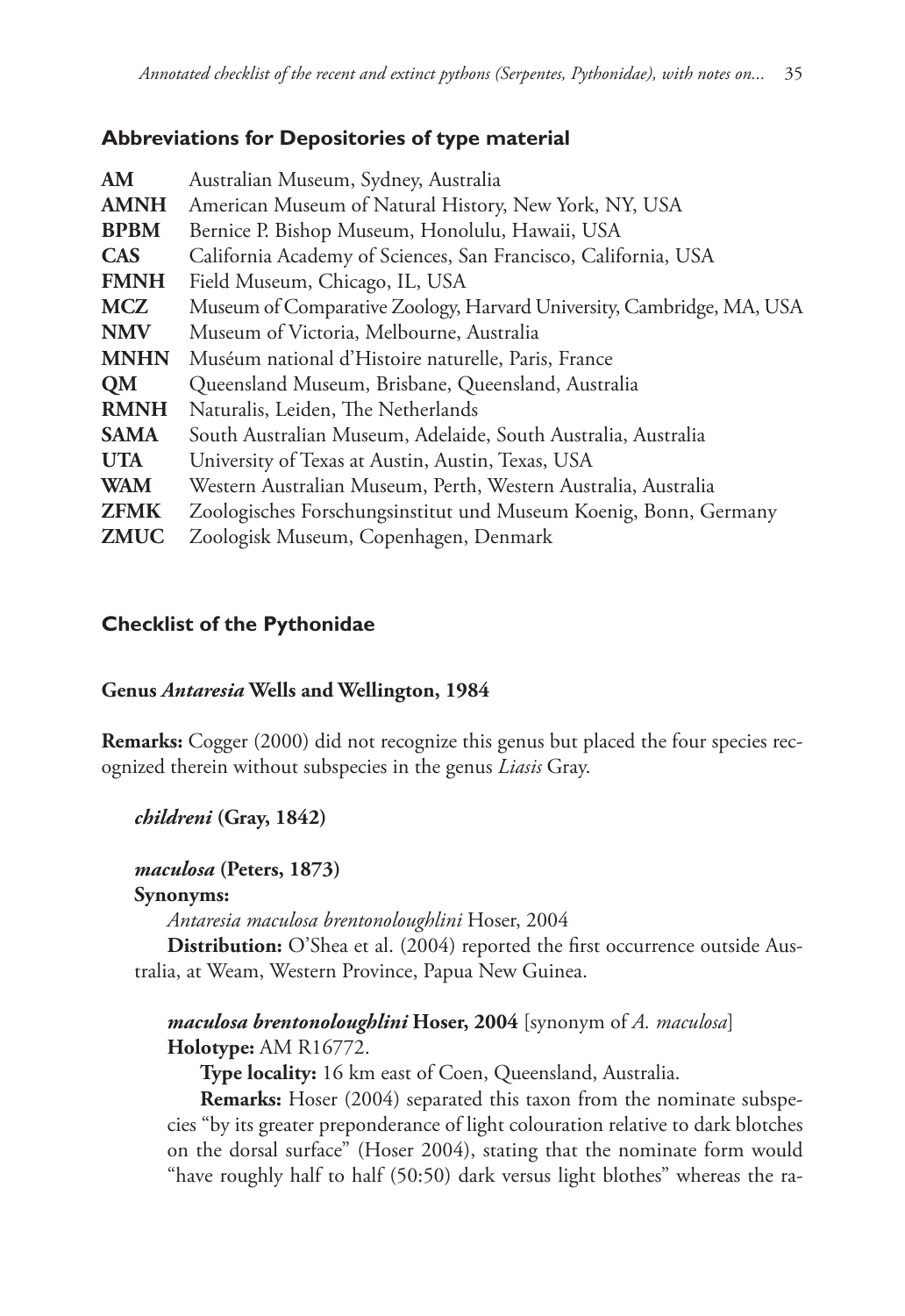tio in this taxon "is generally at least 60% light colour to 40% or less darker blotches" (Hoser 2004), and by larger average size.

#### *perthensis* **(Stull, 1932)**

#### *stimsoni* **(LA Smith, 1985)**

#### *stimsoni stimsoni* **(LA Smith, 1985)**

# *stimsoni campbelli* **Hoser, 2000** [synonym of *A. stimsoni orientalis*]  **Holotype:** AM R69087.

 **Type locality:** Wilcannia, New South Wales, Australia.

**Remarks:** The holotype of this taxon is also the paratype of *A. s. orientalis* Smith, 1985*.* Hoser (2000) separated this taxon from "other subspecies" by distribution (APP1, APP2), and from "other *A. stimsoni*" by color. Hoser (2000) cited without acknowledgment a statement made by Ehmann (1992) and quoted by Kend (1997: 148) and added to the statement, "the snout has a less box-like anterior when compared with other *A. stimsoni*" (Hoser 2000). However, since he considered *A. stimsoni* a synonym of "*A. saxacola*" (see comments on *A. s. orientalis*) and *A. stimsoni stimsoni* a separate subspecies, it is not clear what he means by *A. stimsoni*. This taxon is placed in the synonymy of *A. stimsoni orientalis* until further research has assessed its validity. Subsequent workers (e.g., Sonnemann 2007) have not recognized this taxon.

# *stimsoni orientalis* **(LA Smith, 1985)**

#### **Synonyms:**

### *Antaresia stimsoni campbelli* Hoser, 2000

 **Remarks:** Hoser (2000) resurrected the name *A. saxacola* Wells and Wellington, 1985, but, contrary to Hoser's (2000) claims that *A. stimsoni* Smith, 1985 (Hoser provided an incorrect date: Smith 1995) would be a subjective junior synonym of *A. saxacola orientalis* Smith, 1985 (see Shea and Sadlier 1999), the date of publication for Smith (1985) preceded Wells and Wellington (1985) as stated by Wells (2009), which makes *A. saxacola* a subjective junior synonym of *A. stimsoni*. Nevertheless, because Wells and Wellington did not provide a description for *A. saxacola*, the name was considered a *nomen nudum* by Underwood and Stimson (1990) and Shea and Sadlier (1999). We agree with these authors in considering "*saxacola*" a *nomen nudum* (APP6), and *orientalis* replaces it (APP3). *A. stimsoni orientalis* was not listed by Cogger (1992), Barker and Barker (1994), Cogger (2000) and Henderson and Powell (2007), but was recognized by others (e.g., Ehmann 1992, Kend 1997, Walls 1998, Torr 2000, Wilson and Swan 2008).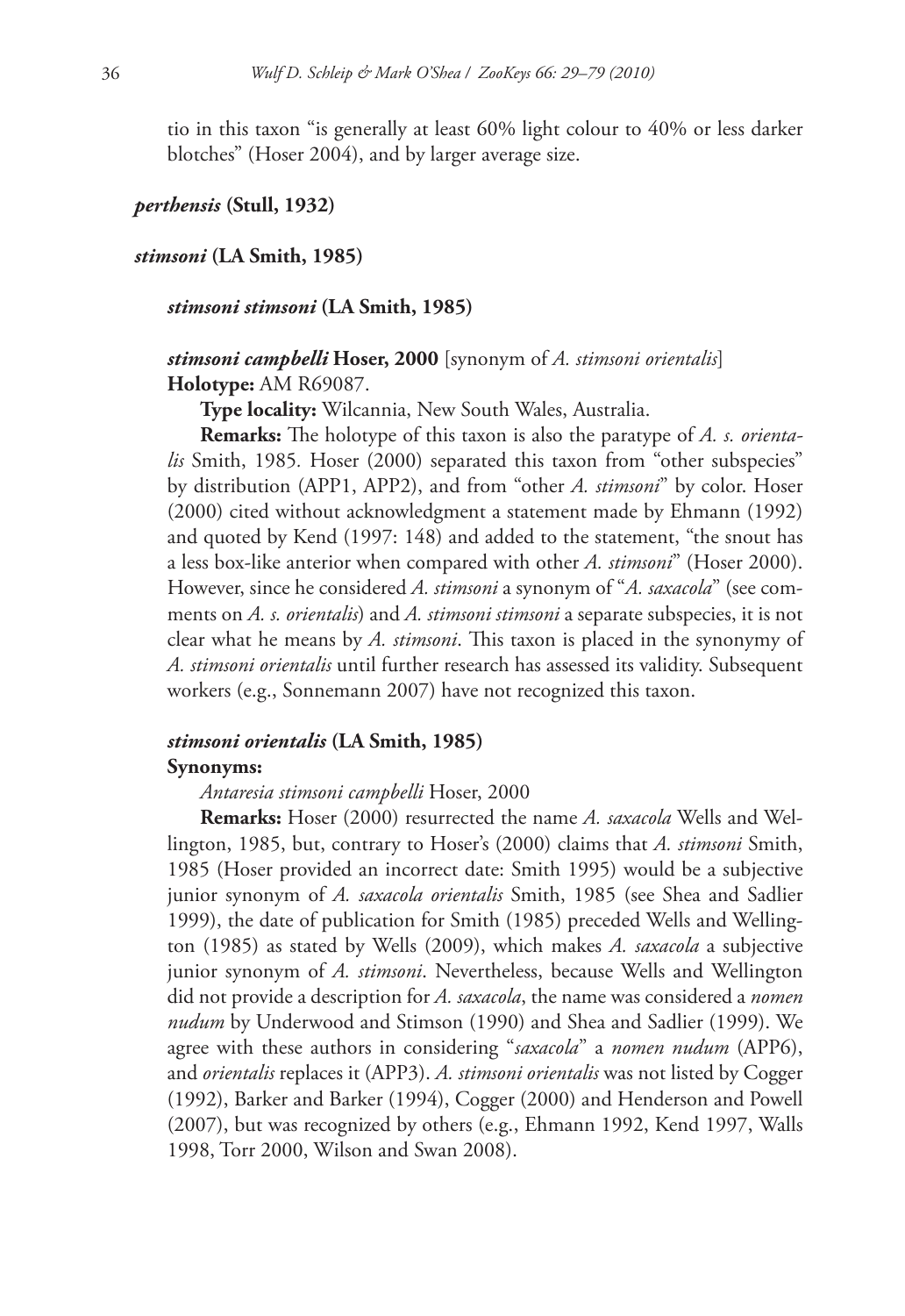# **Genus** *Apodora* **Kluge, 1993**

 **Remarks:** Kluge (1993) established this monotypic genus for the species *papuana*, which until then was included in the genus *Liasis* Gray as *Liasis papuanus*. Because of the lack of clarity concerning the phylogenetic position of this taxon (*Liasis*, *Apodora* (*Morelia*, *Python*)) (see Kluge, 1993: fig. 28), Kluge (1993: 53) characterized it with the term "*sedis mutabilis*" (of changing phylogenetic position, *sensu* Wiley, 1981, convention 4). However, recent researchers found some of the anatomical and morphological characters used in previous phylogenetic studies unsuitable due to misidentification (e.g., Scanlon 2001) or homoplasy (e.g., Wilcox et al. 2002, for detailed discussion see Rawlings et al., 2008). Scanlon (2001) analyzed a modified version of the dataset used by Kluge (1993) and found the genus *Liasis* to be paraphyletic (see Scanlon 2001: fig. 26). Later Rawlings et al. (2004) placed *A. papuana* as the sister clade to all other species of *Liasis*, which supports the separation of *A. papuana* as proposed by Kluge (1993), but this position was not well supported by their data. More recently, Rawlings et al. (2008) indicated a relationship between *A. papuana* and *L. olivaceus* within the monophyletic genus *Liasis*, both taxa forming a sister clade to the *L. fuscus*/*mackloti* complex, but again this position was not well supported. Hence, in anticipation of more robust data, we retain the current placement of this genus.

# *papuana* **(Peters & Doria, 1878) Synonyms:**

 *Liasis papuanus* Peters & Doria – Hoser, 2000, 2004 *Apodora papuana* (Peters & Doria) – Rawlings and Donnellan, 2003; Henderson and Powell, 2007; Rawlings et al., 2008

# **Genus** *Aspidites* **Peters, 1877**

 **Remarks:** Henderson and Powell (2007) and Swan (2007) did not list subspecies within *Aspidites*. *Aspidites* was considered most primitive within the Pythonidae (e.g., Stimson and Underwood 1990, Kluge 1993) due to a lack of thermoreceptive pits in the labial scales. However, current research (Westhoff and Collin 2008) has revealed that *Aspidites* possesses a single thermoreceptive pit within the rostralia.

# *melanocephalus* (Krefft, 1864)  **Synonyms:**   *Aspidites melanocephalus adelynensis* Hoser, 2000 *Aspidites melanocephalus davieii* Hoser, 2000 *Aspidites melanocephalus rickjonesii* Hoser, 2009 (unavailable name, APP8)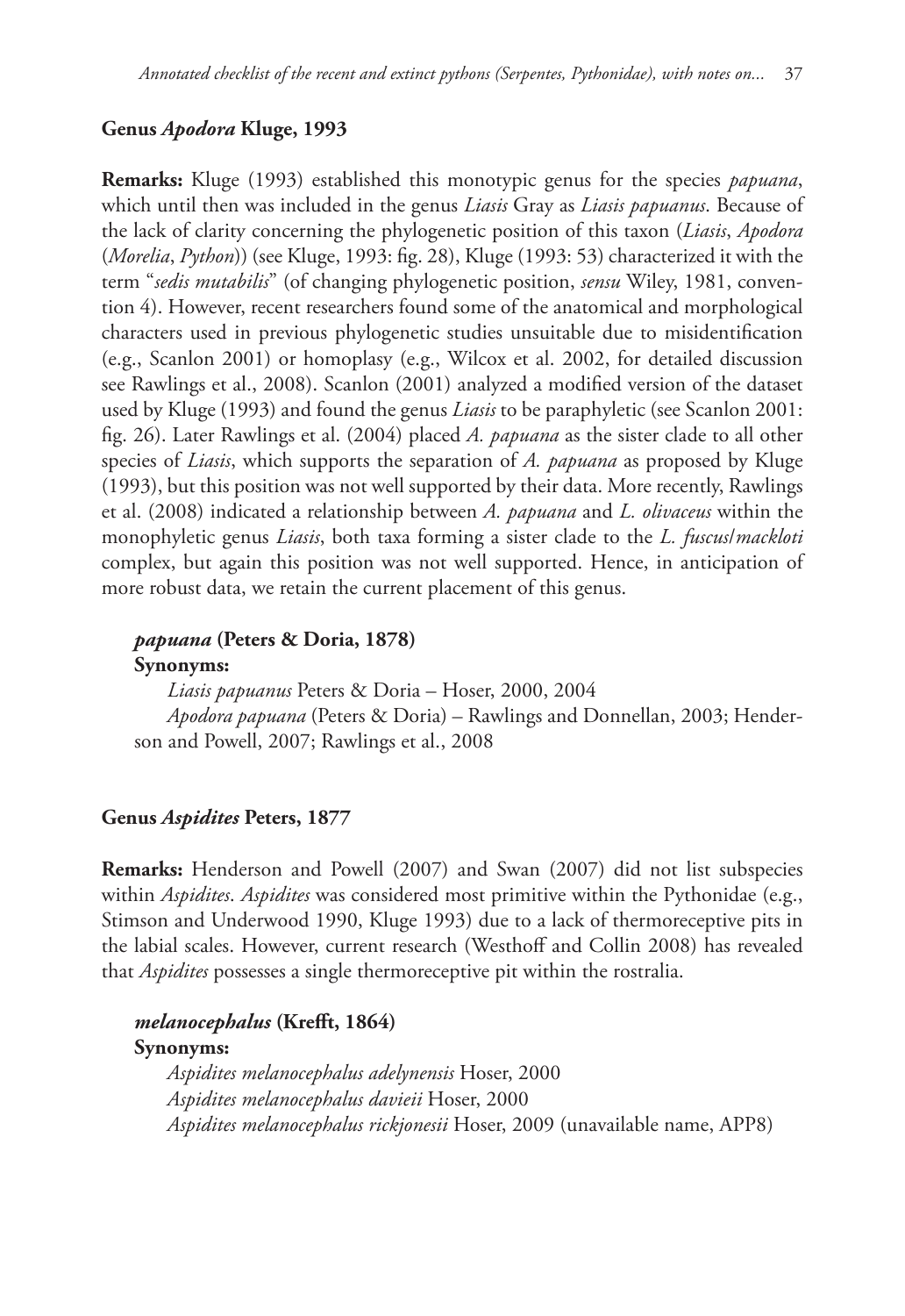# *melanocephalus adelynensis* **Hoser, 2000** [synonym of *A. melanocephalus*]  **Holotype:** WAM R51208 (see remarks).

 **Type locality:** Wyndham, Western Australia.

 **Remarks:** Hoser (2000) provided the same erroneous accession number for the holotype as was already provided by Smith (1985) in his original description; WAM R51208 is the number for a skink, *Eremiascincus isolepis* (*fi de* Mecke et al. 2009) (Doughty, pers. comm.). Hoser (2000) separated this taxon from the nominate form by lower loreal, subocular, and parietal scale counts (see Barker and Barker 1994:  $1-2$ ). The same is stated to be diagnostic for  $A$ . *m. davieii*, which makes them indistinguishable from each other, as already noted by Aplin (2002: 55–56) who considered *A. m. adelynensis* the senior synonym due to page priority. The name is placed in the synonymy of *A. melanocephalus* until further research can clarify its taxonomic position.

 *melanocephalus davieii* **Hoser, 2000** [junior synonym of *A. m. adelynensis*  and of *A. melanocephalus*]

# **Holotype:** WAM R46170.

 **Type locality:** Tom Price, Western Australia.

 **Remarks:** Contrary to Aplin (2002: 56), we do not consider this name a *nomen nudum* because Hoser (2000) provided characters that purport to differentiate it from the nominate form. However, based on Hoser's (2000) description, this taxon is indistinguishable from *A. m. adelynensis* (see comments above). The name is therefore considered a subjective junior synonym of  $A$ .  $m$ . *adelynensis* and is placed into the synonymy of *A. melanocephalus*.

# *melanocephalus rickjonesii* **Hoser, 2009** [unavailable name (APP8)]  **Holotype:** WAM 46170.

 **Type locality:** Tom Price, Western Australia.

 **Remarks:** Hoser (2009) had designated the same holotype and paratypes as for *A. m. davieii*. The name is considered "not published" under the provisions of the Code (APP8) but would nevertheless be an objective junior synonym of *A. m. davieii*.

### *ramsayi* **(Macleay, 1882)**

### **Synonyms:**

 *Aspidites ramsayi panoptes* Hoser, 2000 *Aspidites ramsayi richardjonesii* Hoser, 2000 *Aspidites ramsayi neildavieii* Hoser, 2009 (unavailable name, APP8) *Aspidites ramsayi neildavieii* Hoser, 2009 [unavailable name (APP8)]  **Holotype:** WAM 34070.

 **Type species:** near Port Hedland, Western Australia.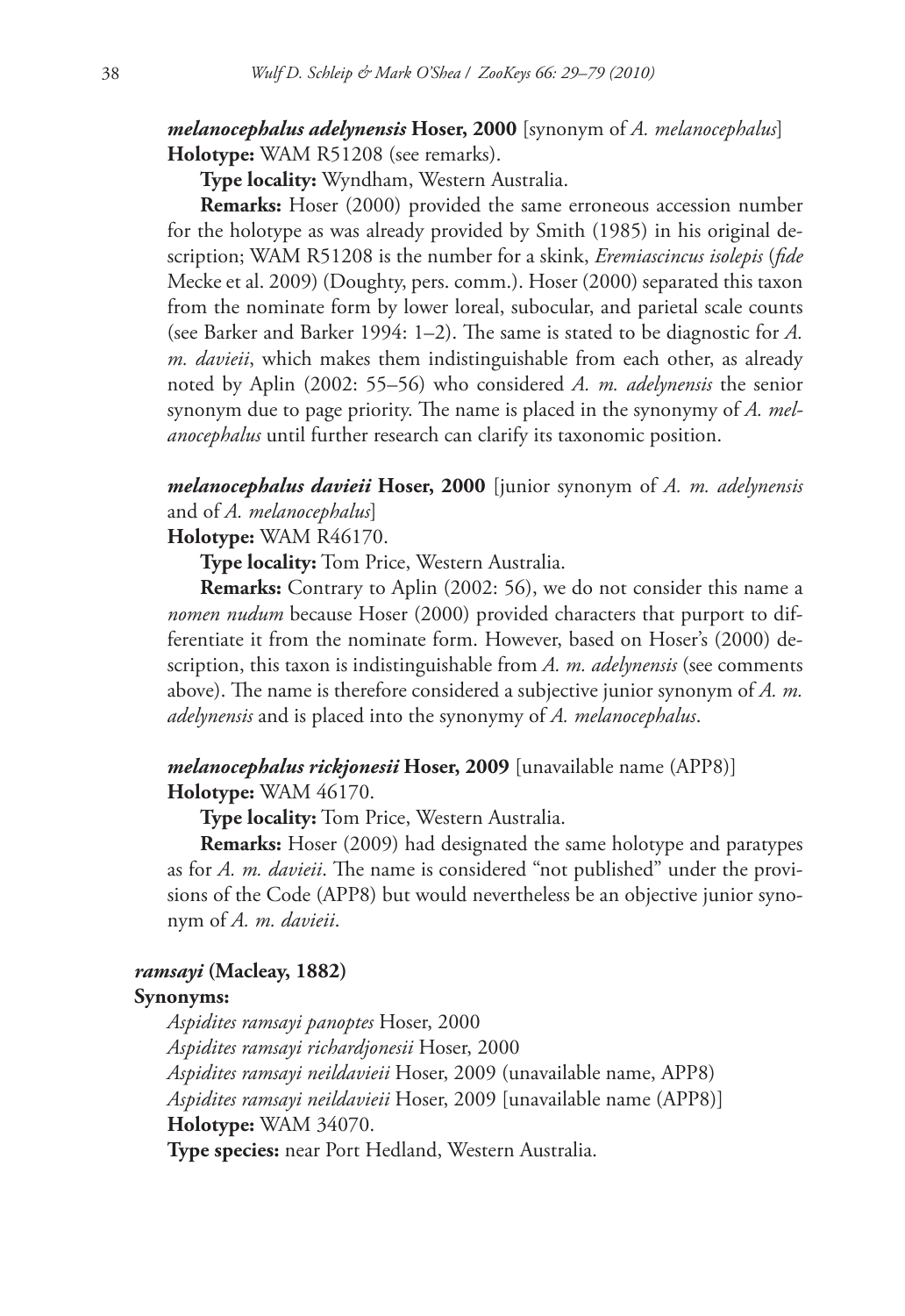**Remarks:** Designation of the same type as for *A. r. richardjonesi*. The name is considered "not published" under the provisions of the Code (APP8) but would nevertheless be an objective junior synonym of *A. r. richardjonesi.*

# *ramsayi panoptes* **Hoser, 2000** [synonym of *A. ramsayi*]  **Synonyms:**

 *Aspidites ramsayi richardjonesii* – Hoser, 2000  **Holotype:** WAM R43459.

 **Type locality:** Burracoppin, Western Australia.

 **Remarks:** Distinguished from "the main race" by lower average ventral and subcaudal scale counts (citing Barker and Barker [1994: 5] in support of this claim), color darkening above the eye in adults, and "from all other Womas by distribution" (Hoser 2000: 10) (APP1, APP2). Because of the vague description of this taxon, specimens cannot be unambiguously assigned to this taxon. The name is placed into the synonymy of *A. ramsayi*. For further comments see *A. r. richardjonesii*.

# *ramsayi richardjonesii* **Hoser, 2000** [junior synonym of *A. r. panoptes*]  **Holotype:** WAM R34070.

 **Type locality:** near Port Hedland, Western Australia.

 **Remarks:** Aplin (2002) considered this taxon a *nomen nudum*. We disagree because Hoser (2000) provided characters that purport to differentiate this taxon from the "main race". Nevertheless, this taxon is indistinguishable from *A. r. panoptes*, as both taxa share the diagnostic characters and are only separated by "vast distance" (Hoser 2000) (APP1, APP2) (also see Wüster et al. 2001). Without further data, these taxa must be treated as synonyms, with *A. r. panoptes* having priority.

# **Genus** *Aspidoboa* **Sauvage, 1884** [synonym of *Python*]

 **Remarks:** Hoser (2004) resurrected this genus to include the species of the *Python curtus* complex (*sensu* Keogh et al. 2001). As demonstrated by Rawlings et al. (2008) after exclusion of the taxa *reticulatus* and *timoriensis* (see *Broghammerus*), the genus *Python* forms a monophyletic grouping, including the taxon *brongersmai.* Since Keogh et al. (2001) demonstrated that *brongersmai* is the sister taxon to *curtus* and *breitensteini,*  separating these three taxa from the genus *Python* would result in the non-monophyly of the genus. It is our opinion that the recognition of *Aspidoboa* at subgeneric rank only causes confusion and is unnecessary in a low-diversity genus as *Python*.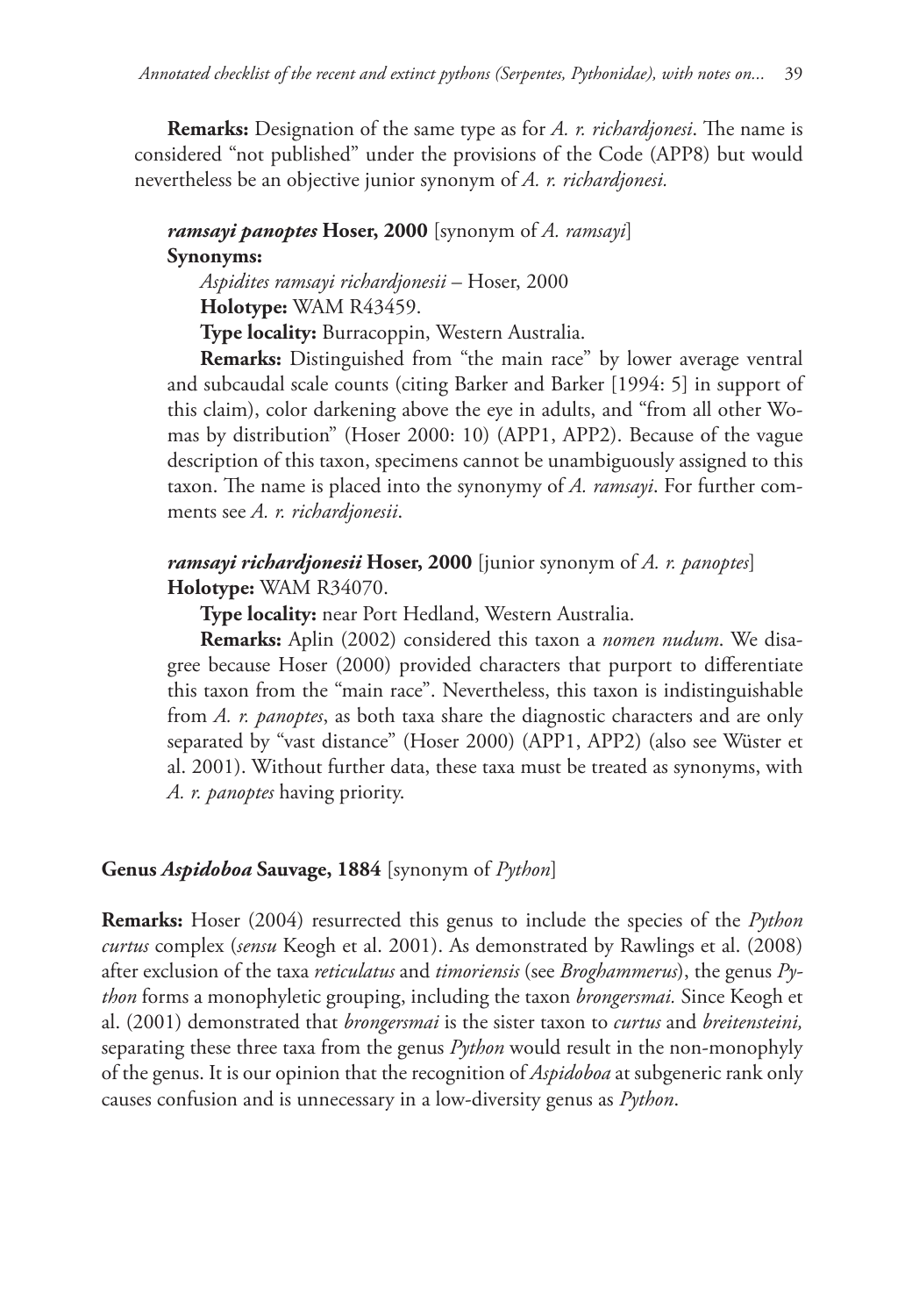### **Genus** *Australiasis* **Wells & Wellington, 1984** [synonym of *Morelia*]

#### **Synonyms:**

 *Austroliasis* Hoser, 2000 (incorrect subsequent spelling, APP4)

**Remarks:** Hoser (2004) used the correct spelling rather than his earlier incorrect spelling of this taxon as "*Austroliasis*" (see below) but also included the species of the *amethistina*complex (*sensu* Harvey et al. 2000) and furthermore added *timorensis* (APP4) Peters, 1877. Nevertheless, Hoser only listed this genus without comment or evidence for its resurrection.

 *amethystinus* **(Schneider, 1801)** [synonym of *M. amethistina*]

# *amethystinus clarki* **(Barbour, 1914)** [synonym of *M. amethistina*]  **Synonyms:**

 *Austroliasis amethystinus clarki* (Barbour) – Hoser, 2000 (APP4) *Australiasis amethystina clarki* (Barbour) – Hoser, 2004 (APP4) *Australiasis clarki* (Barbour) – Hoser, 2009 (APP8, see introduction)

 **Remarks:** Hoser (2000) resurrected this taxon from the synonymy of *M. amethistina* and placed it along with the nominal form *amethistina amethistina* and the taxon *timorensis* Peters, 1877 (APP4, incorrect subsequent spelling of *timoriensis* Peters, 1877) into the genus "*Austroliasis*". This generic name constitutes an incorrect subsequent spelling (APP4) of the genus *Australiasis* Wells and Wellington 1984. Harvey et al. (2000) examined the holotype of *Liasis clarki* Barbour and found it to be "conspecific with *M. amethistina*, rather than *M. kinghorni*" (Harvey et al. 2000: 155) and documented that "at least some snakes from [the Torres Strait] islands are *M. amethistina* (e.g., the Murray Islands where the type *Liasis clarki* was collected)" (Harvey et al. 2000: 162). Until further studies have evaluated the taxonomic status of this population, this taxon is placed in the synonymy of *M. amethistina*. Henderson and Powell (2007) did not recognize this taxon.

#### *duceboracensis* **(Günther, 1879)** [synonym of *M. amethistina*]

 **Remarks:** Hoser (2004) listed this taxon for the population referred to as *M. amethistina* from New Ireland, Bismarck Archipelago, Papua New Guinea (see remarks on *M. amethistina* and *M. clarki*) without justification. Until further research has been carried out into the status of pythons in the Bismarck Archipelago, this species is herein assigned to the synonymy of *M. amethistina*.

 **Genus** *Austroliasis* **Hoser, 2000** [incorrect subsequent spelling of *Australiasis* Wells and Wellington, 1984 (APP4)]

 **Remarks:** Hoser (2000) intending to resurrect *Australiasis* Wells and Wellington, 1984 created an incorrect subsequent spelling. Under the rules of the ICZN, this name is not an available name (Art. 33.3, ICZN 1999). See *Australiasis*.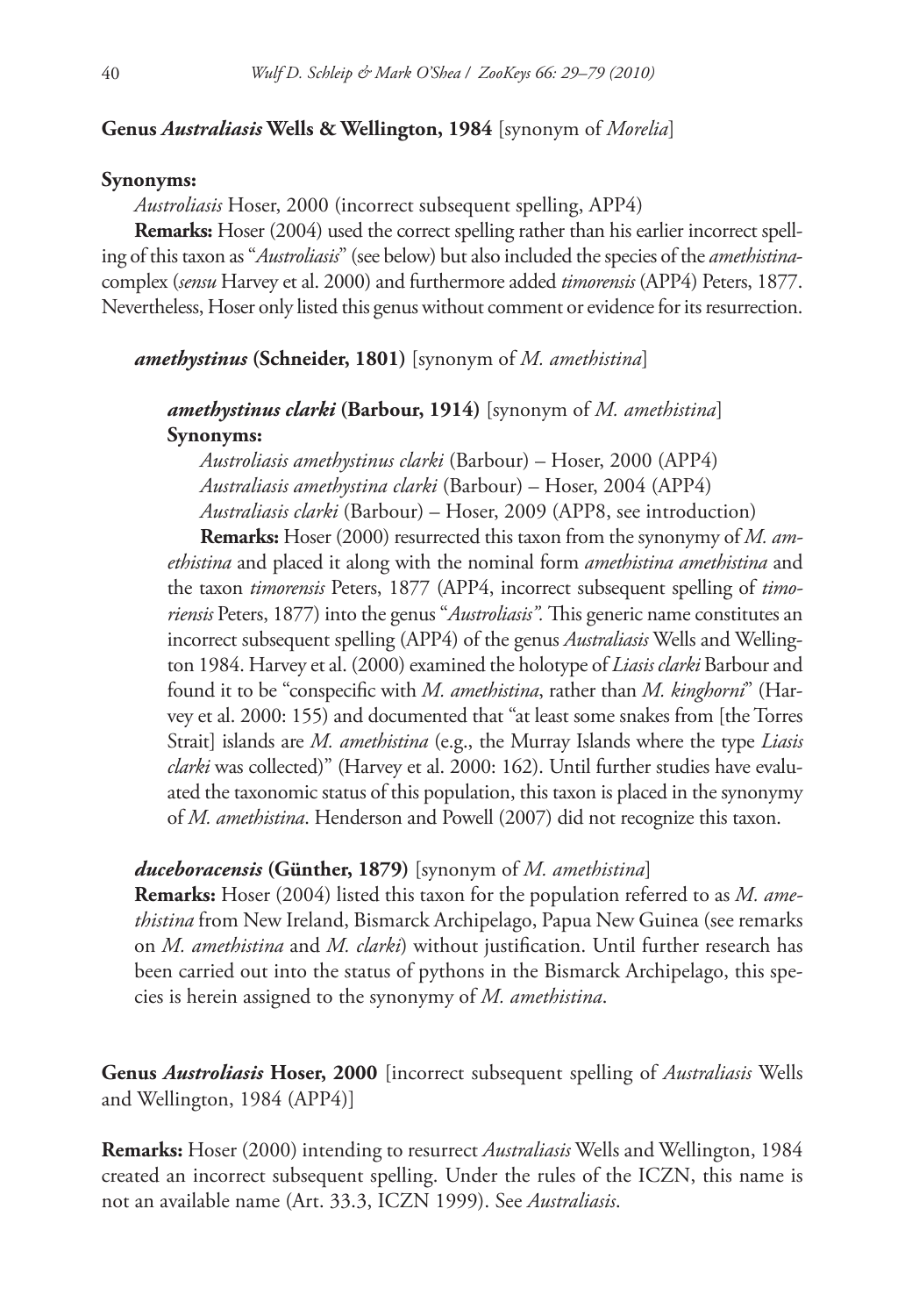### **Genus** *Bothrochilus* **Fitzinger, 1843**

**Remarks:** Rawlings et al. (2008) identified a sister-group relationship of this monotypic genus with *Leiopython*, which they also considered monotypic. They proposed synonymy of *Leiopython* with *Bothrochilus*, with the latter being the senior synonym. Also see comments on *Leiopython*.

# *boa* **Fitzinger, 1843**

#### **Genus** *Broghammerus* **Hoser, 2004** *fide* Rawlings et al. (2008)

#### **Type species:** *Python reticulatus* Schneider, 1801

 **Remarks:** Subsequent workers did not recognize *Broghammerus* until a new analysis combining morphological and molecular evidence (Rawlings et al. 2008) led to a split of the genus *Python*. The latter authors expanded Hoser's original concept of the genus to include the taxon *timoriensis* Peters, since they demonstrated that this species is more closely related to *B. reticulatus* than species retained within the genus *Python* (or to *Austroliasis* [i.e., *Morelia*], the genus to which Hoser assigned *timoriensis*).

### *reticulatus* **(Schneider, 1801)**

 **Neotype:** ZFMK 32378. Type locality: Rengit, West Malaysia; designated by Auliya et al. (2002).

# *reticulatus reticulatus* **(Schneider, 1801)**

#### **Synonyms:**

 *Python reticulatus reticulatus* (Schneider) – Auliya et al., 2002 *Broghammerus reticulatus dalegibbonsi* Hoser, 2004 *Broghammerus reticulatus euanedwardsi* Hoser, 2004 *Broghammerus reticulatus neilsonnemani* Hoser, 2004 *Broghammerus reticulatus patrickcouperi* Hoser, 2004 *Broghammerus reticulatus stuartbigmorei* Hoser, 2004

**Distribution:** For records in western Thailand, see Pauwels et al. (2003). O'Shea and Lazell (2008) reported a specimen from Itbayat Island, Batanes Province, Philippines, the northeastern-most record for the taxon.

 **Remarks:** Hoser (2004) describes the nominate form as "largish regional race with brownish head, much the same colour as the lighter dorsal body markings, although light-headed specimens are known and several colour variants and distinct colour mutations are also known".

# *reticulatus dalegibbonsi* **Hoser, 2004** [synonym of *B. r. reticulatus*]  **Holotype:** FMNH 142320.

 **Type locality:** Ambon, Makulu (=Moluccas), Indonesia.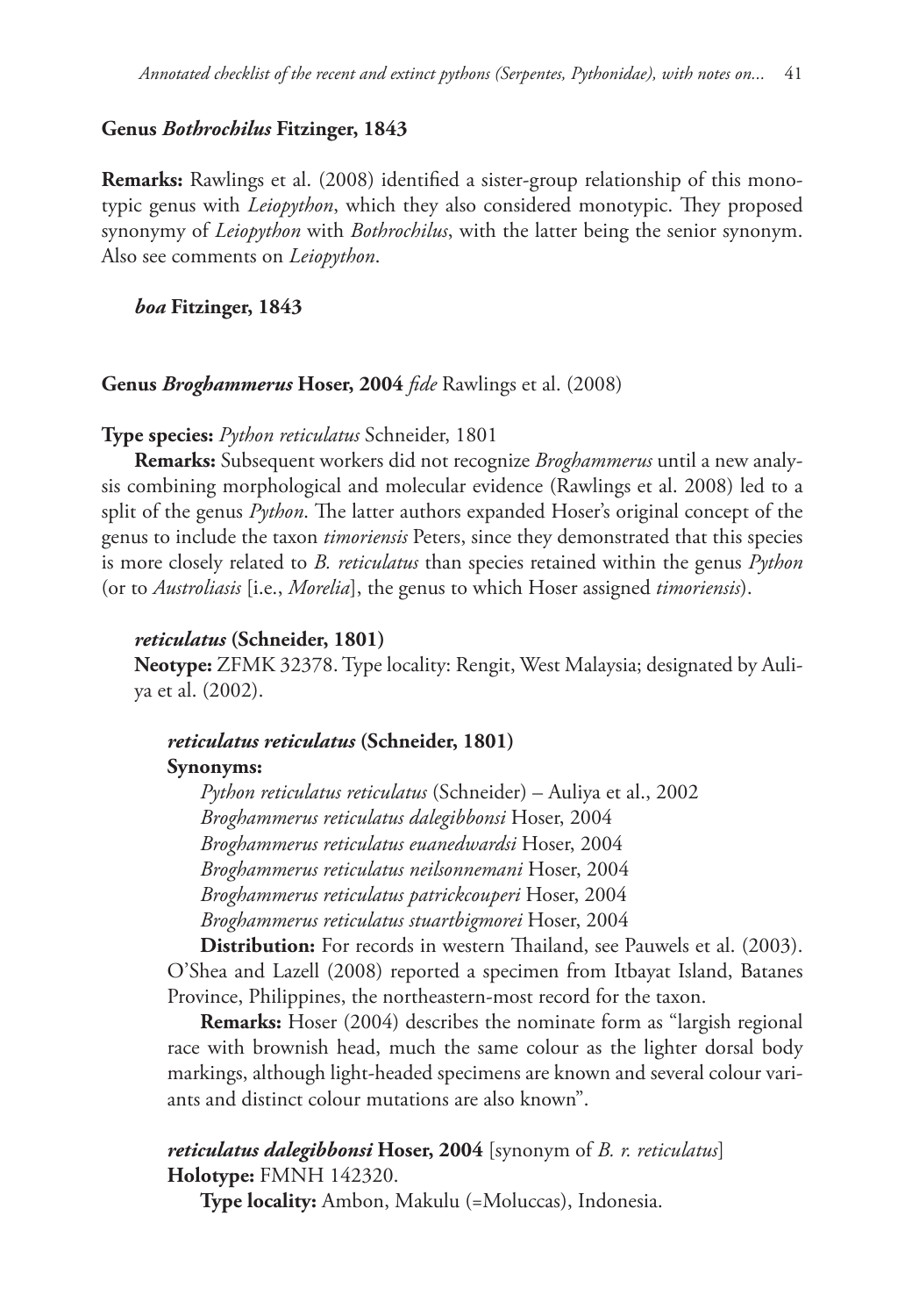**Remarks:** Hoser (2004) asserts that size and color separate this subspecies from the nominate subspecies. The statement "generally smaller race" is as unspecific as the statement made for the size of the nominate form (see remarks there). Therefore, a differentiation of both based on size is nearly impossible. Hoser (2004) describes the color of this subspecies by stating "it rarely has a head lighter than the body as in some other variants of *Broghammerus*, such as those from Bali or parts of Thailand" (Hoser 2004). Based on this statement, this subspecies is indistinguishable from the nominate form (see remarks for *B. reticulatus*). No other characters are provided. Simply stating "best separated from all other *Broghammerus* by DNA analysis and/or accurate distribution information" does not constitute a statement of characters  $APP1, APP2$ ). The name is placed into the synonymy of the nominate form.

# *reticulatus euanedwardsi* **Hoser, 2004 [***nomen dubium*, synonym of *B. r. reticulatus*]

### **Holotype:** FMNH 180232.

**Type locality:** Nakhom Ratchasima, Central Thailand.

**Remarks:** Hoser (2004) separated this subspecies from the nominate subspecies by size, stating that this would be "a large race". However, the nominate form was also claimed to be "largish", hence, the former statement cannot separate this taxon from the nominate form. No further characters are provided to separate this taxon from other subspecies. The name is herein treated as *nomen dubium* (APP5) and is assigned to the synonymy of the nominate form.

# *reticulatus haydnmacphiei* **Hoser, 2004** [synonym of *B. r. reticulatus*]  **Holotype:** FMNH 148968.

### **Type locality:** Sarawak, Borneo, West Malaysia.

 **Remarks:** In the original description, Hoser (2004) violated the Principle of Binominal Nomenclature (Arts. 5.2, 11.4.2) (*B. r. haydn macphiei*). In accordance with articles 11.9.5 and 32.5.2.2, the name was corrected to comply with this principle. The author separates this taxon from the nominate form (referred to as "normal *reticulatus*") only by "larger average adult size" (Hoser 2004) (also see comments for *B. r. euanedwardsi*). Therefore, this taxon is indistinguishable from *B. r. euanedwardsi* or from *B. r. reticulatus* and is placed in the synonymy of the latter. Auliya et al. (2002) demonstrated that specimens from Bali, West Malaysia, Java, West Kalimantan, and Vietnam form a clade.

# *reticulatus jampeanus* **(Auliya et al., 2002)**

#### **Holotype:** ZFMK 73475.

 **Type locality:** Tanahjampea Island, Indonesia.

**Remarks:** This subspecies was recognized by De Lang and Vogel (2006), and O'Shea (2007), but was overlooked by Henderson and Powell (2007)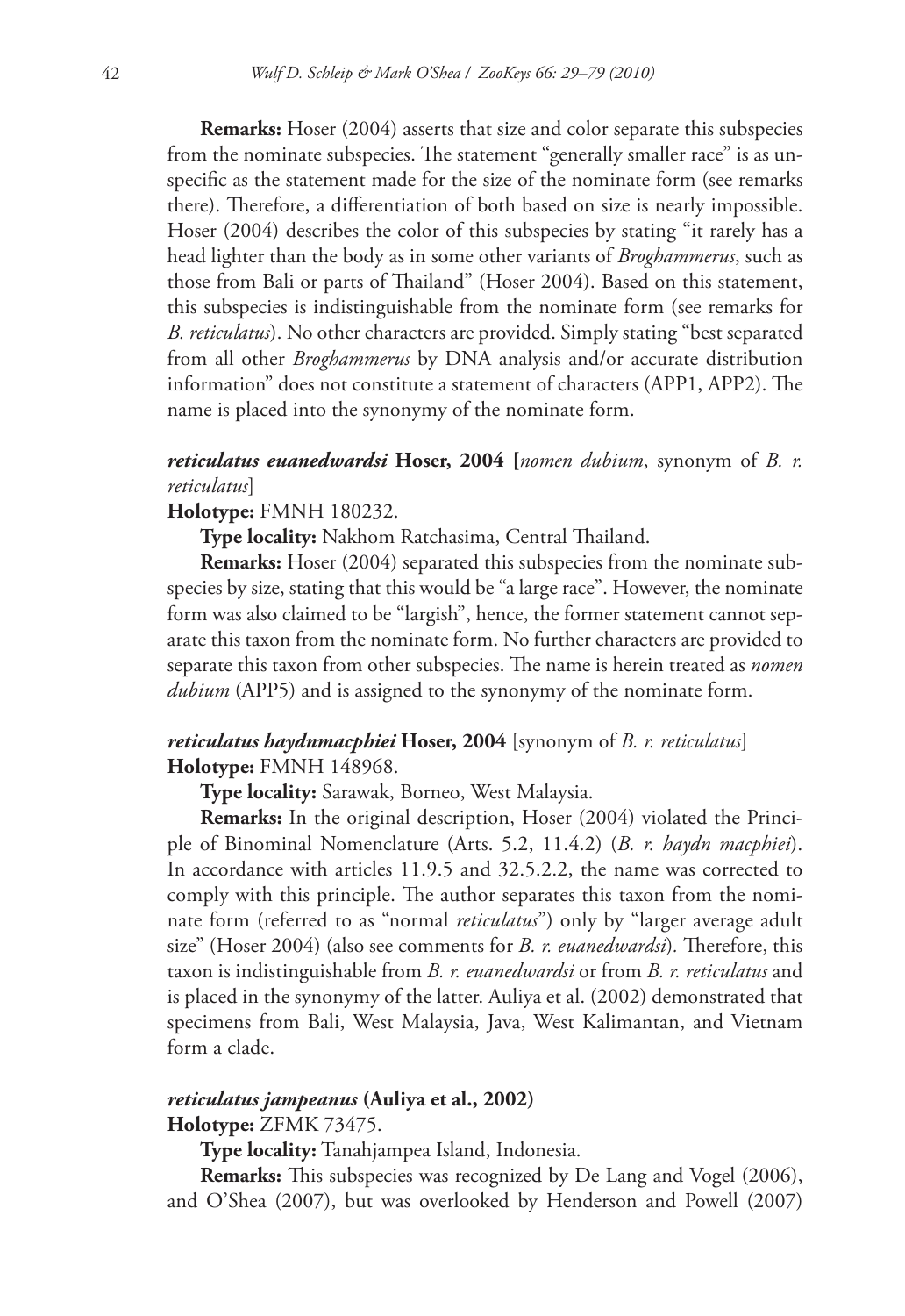(Henderson 2009, pers. comm.). However, the relevant paper was cited in the list of references by the latter authors.

# *reticulatus neilsonnemani* **Hoser, 2004** [synonym of *B. r. reticulatus*]  **Holotype:** FMNH 53272.

 **Type locality:** Davao Province, Mindanao Island, Philippine Islands.

 **Remarks:** In the diagnosis for this taxon, Hoser (2004) claimed that this taxon attains larger size and stated the same as for *B. r. dalegibbonsi* regarding the color (see remarks there). Since both are also true for the nominate form, and no further diagnostic characters are given, this taxon is placed in the synonymy of *B. r. reticulatus*.

# *reticulatus patrickcouperi* **Hoser, 2004** [synonym of *B. r. reticulatus*]  **Holotype:** MCZ R-25266.

**Type locality:** "Djamplong", South Timor, Indonesia. The MCZ online collection database provides the following information on the locality: "Djamplong, S Timor Indoaustralia, Indonesia, Timor Timur?, Nusa Tenggara".

**Remarks:** Hoser (2004) separated this subspecies from the nominate subspecies, referred to as "typical *reticulatus*", by color, stating that this taxon is "usually a brightly coloured subspecies" (Hoser 2004). However, the author clearly stated that several color variants are know within the nominate form as well. Hoser did not provide other characters that would indicate whether the specimen is assignable to this taxon or the nominate form. The name is assigned to the synonymy of *B. r. reticulatus.*

# *reticulatus saputrai* **(Auliya et al., 2002)**

 **Holotype:** ZFMK 73473.

 **Type locality:** Selayar Island, Indonesia.

 **Remarks:** Although this taxon was recognized by subsequent workers (e.g., De Lang and Vogel 2006, O'Shea 2007), it was overlooked by Henderson and Powell (2007) (Henderson 2009, pers. comm.). However, the latter authors cited the relevant work in the list of references.

# *reticulatus stuartbigmorei* **Hoser, 2004** [*nomen dubium*, synonym of *B. r. reticulatus*]

# **Holotype:** MCZ R-8003.

 **Type locality:** Buitenzore (believed a misspelling of Buitenzorg, the Dutch colonial name for Bogor), Java, Indonesia.

 **Remarks:** Hoser (2004) provided characters to separate this taxon, but he attempts to distinguish this subspecies from the species "*Broghammerus reticulatus*", which includes the subspecies itself. This taxon is indistinguishable from other subspecies based on the original description and is therefore treated as *nomen dubium* (APP5), and placed in the synonymy of the nominate form.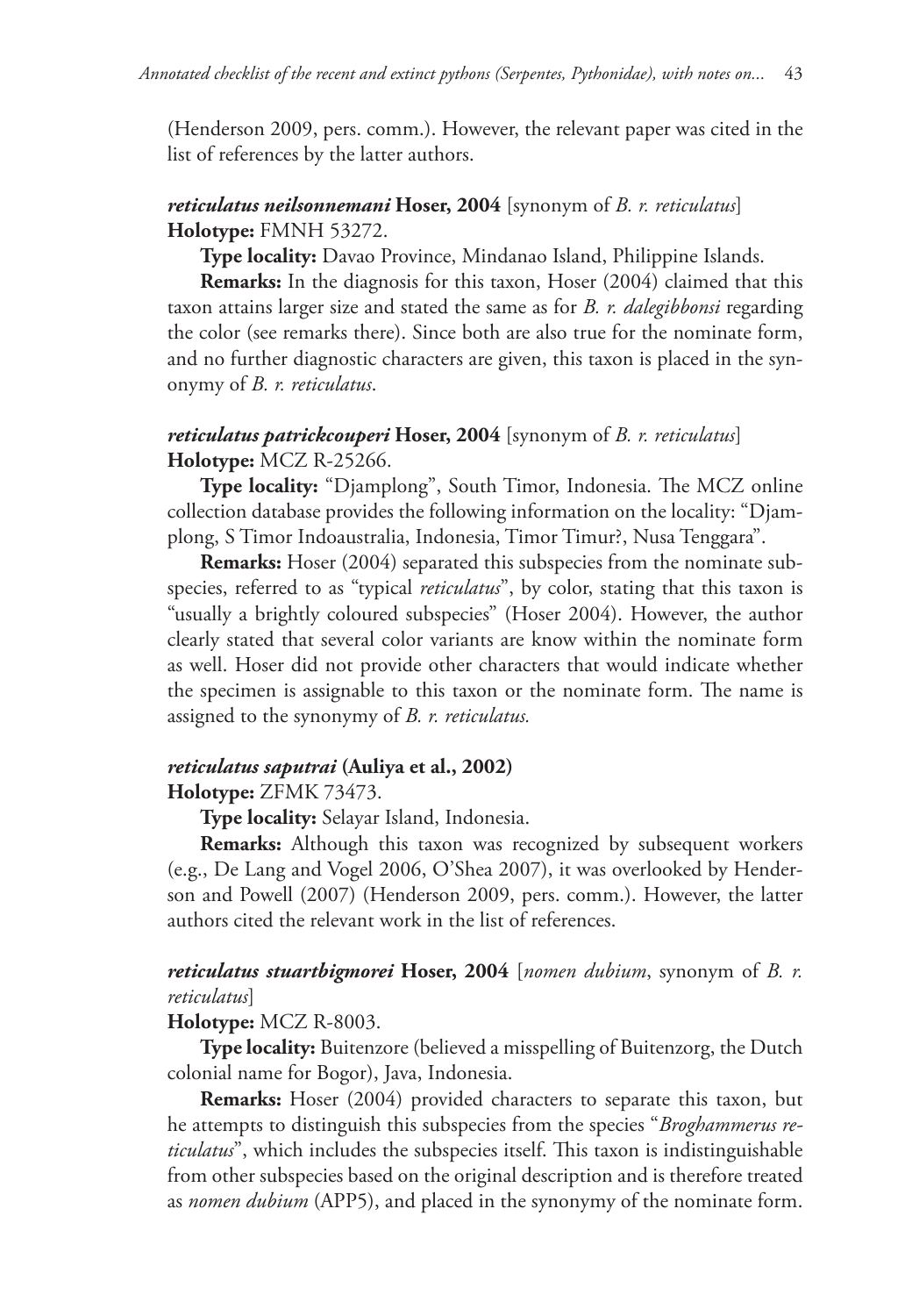However, specimens from Bali, West Malaysia, Jaya, West Kalimantan, and Vietnam form a clade as demonstrated by Auliya et al. (2002).

### *timoriensis* **(Peters, 1876)**

#### **Synonyms:**

 *Austroliasis timorensis* (Peters) – Hoser, 2000 (incorrect subsequent spelling of *Australiasis* Wells and Wellington and of *timoriensis* Peters, APP4)

*Australiasis timorensis* (Peters) – Hoser, 2004 (incorrect subsequent spelling of *timoriensis*, APP4)

*Python timorensis* (Peters) – Henderson and Powell, 2007 (incorrect subsequent spelling of *timoriensis*, APP4)

*Broghammerus timoriensis* (Peters) – Rawlings et al., 2008

 **Remarks:** Doubts were casted in literature that this species occurs on Timor (e.g., Barker and Barker 1996, McDiarmid et al. 1999, O'Shea 2007) because no records other than the type specimen are known from Timor, and this reported occurrence is likely incorrect.

### **Genus** *Chondropython* **Meyer, 1874** [synonym of *Morelia*]

 **Remarks:** Hoser (2000) resurrected this genus for *viridis*, and later added two new subspecies *viridis shireenae* Hoser, 2004 and *viridis adelynhoserae* Hoser 2009 (APP8). Rawlings et al. (2008) demonstrated that two lineages ("northern" and "southern" lineage) along with the taxon *M. carinata,* form a subclade within the clade that represented *Morelia*. Although *Chondropython* is the oldest available name for this subclade, we see no advantage in resurrecting taxa as subgenera in a low-diversity genus.

### *azureus* **(Meyer, 1874)**

#### **Synonyms:**

 *Chondropython viridis* (Schlegel, 1872) – Hoser, 2000 (part) *Chondropython viridis viridis* (Schlegel) – Hoser, 2004 (part) *Morelia viridis* (Schlegel) – Henderson and Powell, 2007 (part) *Morelia azurea* (Meyer, 1874) – this paper

 **Remarks:** Resurrected from the synonymy of *M. viridis* by Hoser (2009). Rawlings and Donnellan (2003) revealed the existence of a sibling species pair within the green tree python. The authors found a genetic divergence of about 7% in mitochondrial DNA (cytochrome b gene) between the northern and southern lineages, separated by the Central Mountain Range that extends in an east-west direction through New Guinea (also see comments on *M. viridis*). Rawlings and Donnellan (2003) revealed the existence of two species, one from north of the central cordillera, the other from the south, including the Aru Island and Australian populations. Nevertheless, within the southern lineage the Australian material formed a well supported clade whereas material from Aru Island clustered with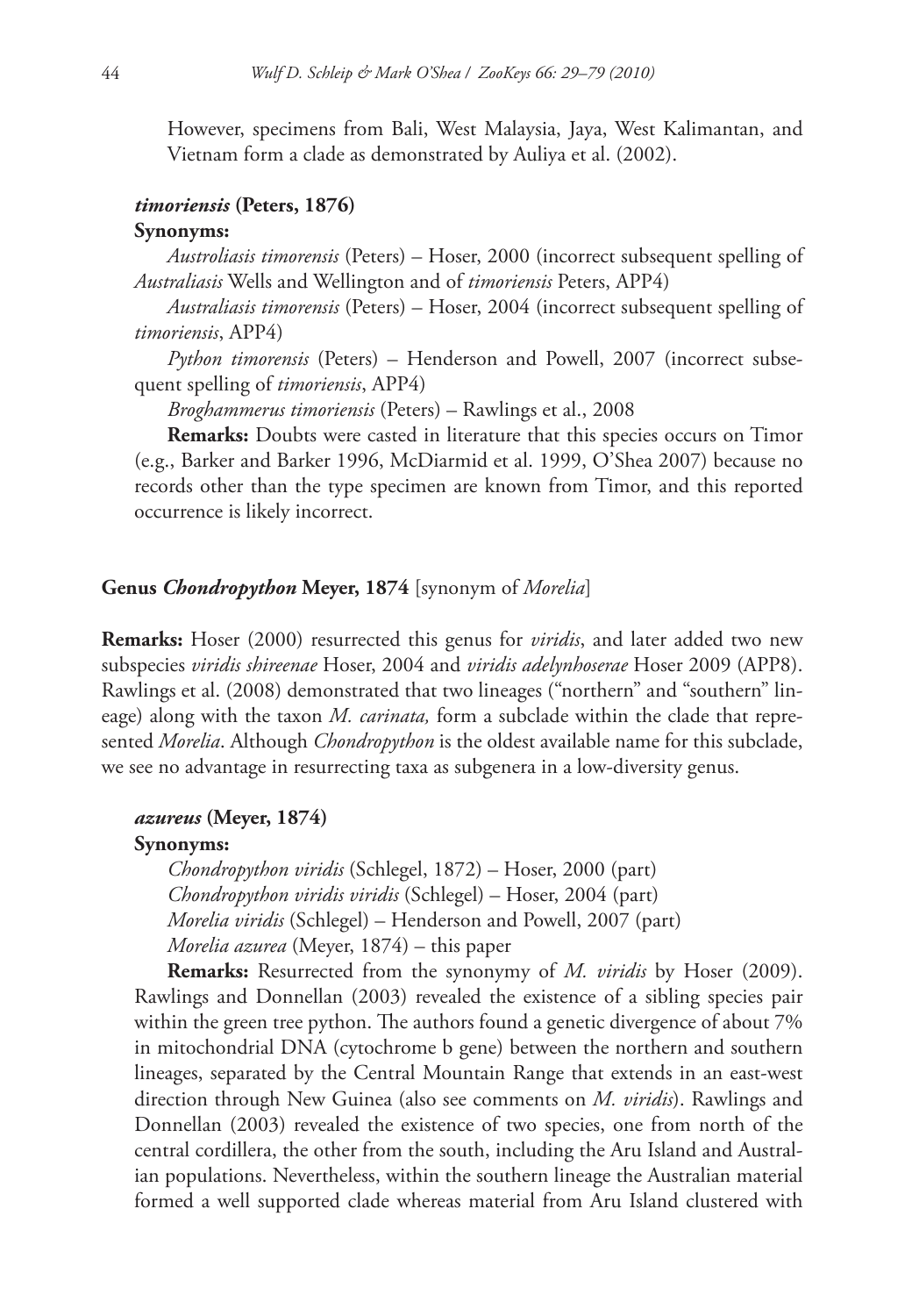that from Merauke and Timika. The authors state that "a determination of the species status of the northern and southern lineages awaits a more thorough assessment of divergence at nuclear genes based on wider geographic sampling than we could achieve herein with allozymes" (Rawlings and Donnellan 2003: 42). In 2008, Rawlings et al. (2008: 604) referred to the northern populations as the "unnamed sibling taxon of *M. viridis*". However, it is not yet evident that only a single taxon occurs on Aru Island, and that the published type locality for *M. viridis* is correct. The name *azureus* Meyer 1874 would be available for the northern linage, having its type locality on Biak Island, one of the localities from which specimens of "*M. viridis* N[orth]" were analyzed by Rawlings et al. (2008) and hence a strong candidate for the taxon name, based on priority. Since the types are presumed lost, we call for the designation of a neotype.

# *viridis* **Schlegel, 1872** [synonym of *M. viridis*]

 *viridis adelynhoserae* **Hoser, 2009** [unavailable name (APP8, see introduction)]

# **Holotype:** AM R129716.

 **Type locality:** Normanby Island, d'Entrecasteaux Archipelago, Milne Bay Province, Papua New Guinea.

 **Remarks:** Rawlings and Donnellan (2003) revealed a genetic distance of about 3% in mitochondrial DNA (cytochrome b gene) between the Normanby Island specimen and all other specimens examined from the southern parts of New Guinea. However, this analysis was based on a single museum specimen from Normanby Island. Further research is needed to ascertain the taxonomic status of this population. However, this name is considered unavailable (APP8, also see introduction).

# *viridis shireenae* **Hoser, 2004** [synonym of *M. viridis*]  **Holotype:** NMV D51862.

 **Type locality:** Cape York, Queensland, Australia.

 **Remarks:** Hoser (2004) stated that the "white or other markings along the vertebra" are not diagnostic for this subspecies, but that "a very thin line or line of dots along the spine" is "generally a diagnostic trait for adults of this subspecies", although the author further states, that he had seen specimens with and without such markings. Furthermore, he noticed that "vertebral markings decline with age". With the latter comments, the author himself invalidated the utility of vertebral markings as a diagnostic character. In the absence of other characters, this taxon is apparently indistinguishable from the nominate form. Furthermore, as demonstrated by Rawlings and Donnellan (2003: 36), "all of the Australian haplotypes, which form a single lineage, are nested among the southern New Guinean haplotypes". We therefore placed this taxon in the synonymy of *M. viridis* (see comments there).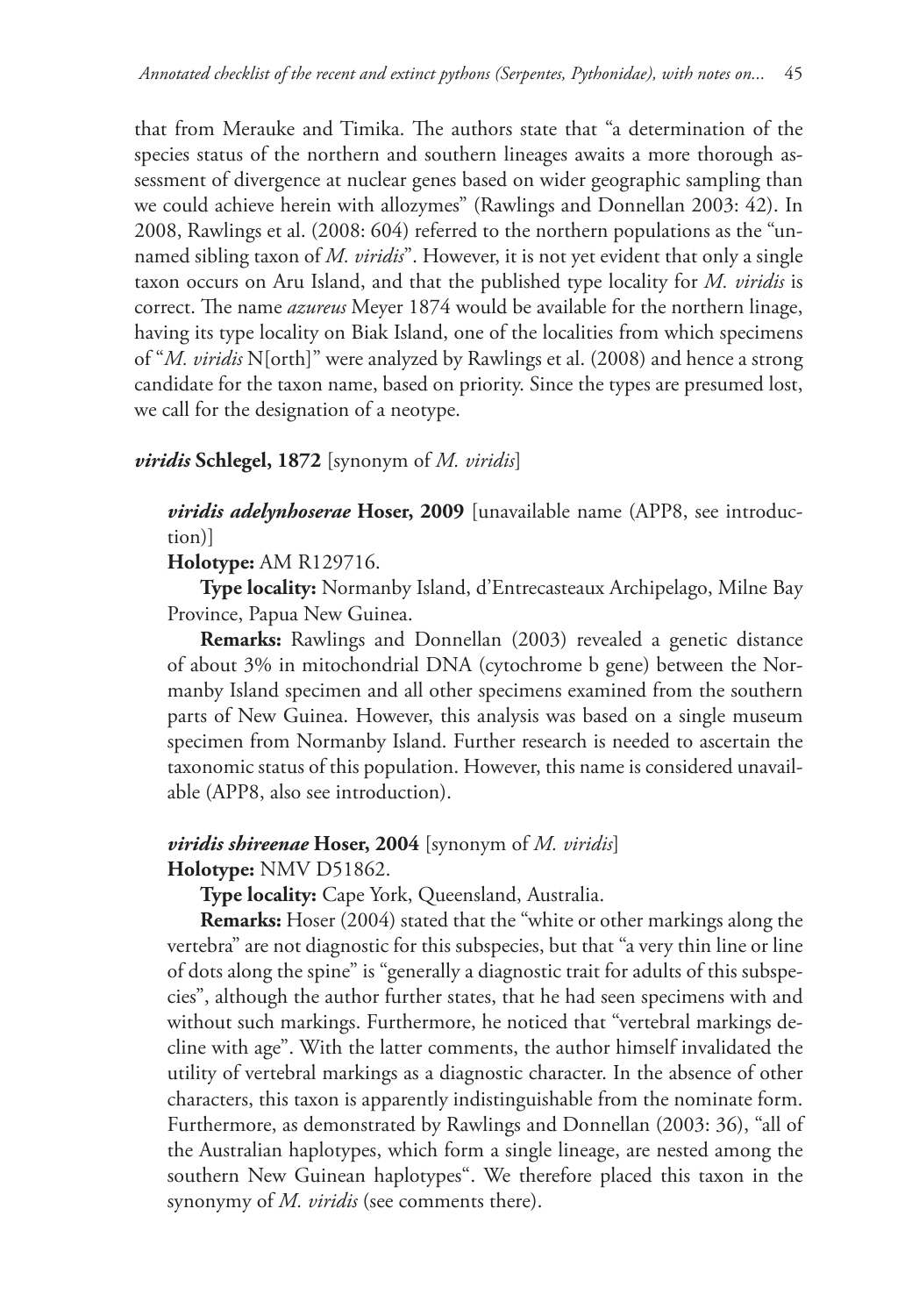### **Genus** *Heleionomus* **Gray, 1842** [synonym of *Python*]

#### **Synonyms:**

 *Helionomous* Gray, 1841 (*nomen nudum*) – Hoser, 2004 (*nomen nudum* APP6)  **Remarks:** The type species for *Heleionomus* Gray, 1842 is *H.variegatus* [= *Python* natalensis]. The resurrection of the genus *Heleionomus* for *Python sebae* and *P. natalensis* is unwarranted because the actual status of *natalensis* and *sebae* has not been fully resolved and, furthermore, separation from *Python* would compromise monophyly of the genus *Python*. Rawlings et al. (2008) showed a sister-group relationship between *sebae* and *molurus* and that the genus *Python* (after exclusion of *reticulatus* and *timoriensis*) forms a monophyletic group. This genus is therefore assigned to the synonymy of *Python*.

 **Genus** *Helionomus* **Gray, 1842** [*nomen nudum* (APP6), incorrect subsequent spelling (APP4)]

 **Remarks:** Hoser (2004) obviously intended to resurrect the genus *Heleionomus* Gray, 1842 but changed the name to "*Helionomus*". This constitutes an incorrect subsequent spelling (Art. 33.3). However, the name *Helionomus* was already used by Gray (1841) listed in the index for Boidae, but no species was assigned to this name, and it is therefore considered a *nomen nudum*. Also see *Heleionomus*.

### **Genus** *Jackypython* **Hoser, 2009** [unavailable name (APP8)]

### **Type species:** *Python carinatus* Smith, 1980

 **Remarks:** Hoser (2009) introduced this name as a subgenus of *Morelia* Gray to include the single species *Morelia carinata*.

#### **Genus** *Katrinus* **Hoser, 2000** [junior synonym of *Liasis*]

#### **Type species:** *Liasis fuscus* Peters, 1873

 **Remarks:** Hoser (2000) established this genus for the separation of the water pythons (*L. fuscus* and *L. mackloti*) from the olive pythons (*L. olivaceus*), both currently referred to *Liasis.* He distinguished the two genera by the number of mid-body rows, stating that "*Liasis* usually has over 60" (Hoser 2000) (APP2). Barker and Barker (1994: 35) provided a range of 58–63 mid-body scale rows for *L. olivaceus barroni*. According to Rawlings et al. (2004, 2008), the taxa *fuscus* and *mackloti* are closely related to each other and since *L. mackloti* Duméril and Bibron is the name-bearing type of *Liasis* (by subsequent designation [see Stimson and McDowell (1986) and Opinion 1514, ICZN, 1988]) and because Gray (1849) had proposed the subgeneric name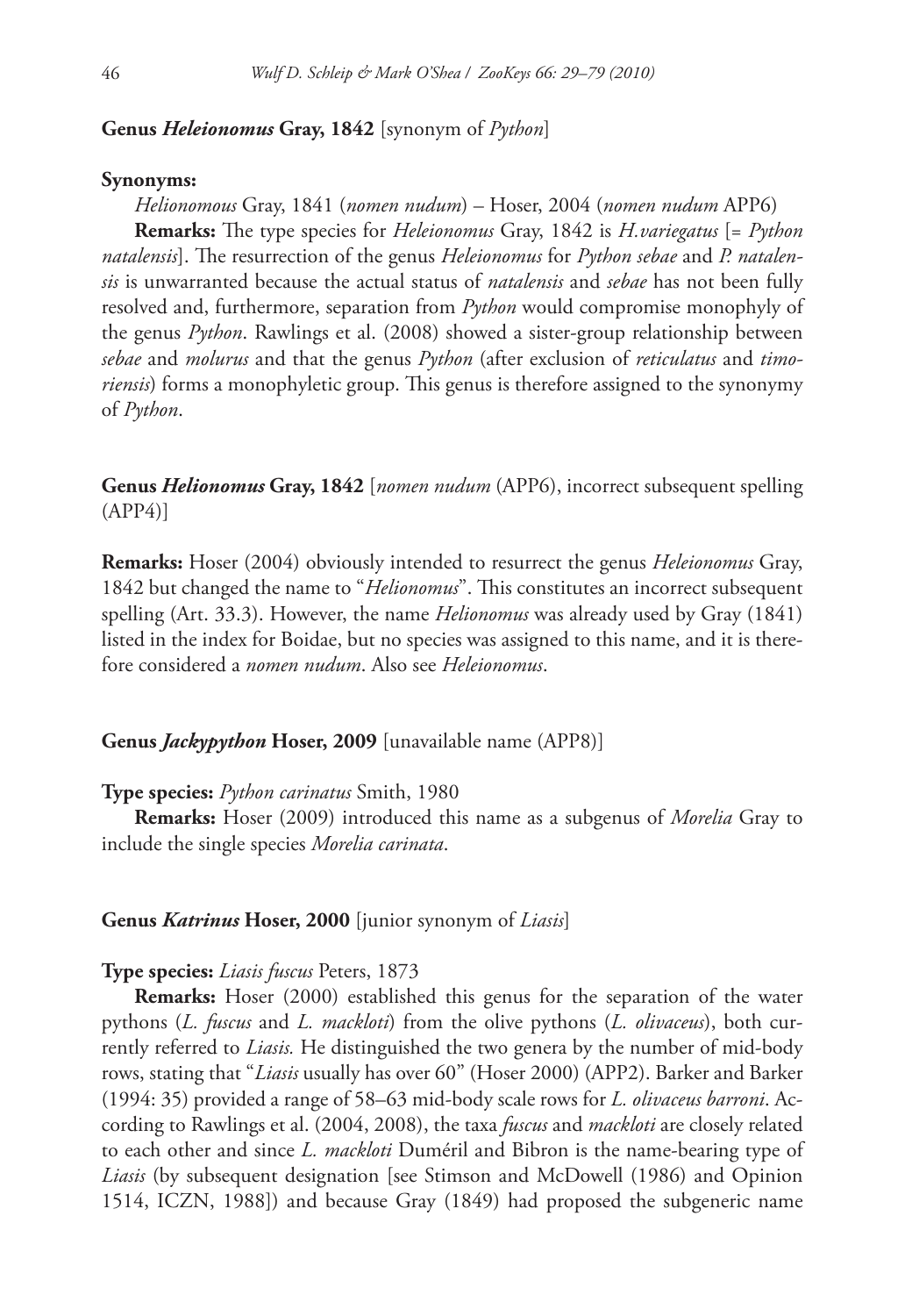*Lisalia* for *Liasis olivaceus* as well as *Simalia* (in part) for *Liasis mackloti*, the genus *Katrinus* must be considered a subjective junior synonym of *Simalia,* which itself is a synonym of *Liasis* Gray. See comments on the genus *Apodora*. Subsequent workers have not recognized *Katrinus* as a valid taxon.

### *fuscus* **(Peters, 1873) Hoser, 2000** [junor synonym of *Liasis fuscus*]

# *fuscus cornwallisius* **(Günther, 1879)** [junior synonym of *Liasis fuscus*]  **Type locality:** Dauan (as Cornwallis) Island, Torres Straits, Australia.

 **Remarks:** *Katrinus cornwallisius* Günther, 1879 was resurrected from the synonymy of *L. fuscus* by Hoser (2000) for the Torres Strait islands and New Guinean populations. However, Rawlings et al. (2004) demonstrated that specimens from Queensland, the Torres Strait islands (Saibai), and New Guinea form a well-supported clade, which was considered the sister group to the clade comprising the Northern Territory and Indonesian populations. Since Queensland is the type locality of *L. fuscus* Peters, the resurrection of this name is unwarranted as it is a junior synonym to *L. fuscus*. The name *cornwallisius* is therefore placed into the synonymy of *L. fuscus*.

# *fuscus jackyae* **(Hoser, 2004)** [*nomen dubium*, synonym of *L. fuscus*]  **Holotype:** WAM R13882.

 **Type locality:** Kalumburu, Western Australia.

 **Remarks:** Hoser (2004) claimed that several diagnostic features separated this taxon from others, but discusses only one (APP2); he stated that "in *Katrinus fuscus fuscus* (from coastal Queensland) the upper lips are pale with a little brown peppering. However, in *K. fuscus jackyae* (from the NT and WA) the lips are usually darker with more dark brown peppering or even blotches" (Hoser 2004). He continued that this subspecies would intergrade with *K. f. cornwallisius* around the Gulf of Carpentaria. The name is herein considered a *nomen dubium* (APP5).

#### **Genus** *Leiopython* **Hubrecht, 1879**

 **Remarks:** Recent studies revealed that *Bothrochilus* and *Leiopython* form a clade. Thus, since Rawlings et al. (2008) considered both genera monotypic, they proposed "the use of a single generic name (*Bothrochilus*) for this species pair" (Rawlings et al. 2008: 613). Later, Schleip (2008) demonstrated that this genus is not monotypic. Rawlings et al. (2008) had used material from *L. hoserae* for their genetic analysis (GeneBank accession number U69835, Western Province, PNG at Mawatta). Until further molecular genetic data clarify the relationships of the taxa involved, and in deference to nomenclatural stability, we are reluctant to synonymize *Leiopython* with *Bothrochilus*.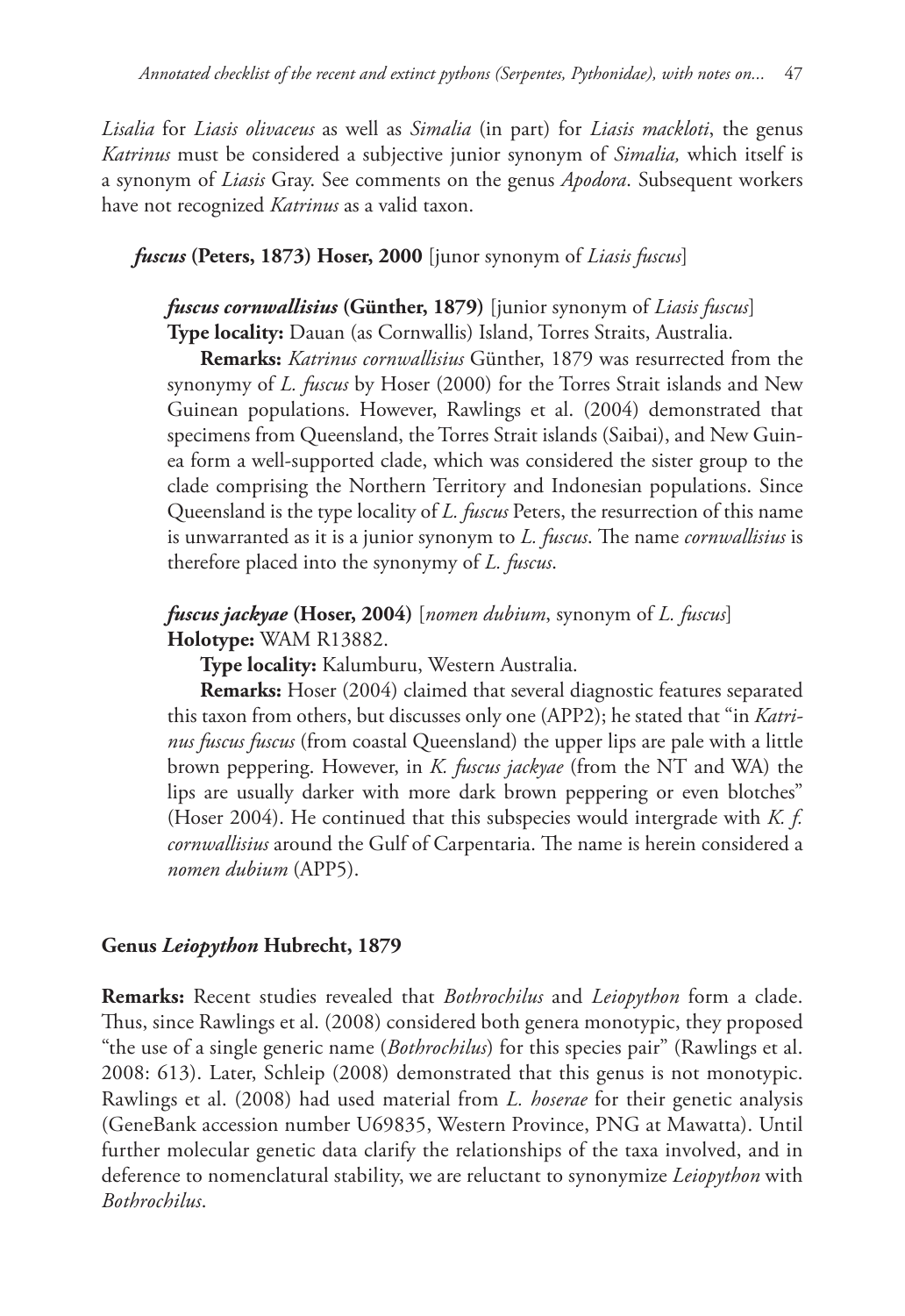# *albertisii* **(Peters & Doria, 1878) Synonym:**

 *Leiopython albertisii barkeri* Hoser, 2000 (*nomen nudum*, APP6, see below) *Bothrochilus albertisii* (Peters & Doria) – Rawlings et al., 2008

*Leiopython albertisi barkerorum* Hoser – Hoser, 2009 (unavailable name, APP8)  **Distribution:** Mulyadi (2007) reported the occurance of *L. albertisii* from Lopintol (Waigeo) and Schleip (2008) from Emirau Island, St. Matthias Group, Bismarck Archipelago, New Ireland Province, Papua New Guinea.

 **Remarks:** Henderson and Powell (2007) listed only *Leiopython albertisii* Peters & Doria, 1878. Hoser (2000) incorrectly ascribed *albertisii* to Gray 1842. The taxon was named in honor of Italian naturalist Luigi Maria D'Albertis, who made a name for himself in New Guinea. D'Albertis was only a few months old in 1842 and would, therefore, have been an unlikely recipient of Gray's dedication. Furthermore, Hoser repeatedly used an incorrect spelling for the species *albertisii* by omitting the terminal –*i* (APP4, article 33.4).

# *albertisii barkeri* **Hoser, 2000** [*nomen nudum* (APP6)]  **Synonyms:**

 *Leiopython albertisi barkerorum* Hoser, 2009 (APP4, APP8, see introduction)

**Remarks:** Hoser (2000) differentiated this subspecies only by remote distribution (APP2). Other characters mentioned by Hoser (2000) were said to overlap with the nominate form. Wüster et al. (2001) and Schleip (2008) therefore considered the name a *nomen nudum*. Furthermore, since the name honours two persons, it should have been suffixed with *–orum*. In 2009 Hoser re-described this taxon with the name emended to *albertisi barkerorum.* However, the name is considered not published under the Code (APP8).

# *bennettorum* **Hoser, 2000** (name emended by Wüster et al. 2001)  **Synonyms:**

 *Leiopython albertisii bennetti* Hoser, 2000

*Leiopython bennettorum* Hoser – Schleip, 2008 (name emended)  **Holotype:** BPBM 5452.

 **Type locality:** near Wau, Morobe Province, Papua New Guinea.

**Remarks:** The original spelling *bennetti* (Hoser 2000) was emended (Wüster et al. 2001, Schleip 2008) because the taxon honours two persons (Art. 31.1.2, ICZN 1999) and should have been suffixed with *-orum*, a correction proposed by Wüster et al. (2001) and subsequently corrected by Schleip (2008).

 *biakensis* **Schleip, 2008**

 **Holotype:** RMNH 10193.

 **Type locality:** Biak Island.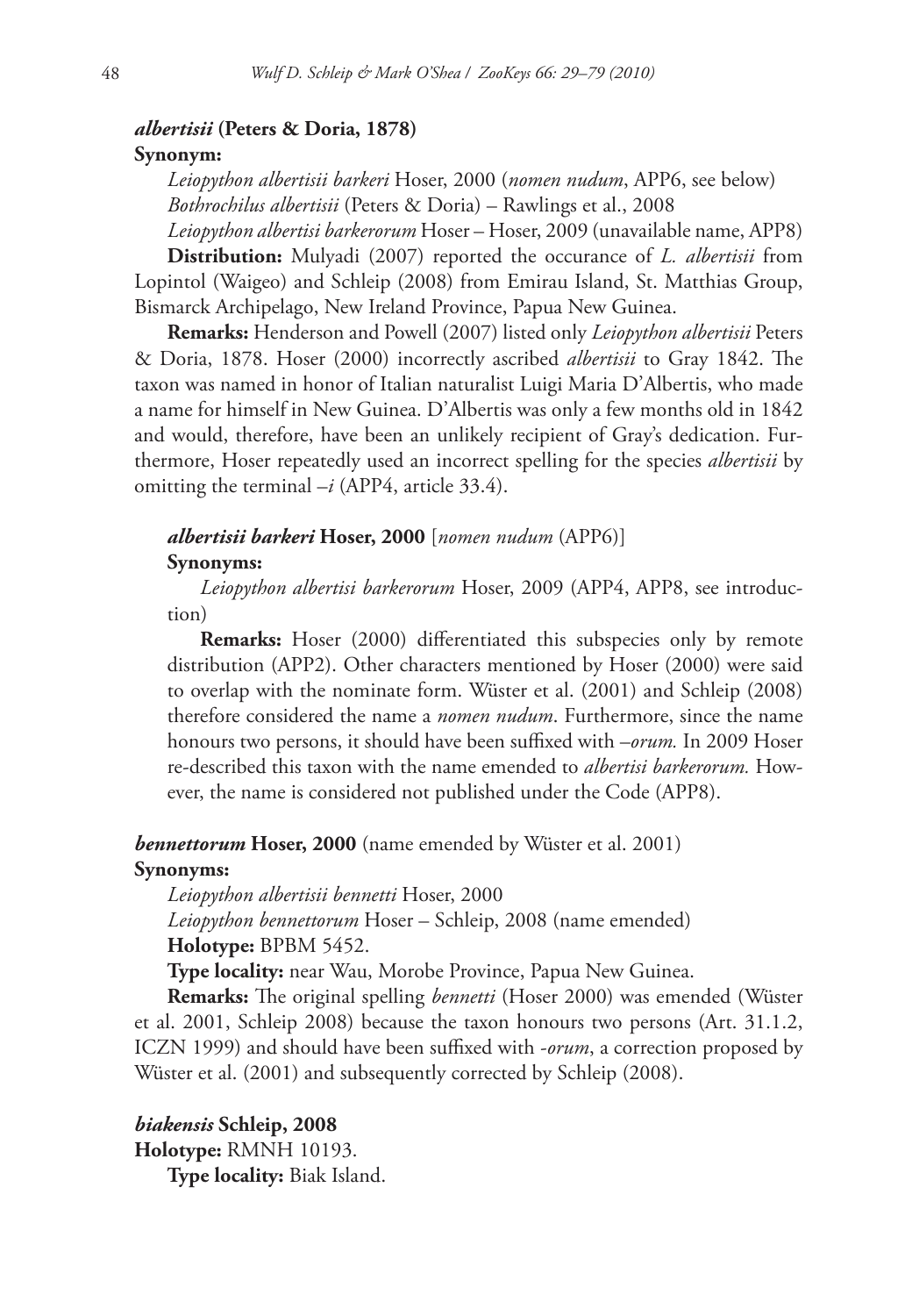### *fredparkeri* **Schleip, 2008**

 **Holotype:** CAS 118906.

 **Type locality:** Karimui, Simbu Province, Papua New Guinea.

### *hoserae* **Hoser, 2000**

### **Synonyms:**

 *Leiopython albertisii* (Peters & Doria) – Henderson and Powell, 2007 *Leiopython hoserae* Hoser – Schleip, 2008  **Holotype:** AMNH R-107150.  **Type locality:** Wipim, Western Province, Papua New Guinea.

#### *huonensis* **Schleip, 2008**

 **Holotype:** AMNH R-95535.

 **Type locality:** Lae, Huon Peninsula, Morobe Province, Papua New Guinea.

#### **Genus** *Lenhoserus* **Hoser, 2000** [synonym of *Morelia*]

#### **Type species:** *Python boeleni* Brongersma, 1953.

 **Remarks:** Hoser (2000) established this monotypic genus for *Morelia boeleni* stating "while the Boelen's Python (*boeleni*) has close affinities with the carpet pythons, there is no evidence before this author to suggest that the relationship is any closer than that between the Green (*viridis*) and carpets. Thus if *viridis* is entitled to be placed in a separate genus to the carpets, so too should be *boeleni*" (Hoser 2000: 21–22). Rawlings et al. (2008) supported monophyly of the genus *Morelia* including *M. boeleni*. *Lenhoserus* would therefore only be a subgenus within *Morelia*. Other authors have not adopted this name, and, in adherence to nomenclatural stability, we regard *Lenhoserus* as a subjective junior synonym of *Morelia* (see comments there).

### **Genus** *Liasis* **Gray, 1842**

#### **Synonyms:**

 *Katrinus* Hoser, 2000

 **Remarks:** Scanlon and Mackness (2002) considered the gender of *Liasis* Gray feminine because Gray's (1842) original use of the combination *Liasis olivacea* implied it to be feminine. However, Gray (1842) also used the masculine gender for *Liasis amethystinus* [=*Morelia amethistina* (Schneider)] within *Liasis*. Hence, Gray did not clearly indicate his intentions concerning the gender of *Liasis*. Despite this discordance in gender, the ICZN had used it plenary power (Art. 81.1, ICZN, 1999) to fix a type species for *Liasis* (Opinion 1514, ICZN 1988), and additionally (but perhaps not deliberately) fixed the gender as masculine. The name and gender also entered the List of Available Names in Zoology (also see Art. 80.6, 80.7, ICZN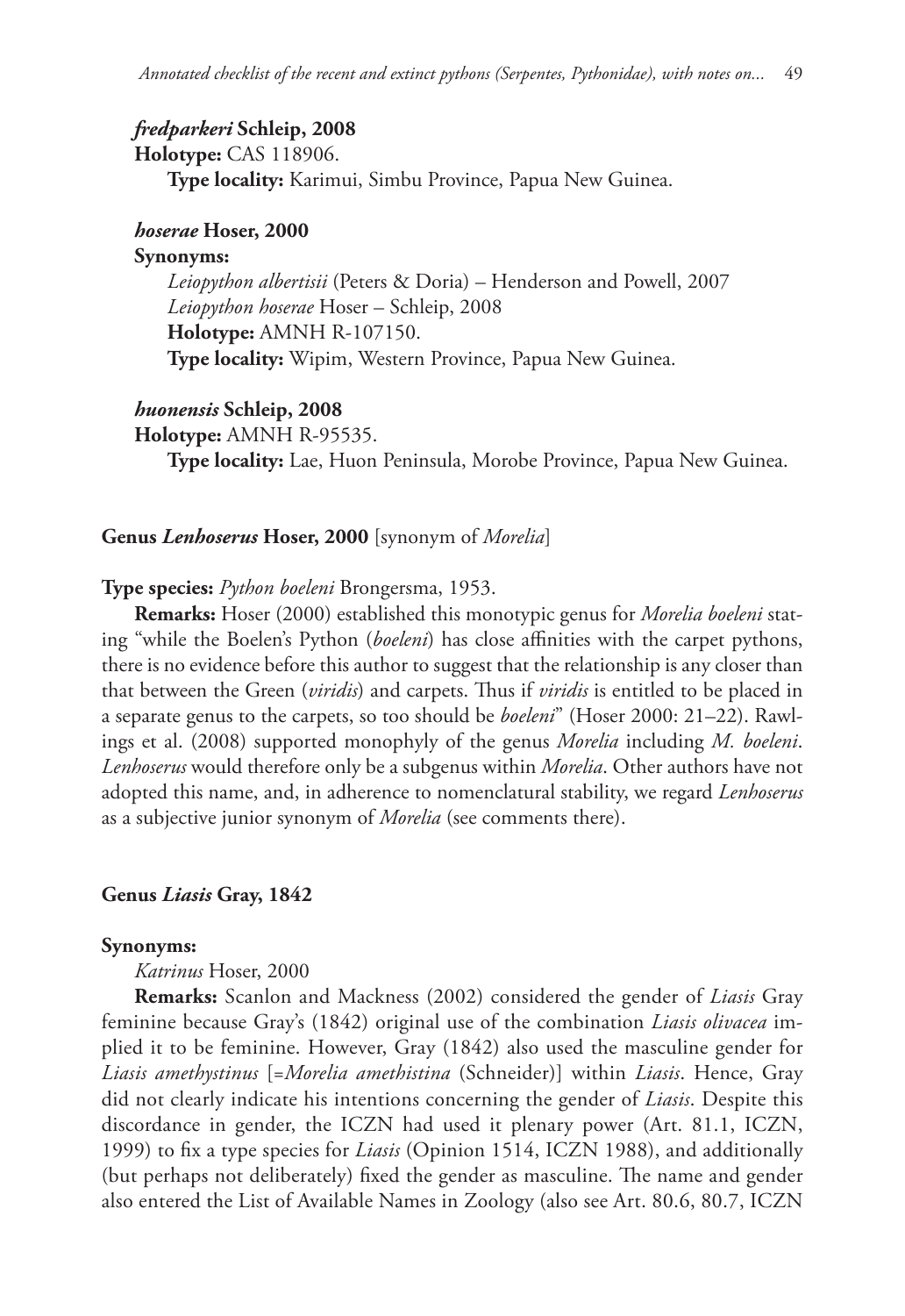1999). These authors therefore follow the predominant use of a masculine gender for *Liasis*.

# *dubudingala* **Scanlon & Mackness, 2002** [extinct species]

### **Synonyms:**

?*Morelia* sp. – Archer and Wade 1976

 **Holotype:** QMF 9132, mid-trunk vertebra.

 **Type locality:** Main Quarry, Allingham Formation (early Pliocene), Bluff Downs Station, northeastern Queensland.

 **Remarks:** Scanlon and Mackness (2002: 433) stated that "the limited number of characters identified here for pythonine vertebrae thus imply a position either within, or as a sister taxon to, *Liasis* (*sensu stricto*)".

### *fuscus* **Peters, 1873**

### **Synonyms:**

 *Katrinus fuscus* (Peters) – Hoser, 2000 *Liasis fuscus* Peters – Rawlings et al., 2004; Henderson and Powell, 2007 *Katrinus fuscus fuscus* **(**Peters) – Hoser, 2000 *Katrinus fuscus cornwallisius* (Günther, 1879) – Hoser, 2000

 **Remarks:** Kluge (1993) synonymized *Liasis fuscus* Peters, 1873 with *Liasis mackloti* Duméril and Bibron, 1844. However, Rawlings et al. (2004) demonstrated that specimens from Queensland (the type locality of this taxon), the Torres Strait islands (Saibai), and New Guinea form a well-supported clade, which is considered the sister group to the clade comprising the Northern Territory and Indonesian populations. Also see comments on *Katrinus*. Henderson and Powell (2007) did not recognize any subspecies within *L. fuscus*, a position followed herein. Some authors refer to this taxon as *L. mackloti* Duméril and Bibron (e.g., Hay 2007).

### *mackloti* **(Duméril & Bibron, 1844)**

### **Synonyms:**

 *Katrinus mackloti* (Duméril & Bibron, 1844) – Hoser, 2000

*Liasis mackloti* Duméril & Bibron – Rawlings et al., 2004; Henderson and Powell, 2007

 **Remarks:** Hoser (2000) placed this species in his genus *Katrinus* (see comments there). The recognition of the subspecies *L. m. dunni* and *L. m. savuensis* is supported by Rawlings et al. (2004). Carmichael et al. (2007) provide additional evidence (different courtship behaviors and pheromone trailing) for this placement. See the latter citation for additional information on biogeography.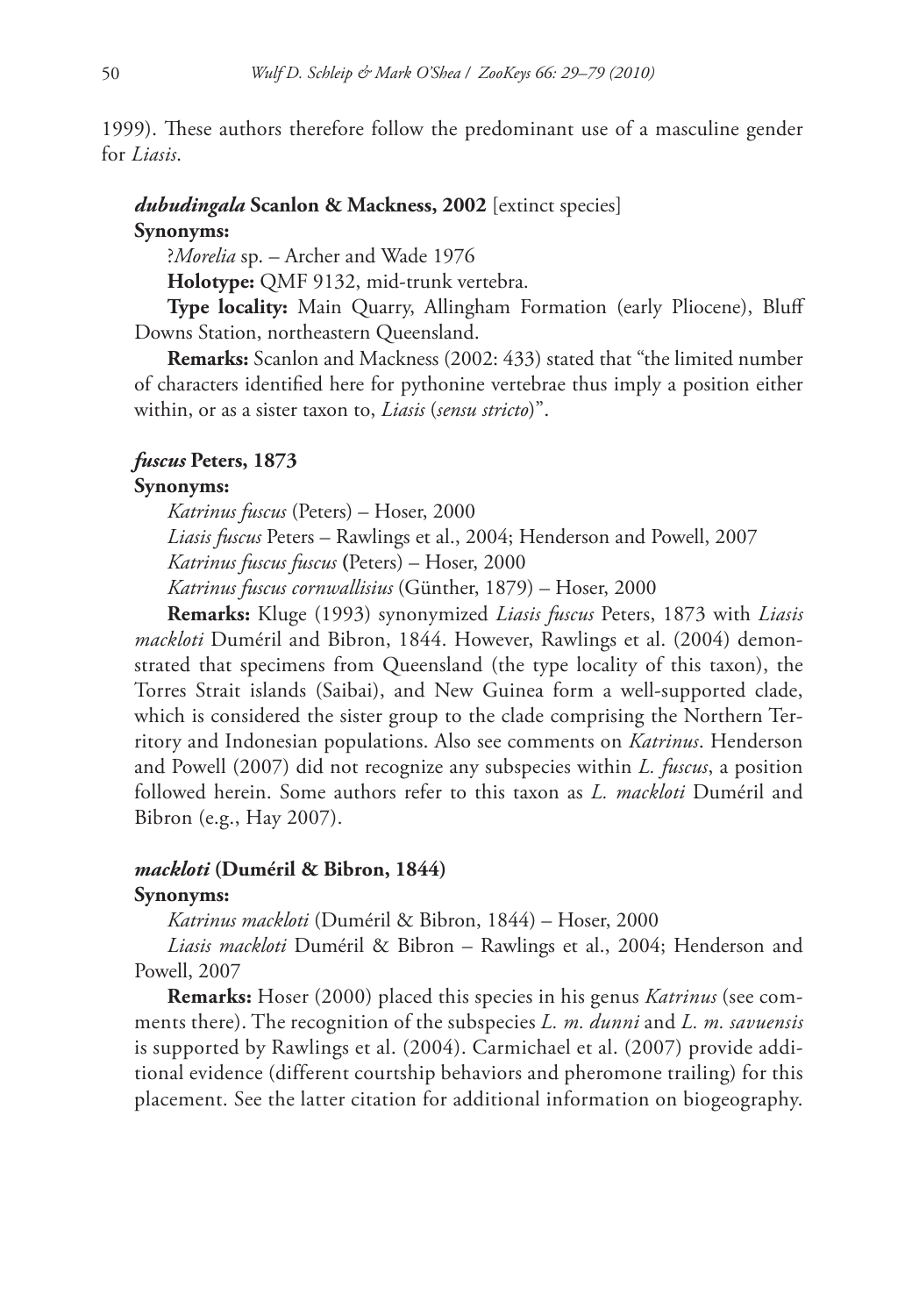# *mackloti mackloti* **(Duméril & Bibron, 1844)**

### **Synonyms:**

 *Katrinus mackloti mackloti* (Duméril & Bibron) – Hoser, 2000 *Liasis mackloti mackloti* Duméril & Bibron – Rawlings et al., 2004; Henderson and Powell, 2007

# *mackloti dunni* **Stull, 1932**

### **Synonyms:**

 *Katrinus mackloti dunni* (Stull) – Hoser, 2000

*Liasis mackloti dunni* Stull – Rawlings et al., 2004; Henderson and Powell, 2007.

 **Remarks:** Carmichael et al. (2007) note that sexual dimorphism is found among Macklot's pythons but it is different from *L. m. mackloti* and *L. m. savuensis*; in *L. m. dunni* males are larger than females and engage in male-male combat.

### *mackloti savuensis* **(Brongersma, 1956)**

### **Synonyms:**

 *Katrinus savuensis* (Brongersma) – Hoser, 2000

*Liasis mackloti savuensis* Brongersma – Rawlings et al., 2004; Henderson and Powell, 2007

 **Remarks:** Referred to as *L. savuensis* by some authors (Hoser 2000, Vidal et al. 2007).

# *olivaceus* **Gray, 1842**

# **Synonyms:**

 *Liasis olivacea* Gray, 1842 – Gray, 1842

*Morelia antiqua* (Smith & Plane, 1985) – Kluge, 1993

*Liasis olivacea* Gray, 1842 – Scanlon and Mackness, 2002 (see remarks at *Liasis*)  **Remarks:** We accept the subspecies proposed by Smith (1981) and supported by molecular genetic evidence from Rawlings et al. (2004).

 *olivaceus olivaceus* **Gray, 1842**

*olivaceus barroni* **LA Smith, 1981**

 **Genus** *Montypythonoides* **Smith & Plane, 1985** [subjective junior synonym of *Morelia*]

 **Type species:** *Montypythonoides riversleighensis* Smith & Plane, 1985 [extinct species]

 **Remarks:** Smith and Plane (1985: 194) stated that this genus "…shows strong relationship with species of *Morelia*". Also see *Morelia riversleighensis*.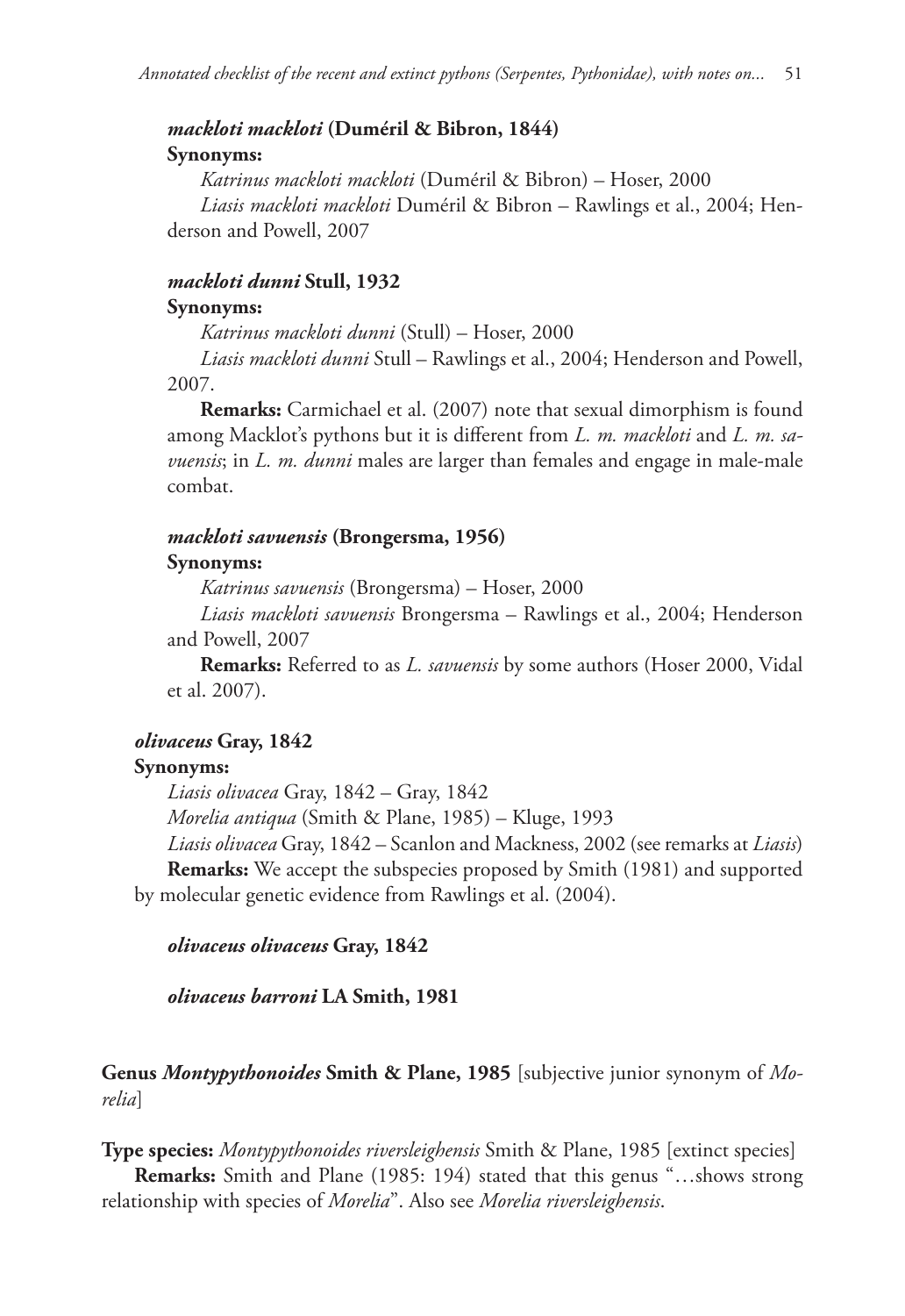### **Genus** *Morelia* **Gray, 1842**

#### **Synonyms:**

 *Lenhoserus* Hoser, 2000 *Chondropython* Meyer, 1874 *–* Hoser, 2000 *Nyctophilopython* Wells & Wellington, 1985 *–* Hoser, 2000 *Montypythonoides* Smith & Plane, 1985 – Scanlon, 2001 *Australiasis* Wells & Wellington, 1984 *–* Hoser, 2004

 **Remarks:** Hoser (2000) proposed the splitting of this genus into several genera. He created a new genus, *Lenhoserus* Hoser (see comments there) (for *M. boeleni*), and resurrected *Australiasis* Wells & Wellington (for *M. amethistina* and *B. timoriensis*), but created an unavailable name (APP6) ("*Austroliasis"*) by incorrect subsequent spelling (APP4). Later, Hoser (2004) used the correct spelling *Australiasis* Wells & Wellington, added the species recognized by Harvey et al. (2000) and additionally resurrected the taxon *duceboracensis* Günther 1879 (see comments there). Furthermore, he resurrected *Chondropython* Meyer 1874 (for *M. viridis*) and *Nyctophilopython* Wells & Wellington (for *M. oenpelliensis*). However, phylogenetic studies (Rawlings et al. 2008) revealed that this taxonomic action is unwarranted. Although Rawlings et al.'s (2008) maximum parsimony analysis showed *Morelia* to be diphyletic (but monophyletic in Bayesian analysis), the separation of the *amethistina*-complex (*sensu* Harvey et al. 2000) and of *oenpelliensis* from the *bredli*/ *spilota*-clade would in any case be unwarranted and would nullify the monophyly of this grouping. The resurrection of *Chondropython* would only be warranted at subgeneric rank with the inclusion of the two recognized lineages of the green tree python (*sensu* Rawlings and Donnellan, 2003) and of *M. carinata*. However, Rawlings and Donnellan (2003) and Rawlings et al. (2008) avoided such placement because the phylogeny was not fully resolved (see comments for *Chondropython azureus*) The placement of *M. boeleni* as a separate monotypic genus is also unwarranted. We do not see any value in dividing such a small genus, and in the interests of nomenclatural stability, we place *Australiasis*, *Lenhoserus*, *Chondropython*, and *Nyctophilopython* in the synonymy of *Morelia.*

### *amethistina* **(Schneider, 1801)**

#### **Synonyms:**

 *Austroliasis amethistina* (Schneider) – Hoser, 2000 (incorrect subsequent spelling, APP4)

*Australiasis amethistina* (Schneider) – Hoser, 2004

*Australiasis amethystina clarki* (Barbour, 1914) – Hoser, 2004

*Australiasis duceboracensis* (Günther 1879) – Hoser, 2004

*Australiasis amethistina* (Scheider) – Hoser, 2009 (APP8, see introduction)

*Australiasis dipsadides* (Ogilby, 1891) – Hoser, 2009 (APP8, see introduction)

 **Distribution:** Kraus and Allison (2004) reported *M. amethistina* from Fergusson Island.

**Remarks:** Harvey et al. (2000) identified three races within the species, two from the mainland of New Guinea, separated by the Central Mountain Range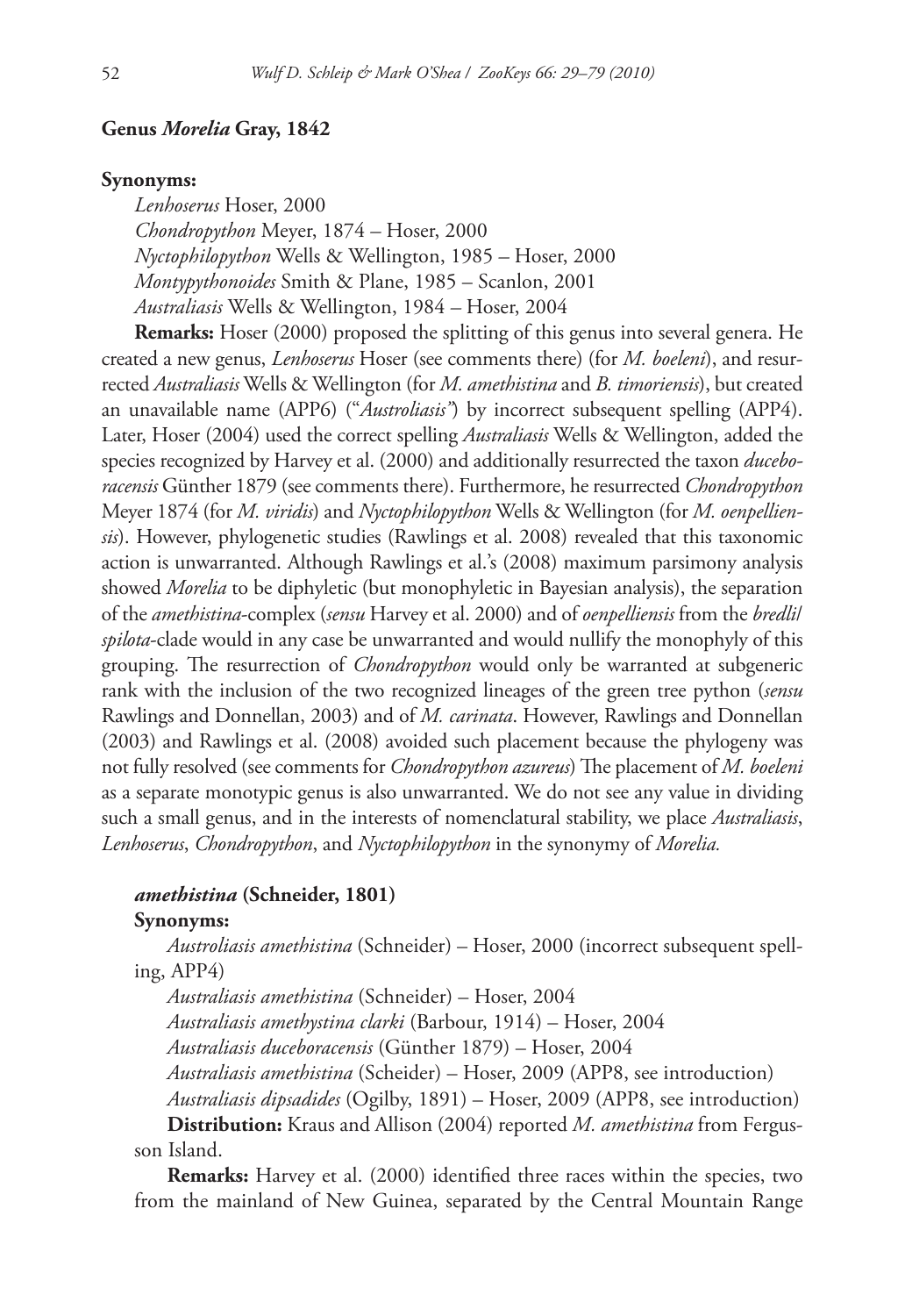(also see remarks on *M. clarki*), and another race from New Ireland (see remarks on *M. duceboracensis*). This is consistent with other species found in this region (e.g., the two lineages of the green tree python (*sensu* Rawlings and Donnelan, 2003), and *L. albertisii/L. hoserae*). According to Harvey et al. (2000), the holotype of *A. amethistina* is lost. We call for the designation of a neotype.

 *antiqua* **(Smith & Plane, 1985)** [synonym of *Morelia riversleighensis*, extinct species]

# **Synonyms:**

 *Morelia antiquus* Smith & Plane, 1985 – Smith and Plane, 1985

*Morelia antiqua* – Scanlon, 1992 (*antiquus* amended for gender by Scanlon 1992) *Liasis olivacea* Gray, 1842 – Kluge, 1993

 **Holotype:** Commonwealth Paleontological Collection 25077 (not "20577"; see Scanlon 2001), right dentary.

**Type locality:** Camfield Beds, Blast Site, Bullock Creek, Northern Territory, Australia. Late middle Miocene (Scanlon 2001).

# *riversleighensis* **(Smith & Plane, 1985) – Scanlon, 2001**

**Remarks:** Smith and Plane (1985) documented significantly lesser curvature in the teeth of this taxon, to that found in species of the genera *Python* and *Morelia,* and because "…of the slight curvature of the dentary teeth…" (Smith and Plane 1985: 194) the authors considered this taxon more closely related to *Morelia* than to *Python*.

# *azurea* **(Meyer, 1874)**

 **Remarks:** See Comments on *Chondropython azureus* and *Morelia viridis*.

# *boeleni* **(Brongersma, 1953)**

# **Synonyms:**

 *Lenhoserus boeleni* (Brongersma) – Hoser, 2000

*Morelia boeleni* (Brongersma) – Henderson and Powell, 2007; Flagle and Stoops, 2009

**Remarks:** Austin et al. (2009) found little genetic divergence within specimens across the species' range. A single specimen out of 98 examined using the cytochrome b gene, from the eastern Morobe Province, PNG showed about 1.1% genetic divergence from specimens from West Papua. This demonstrates reduced genetic diversity within this taxon.

 *bredli* **(Gow, 1981) Remarks:** Fyfe (2007) lists this species as subspecies *M. spilota bredli*.

 *carinata* **(Smith, 1981)**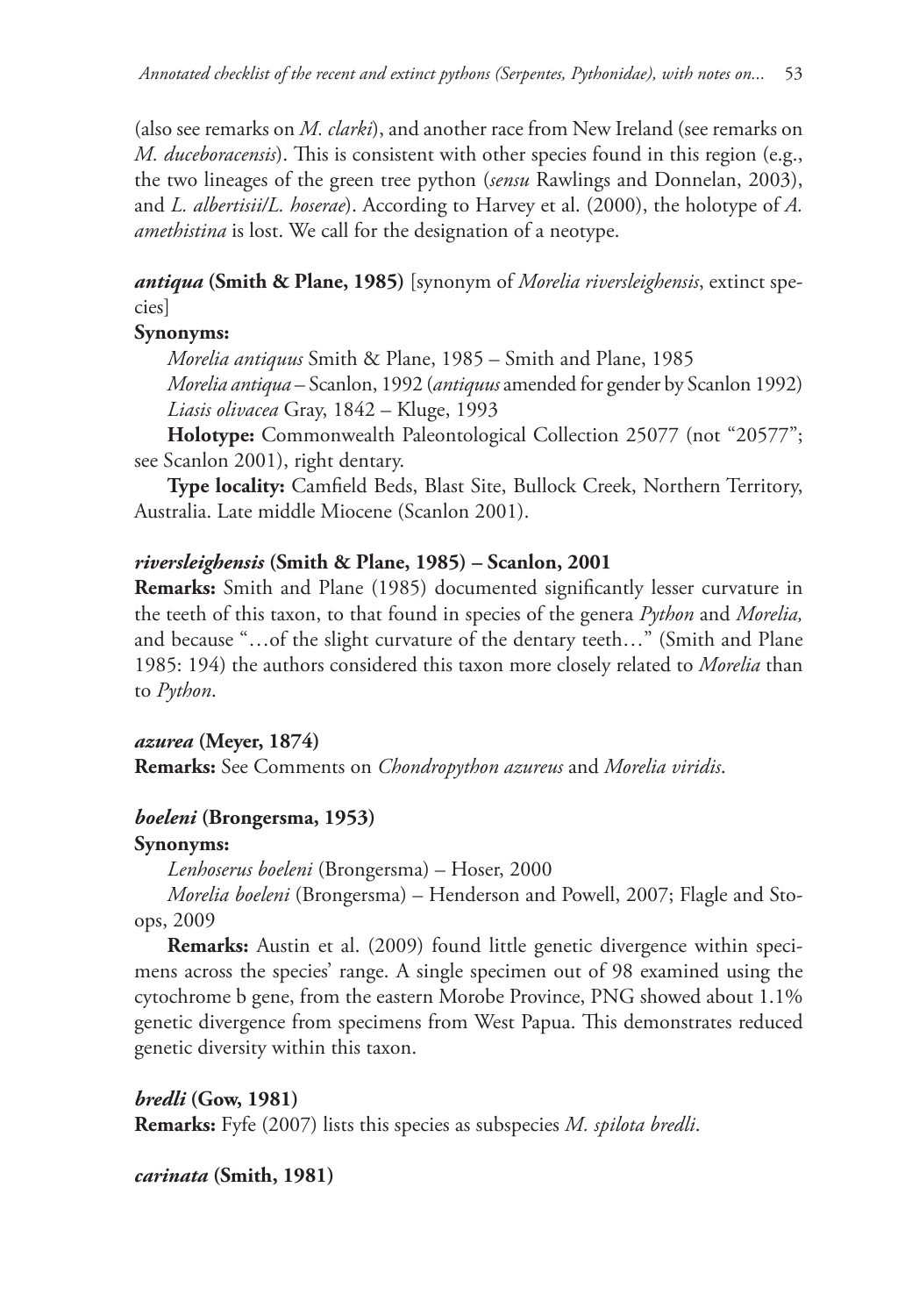# *clastolepis* **Harvey et al., 2000 Synonyms:**

 *Australiasis clastolepis* (Harvey et al.) – Hoser, 2004, 2009 (APP8, see introduction)

*Morelia clastolepis* Harvey et al. – Henderson and Powell, 2007  **Holotype:** UTA 44486.

 **Type locality:** Ambon, Maluku (= Moluccas), Indonesia.

# *kinghorni* **Stull, 1933**

**Distribution:** For range extensions in Queensland see Augusteyn (2004) and Fearn and Trembath (2006).

# *macburniei* **Hoser, 2004** [synonym of *M. s. imbricata*]  **Holotype:** SAMA R13994.

 **Type locality:** St. Francis Island, South Australia.

 **Remarks:** Hoser (2004) separated this taxon from its closest relative *M. s. imbricata* (see Schwaner et al. 1988) on the ground of "higher incidence of scale anomalies" to the ventral scales. It can be argued that anomalies do not make good diagnostic characters, and these anomalies were already described in detail by Schwaner et al. (1988). Hoser (2004) further claims that this taxon may be distinguished from *M. mippughae* "by having lanceolate-shaped dorsal scales as opposed to more rhomboidal-shaped dorsal scales" (also see comments on *M. mippughae*). According to Schwaner et al. (1988: 15), and in support of Smith (1981), "specimens of *imbricata* have distinctly elongated, lanceolate-shaped, posterior dorsal scales. *M. s. variegata* usually have the rhomboidal condition". Furthermore, Schwaner et al. (1988) also reported that specimens from the St. Francis Island exhibited reduced ventral and subcaudal scale counts and a shorter tail than specimens from other populations. Hoser (2004) stated that this taxon is distinguishable from "all other *Morelia* by colouration and patterns" (Hoser 2004), but contradicted this statement when stating that this taxon is "highly variable in individual colouration and pattern", and that "this species cannot be definitively separated from other *Morelia* on the basis of scalation alone as these properties (ventral counts and the like) may overlap with other *Morelia"* (Hoser 2004). Based on this description, it is unlikely that specimens can be correctly assigned to this species unless they were known to originate from the type locality. Schwaner et al. (1988: 14) and Pearson et al. (2002) assigned the St. Francis Island population to the subspecies *M. s. imbricata*. We concur with this and relegate this taxon to the synonymy of *M. s. imbricata*. Mense (2006), Henderson and Powell (2007), and Swan (2007) did not list this taxon.

# *mippughae* **Hoser, 2004** [*nomen dubium* (APP5)]

 **Holotype:** SAMA R14261.

 **Type locality:** Iron Duchess, Middleback Ranges, South Australia.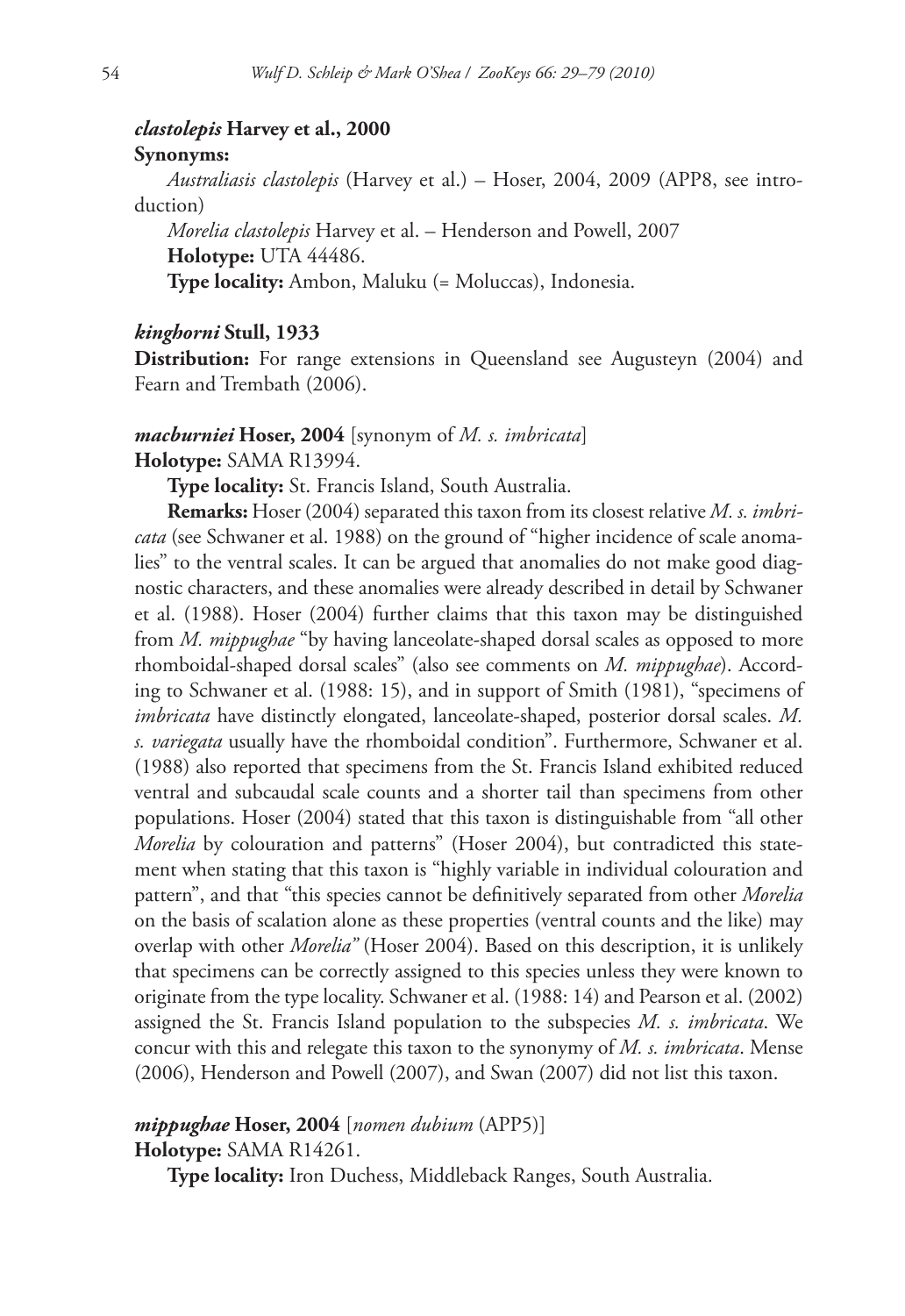**Remarks:** Hoser (2004) separated this taxon from its relative *M. macburniei* "by a lower incidence of scale anomalies" (Hoser 2004) of the ventral scales. This is meaningless because most populations will show few anonomalies, hence, using the "normal state" as a character does not differentiate this taxon from others. Hoser (2004) continued that this taxon has "more rhomboidal-shaped dorsal scales as opposed to having lanceolate-shaped dorsal scales" (Hoser 2004), which is, according to Schwaner et al. (1988) also true for *M. s. variegata* (also see remarks on *M. macburniei*). It is further separated from its closest relative *M. s. metcalfei* by its color pattern and from all other *Morelia* by coloration and patterning. Hoser claimed that "a suite of characteristics" separate this taxon from its closest relatives *M. macburniei* and *M. metcalfei*, but failed to enumerate characters other than those cited above. Hence, the name cannot clearly be assigned to a specimen and this name is therefore considered a *nomen dubium*  (APP5). Mense (2006), Henderson and Powell (2007), and Swan (2007) did not list this taxon.

# *nauta* **Harvey et al., 2000**

# **Synonyms:**

 *Australiasis nauta* (Harvey et al.) – Hoser, 2004, 2009 (APP8, see introduction) *Morelia nauta* Harvey et al. – Henderson and Powell, 2007

 **Holotype:** UTA 44482.

 **Type locality:** Yamdena Island, Tanimbar Island Group, Maluku (=Moluccas), Indonesia.

# *oenpelliensis* **(Gow, 1977)**

# **Synonyms:**

 *Nyctophilopython oenpelliensis* (Gow) – Hoser, 2000 *Morelia oenpelliensis* Gow – Henderson and Powell, 2007

# *riversleighensis* **(Smith & Plane, 1985)** [extinct species]

# **Synonyms:**

 *Montypythonoides riversleighensis* – Smith and Plane 1985 *Morelia spilota* (Lacépède) – Kluge, 1993 *Morelia antiqua* Smith & Plane, 1985 – Scanlon, 2001 *Morelia riversleighensis* – Scanlon 2001

 **Holotype:** QM F 12926 (=AR4058), incomplete right maxilla.

 **Type locality:** Henk's Hollow Local Fauna, Tertiary System C, approximately 3.6 km southwest of Tedford's (1967) Site B, Riversleigh, northwestern Queensland, Australia. Late Oligocene - early middle Miocene (Scanlon 2001).

 **Remarks:** Smith and Plane (1985) described the two extinct species *riversleighensis* and *antiquus* from Australia. Kluge (1993) synonymized *antiqua* (name amended for gender by Scanlon 1992) with *olivaceus* Gray due to the lack of auta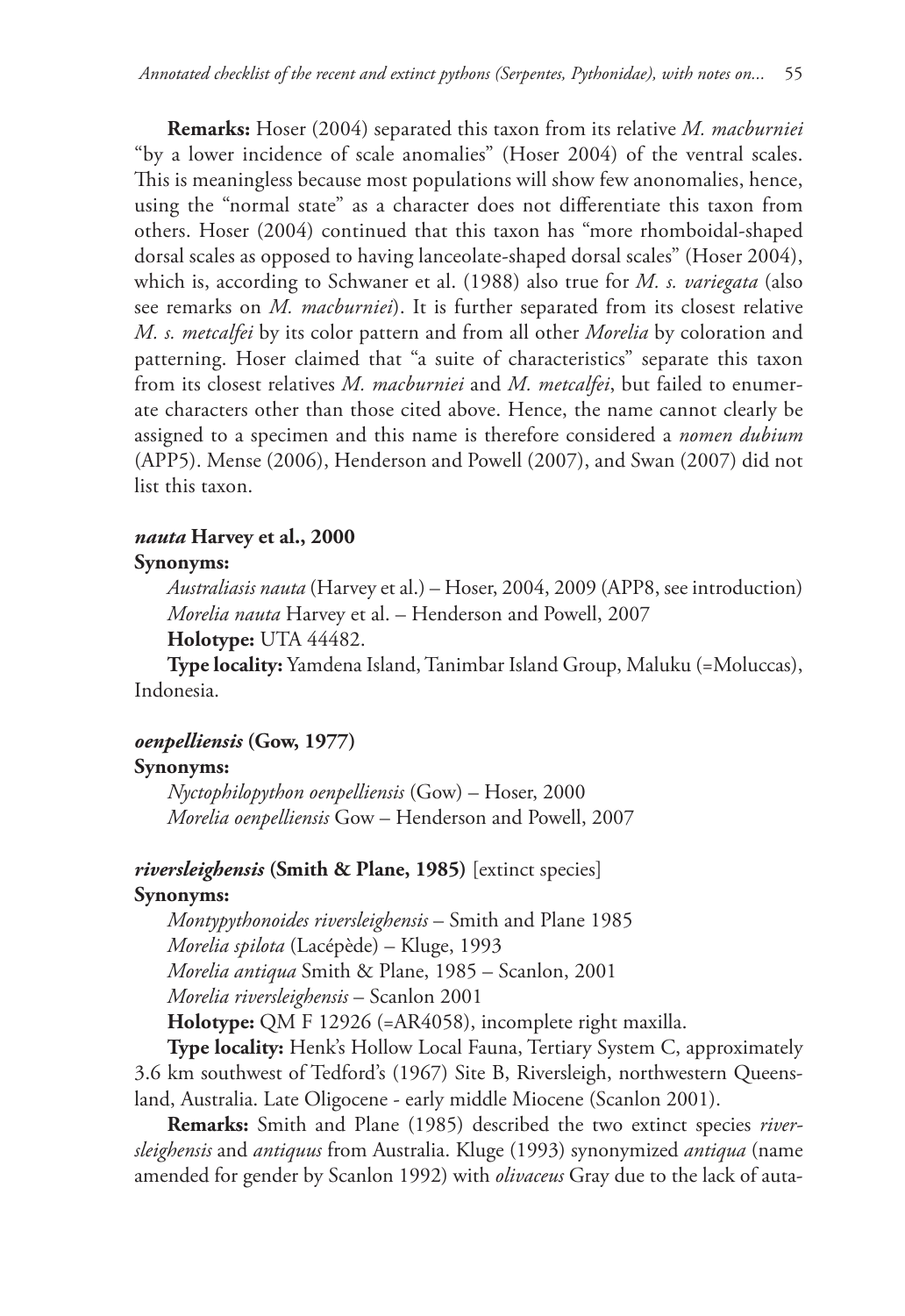pomorphies and great overall similarity and *riversleighensis* with *spilota* Lacépède. Scanlon (2001) synonymized *antiqua* with *riversleighensis*.

# *spilota* **(Lacépède, 1804) Synonyms:**

 *Morelia riversleighensis* (Smith & Plane, 1985) – Kluge, 1993 (part)

**Remarks:** Hoser (2000, 2004) listed several subspecies of *M. spilota* at specific rank, without comment. Since no new evidence is available, these authors continue to treat them all as subspecies. These authors also treat the taxon *M. harrisoni* described by Hoser (2000) as a subspecies of *M. spilota* (see comments there).

### *spilota spilota* **(Lacépède, 1804)**

#### *spilota cheynei* **Wells & Wellington, 1984**

# *spilota harrisoni* **Hoser, 2000** [*subspecies inquirenda*, APP7]  **Holotype:** AMNH R-82433.

 **Type locality:** Port Moresby, Central Province, Papua New Guinea.

**Remarks:** Hoser (2000: 24) described this taxon at specific rank but considered it "similar in most respects to the others in the genus *Morelia*" separating it from *M. s. cheynei*, *M. s. variegata*, and *M. s. mcdowelli* "by distribution" (APP1, APP2), and further stating that specimens of this taxon "tend to have a lower average ventral and subcaudal scale count than *Morelia cheynei, Morelia variegata* and *Morelia macdowelli,* however the sample seen is too small to conclude if this trend is general" (Hoser 2000: 25). Hoser's concept of this taxon comprises several populations throughout New Guinea. The author referred to Barker and Barker (1999) for further diagnostic characters. Barker and Barker identified several different and distinct populations from New Guinea, which Hoser (2000) placed within this catch-all taxon. For the "Port Moresby" population Barker and Barker (1999) stated that they "exhibit some characteristics of both *variegata* and *mcdowelli* (…). Most Port Moresby carpets have longitudinally expanded lateral pale blotches and bold facial stripes from the eye to the nasal scale, as do *mcdowelli* in northern Queensland. The patterns on the tops of the heads are similar to *variegata*". For the "Irian Jaya" (now West Papuan or Papuan) population they stated that "[a]t 2 and 3 years of age, some are even as black and gold as *M. s. cheynei*", but did not provide further information on the "Trans-fly" (PNG) or the "Northern New Guinea" populations. Hoser (2000: 25) finally stated that "Morelia harrisoni can best be definitively separated from the other species of *Morelia* by DNA analysis" (APP2). To the authors's best knowledge, no such analysis has been carried out. Since the diagnostic characters provided by Hoser (2000) and by Barker and Barker (1999) overlap with those for other taxa of the *Morelia spilota* complex, this taxon is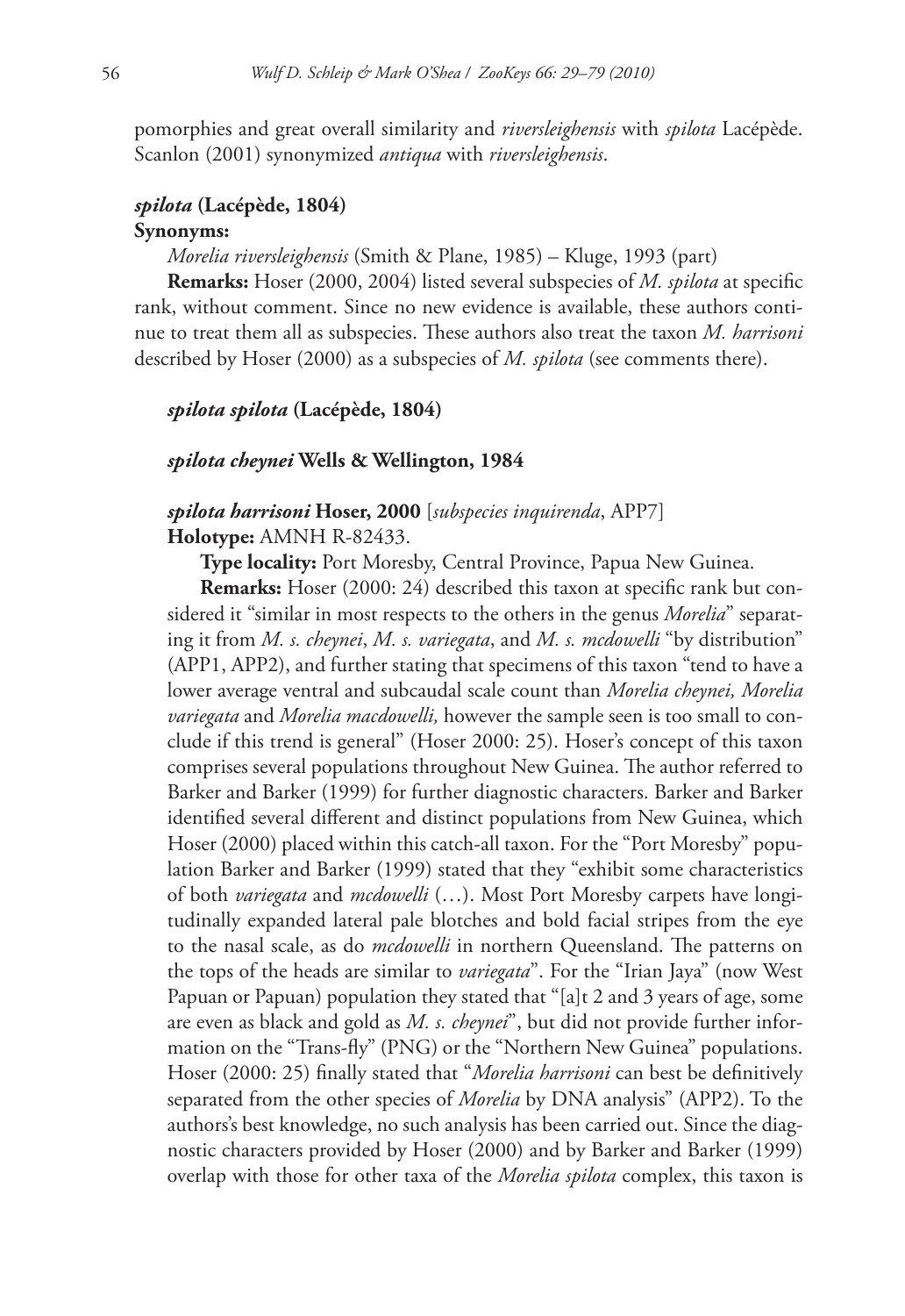likely to be confused with them. We consider this taxon a *subspecies inquirenda* (APP7). Henderson and Powell (2007) did not recognize this taxon. Mense (2006) discussed this taxon as a subspecies of *M. spilota*, and O'Shea (2007: 134) wrote: "Papuan Carpet Python *Morelia spilota* ssp. The status of all New Guinea Carpet Pythons is controversial (...). The New Guinea populations are fragmented and isolated, and their taxonomic status and relationships have yet to be determined with certainty". Until further research has established otherwise, these authors treat this taxon as a subspecies of *M. spilota*, as proposed by Mense (2006) and Flagle and Stoops (2009).

# *spilota imbricata* **LA Smith, 1981**

 **Synonyms:**   *Morelia macburniei* Hoser, 2004

# *spilota mcdowelli* **Wells & Wellington, 1984**

*spilota metcalfei* **Wells & Wellington, 1985**

### *spilota variegata* **Gray, 1842**

 **Remarks:** Prior to Wells and Wellington (1984, 1985), this name comprised all the taxa now recognized at subspecific rank, excluding the nominate subspecies and *M. s. imbricata,* but including the New Guinean populations. Now *M. s. variegata* is taxonomically restricted to Northern Australia (Kend 1997, Mense 2006).

# *tracyae* **Harvey et al., 2000**

### **Synonyms:**

 *Australiasis tracyae* (Harvey et al.) – Hoser, 2004, 2009 (APP8, see introduction) *Morelia tracyae* Harvey et al. – Henderson and Powell, 2007  **Holotype:** UTA 44473.  **Type locality:** Tobelo, Halmahera, Maluku (=Moluccas), Indonesia.

# *viridis* **(Schlegel, 1872)**

# **Synonyms:**

 *Chondropython viridis* (Schlegel) – Hoser, 2000 (part) *Chondropython viridis viridis* (Schlegel) – Hoser, 2004 (part) *Chondropython viridis shireenae* Hoser, 2004 *Morelia viridis* (Schlegel) – Henderson and Powell, 2007  **Distribution:** see Wilson and Heinsohn (2007)

 **Remarks:** Rawlings and Donnellan (2003) found molecular evidence for cryptic diversity within *M. viridis*, resulting in two genetically distinct races. The type locality for *M. viridis* is Aru Island, which applies to the "southern lineage",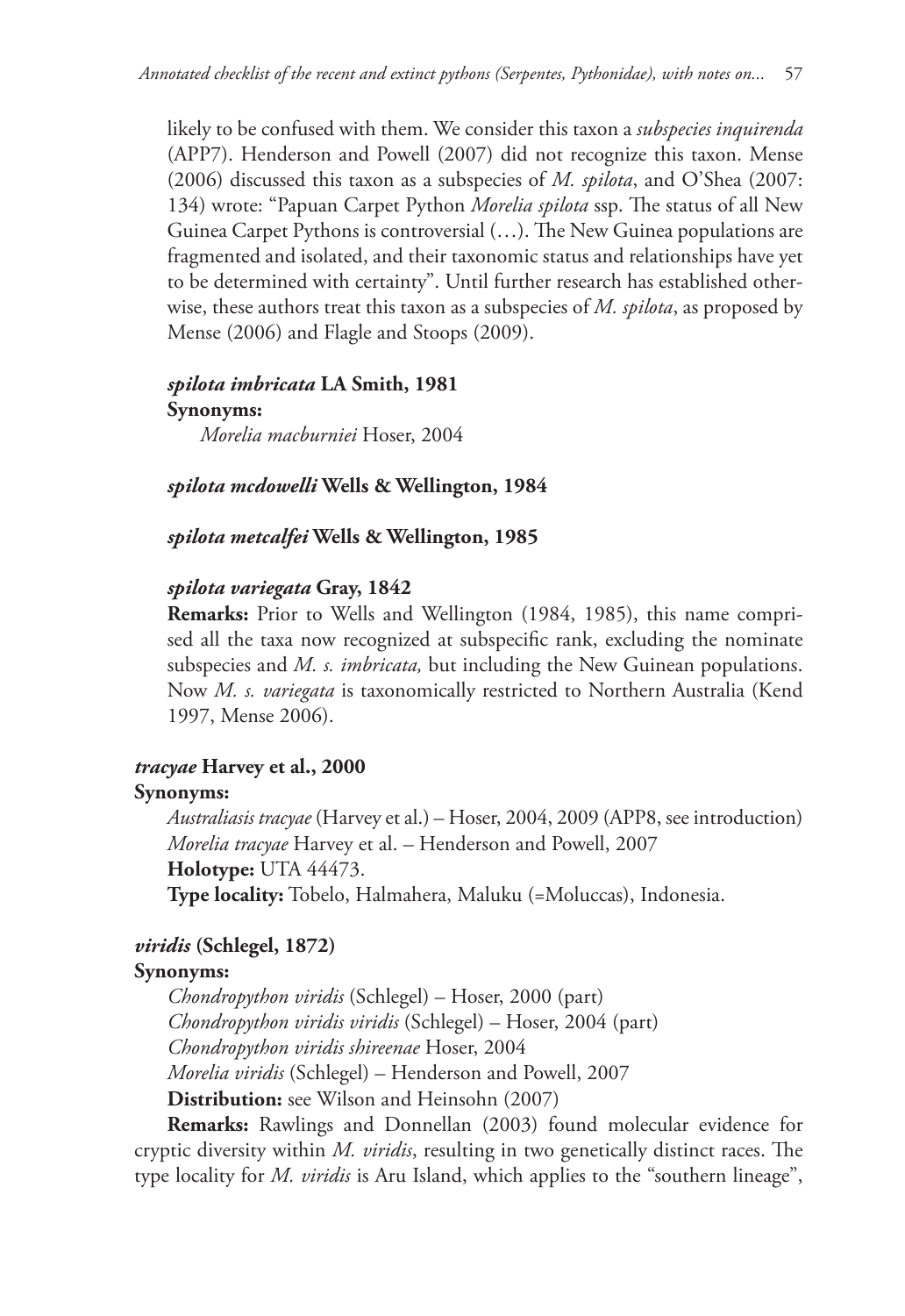including Australian specimens (Rawlings and Donnellan 2003) (also see *Chondropython azureus*). However, Rawlings and Donnellan (2003: 42) noted that "(…) the east/west limits of the distribution of the two lineages may not necessarily be at the extreme ends of the central cordillera or the island", and hence, there may be even more lineages present. Finally, due to the absence of molecular genetic data from the holotype, the type locality Aru Island cannot definitely be confirmed.

### **Genus** *Python* **Daudin, 1803**

### **Synonyms:**

 *Aspidoboa* Sauvage, 1884 *–* Hoser, 2004 *Helionomus* Gray – Hoser 2004 (incorrect subsequent spelling, APP4) *Shireenhoserus* Hoser, 2004 (junior synonym of *Enygrus* Wagler)

 **Distribution:** Head (2005) reported remains of an indeterminate python from Miocene-age strata of the Siwalik Group of Pakistan. From the known distribution of extant species, this is likely to be a species of *Python*.

 **Remarks:** Hoser (2004) split this genus into several genera, e.g., *Aspidoboa* Sauvage (for *breitensteini*, *brongersmai*, and *curtus*), *Broghammerus* Hoser (for *reticulatus*), and *Shireenhoserus* Hoser (for *anchietae* and *regius*). However, Hoser (2004) overlooked *Enygrus* Wagler, 1830 (also see McDowell 1979: 9–10, 28), which makes *Shireenhoserus* a subjective junior synonym of *Enygrus* Wagler. He further intended to resurrect *Heleionomus* Gray, 1842 (for *sebae* and *natalensis*) but spelt the name as "*Helionomus*". This constitutes an incorrect subsequent spelling (APP4), although the name *Helionomus* was already listed in Gray 1841 but is considered a *nomen nudum* (see remarks for *Heleionomus*). Only *molurus* and *bivittatus* would have remained within *Python*. Evidence from genetic studies reveal that with the exception of *reticulatus* and *timoriensis*, which were placed into *Broghammerus* (see comments there) by Rawlings et al. (2008), no further splitting of the clade *Python* is indicated. Furthermore, the phylogenetic relationships of several species (e.g., *regius* and *anchietae*, *molurus* and *bivittatus*, and *sebae* and *natalensis*) have not been fully resolved (e.g., Douglas et al. 2010: fig. 4-6). Other groups (e.g. the *curtus*-group *sensu lato*) are currently under study.

### *anchietae* **Bocage, 1887**

#### **Synonyms:**

 *Shireenhoserus anchietae* (Bocage) – Hoser, 2004 (junior synonym of *Enygrus* Wagler).

*Python anchietae* Bocage – Henderson and Powell, 2007

#### *bivittatus* **(Kuhl, 1820)**

 **Distribution:** See Greene et al. (2007), Snow et al. (2007), Pyron et al. (2008), and Barker and Barker (2009) for notes on introduced populations in Florida, USA. For distribution in Nepal, see O'Shea (1998), for distribution in Asia see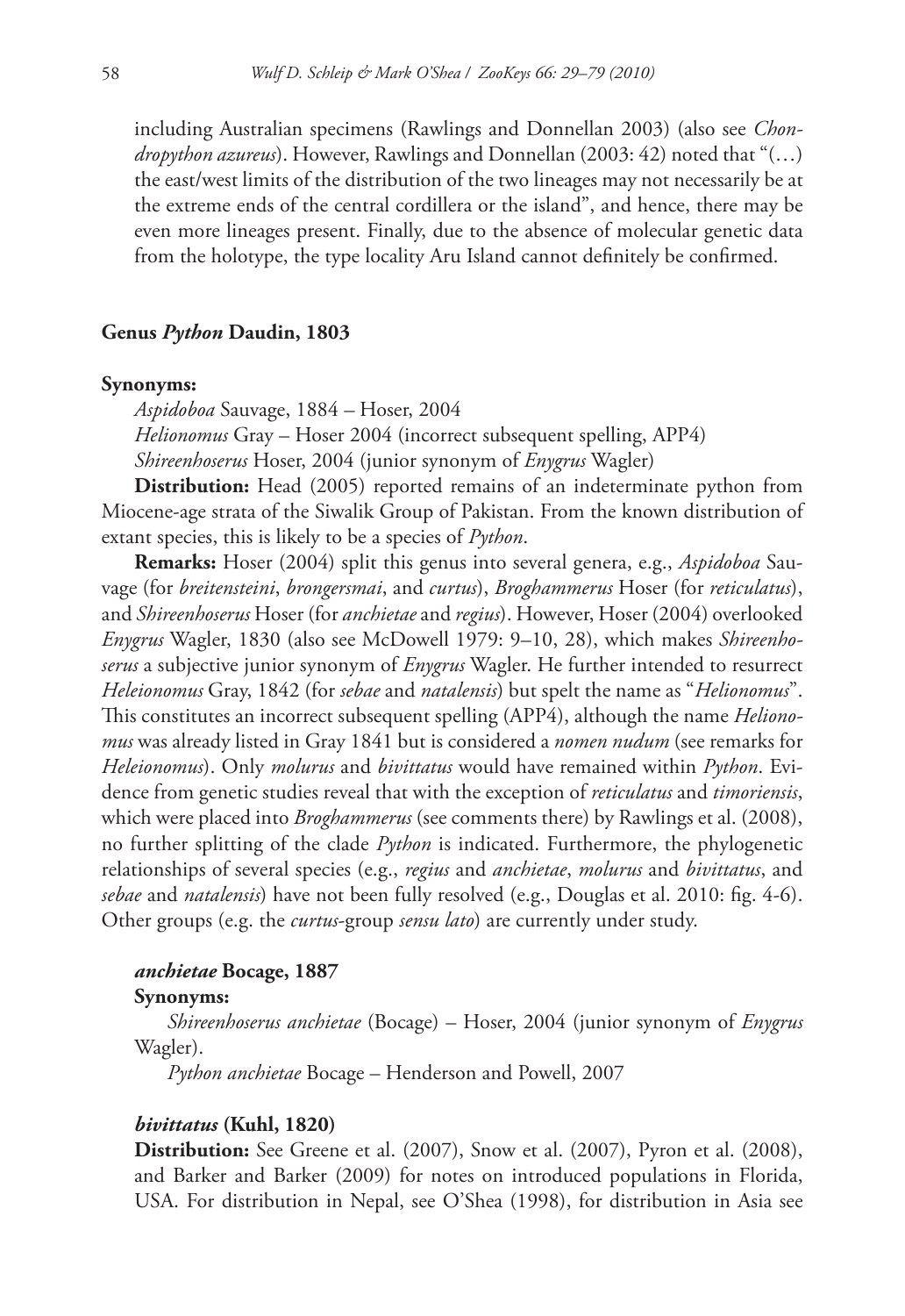Pauwels et al. (2003), Barker and Barker (2008, 2010). Barker and Barker (2010) considered records of the occurrence of *bivittatus* in the Sichuan Province deviant due to complete isolation from the natural range of *bivittatus* and therefore excluded the province from the range of occurrence. Records from Sumatra and Borneo are believed to be incorrectly identified (Haile 1958, Groombridge and Luxmoore 1991).

**Remarks:** Jacobs et al. (2009) considered this taxon a valid species. Evidence for this placement was already provided by O'Shea (1998, 2007) and Barker and Barker (2008) who pointed out that isolated populations of *bivittatus* do exist within the distributional range of *molurus* along the southern Nepalese border and in north-east India as reported from Assam by O'Shea (2007). Jacobs et al. (2009) primarily referred to Barker and Barker (2008) when stating that the isolated populations appear to exist not only sympatrically but syntopically with *molurus* but maintain their own integrity by avoiding interbreeding. However, O'Shea (pers. obs.) has observed the species inhabiting different habitats. *P. molurus* appears to occur in dry sandy woodland whereas *bivittatus* prefers riverine forests and flooded grasslands. O'Shea had not observed the two species occurring sympatrically or syntopically. Jacobs et al. (2009: 12) stated that de Rooij (1917) had assumed the type locality of Kuhl's (1820) concept of *bivittatus,* which was based on unverified pictures by Seba, to be in Indochina rather than in the Sundaland and that the populations occurring between China and Java may be considered *P. molurus sondaica* (sic) Werner, 1899. Nevertheless, according to Jacobson et al (2009), Mertens (1930) fixed the type locality to Java without the designation of a neotype, which has led to nomenclatural problems. Mertens (1930) as well as Werner (1909, 1930) and Pope (1935) assumed that Schlegel (1837) rather than Kuhl (1820) had introduced the name *bivittatus*. According to Jacobs et al. (2009), Mertens (1930) was aware that Schlegel's (1837) composite concept of *P. bivittatus* included several python taxa, namely those from India (*P. molurus*) and from Africa (*P. sebae*), respectively.

# *bivittatus bivittatus* **(Kuhl, 1820)**

# *bivittatus progschai* **Jacobs et al., 2009** [*subspecies inquirenda, APP7*]  **Holotype:** ZFMK 87481, subadult male from SW-Sulawesi.

 **Type locality:** Known only from the southwest of Sulawesi.

**Remarks:** Jacobs et al. (2009) separated this subspecies from the nominate form by its generally smaller size (up to 240 cm in TL), up to 50% smaller egg size, and the smaller size of the neonates as well as by slightly different patterning and scale counts.

# *breitensteini* **Steindachner, 1880**

### **Synonyms:**

 *Python breitensteini* Steindachner *–* Keogh et al.*,* 2001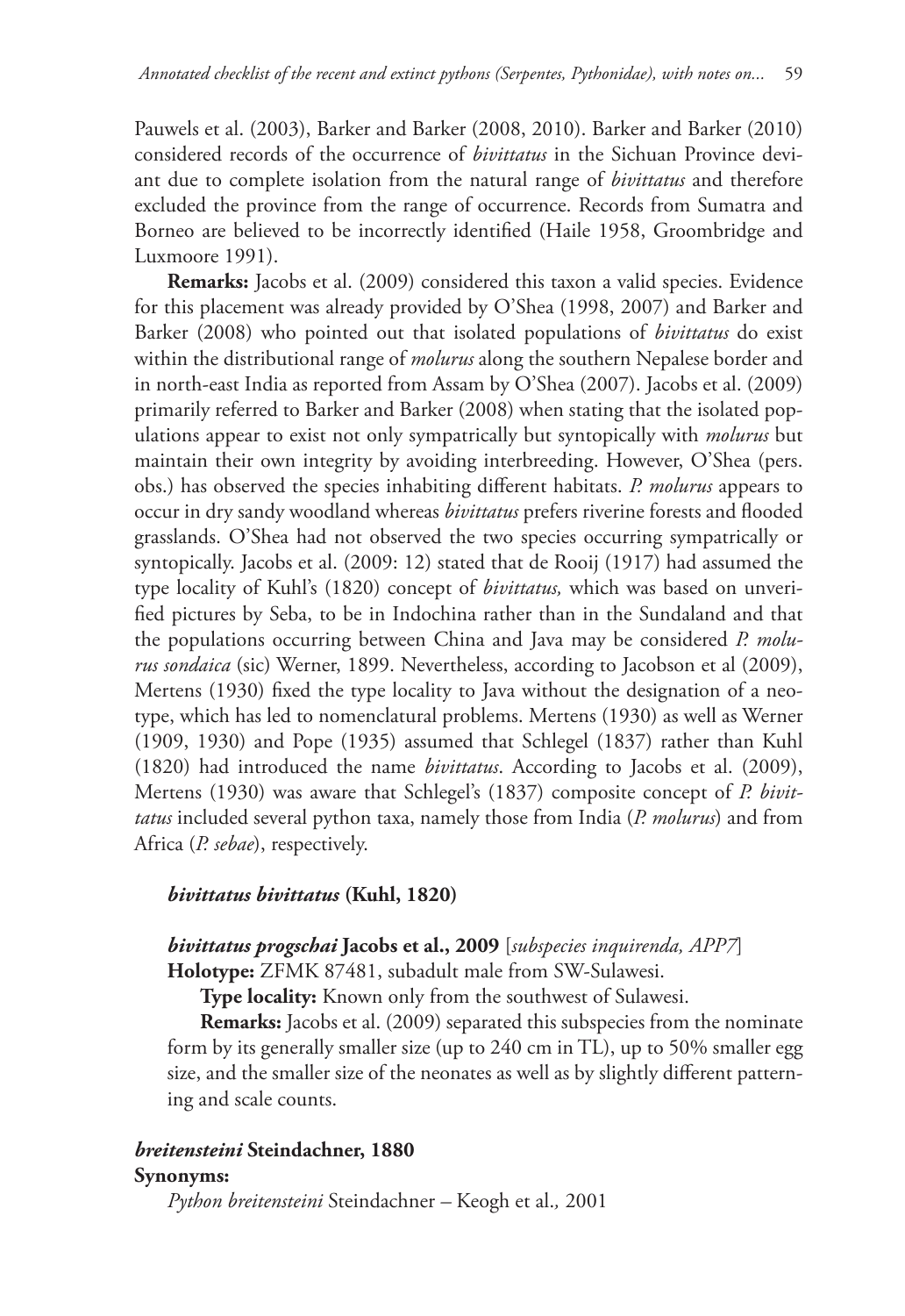*Aspidoboa breitensteini* (Steindachner) – Hoser, 2004 *Python breitensteini* Steindachner – Henderson and Powell, 2007 **Remarks:** Elevated to specific rank by Keogh et al. (2001).

#### *brongersmai* **Stull, 1938**

# **Synonyms:**

 *Python brongersmai* Stull *–* Keogh et al.*,* 2001 *Aspidoboa brongersmai* (Stull) – Hoser, 2004 *Python brongersmai* Stull – Henderson and Powell, 2007 **Remarks:** Elevated to specific rank by Keogh et al. (2001).

# *curtus* **Schlegel, 1872**

### **Synonyms:**

 *Python curtus* Schlegel *–* Keogh et al.*,* 2001 *Aspidoboa curtus* (Schlegel) – Hoser, 2004 *Python curtus* Schlegel – Henderson and Powell, 2007 **Remarks:** Elevated to specific rank by Keogh et al. (2001).

 *euboicus* **Römer, 1870** [extinct species, considered *nomen dubium* by Rage 1984]  **Synonyms:** 

 *Python Euboicus* Römer, 1870 *Heteropython euboicus* (Römer) – de Rochebrune, 1880 *Heteropython euboicus* (Römer) – Kuhn, 1939, 1963 *Python euboicus* Römer – Rage, 1984

 **Holotype:** Fragment of the trunk portion of the vertebral column (25 vertebrae and ribs), left dentary. No accession number. According to Szyndlar (1991) the holotype is probably lost.

 **Type locality:** Kimi (Euboea, Greece), early Miocene (MN ?3).

 **Remarks:** See Szyndlar (1991) and Szyndlar and Rage (2003: 67*–*68) for further information.

#### *europaeus* **Szyndlar & Rage, 2003** [extinct species]

### **Synonyms:**

 *Python* sp. – Rage 1982; Ivanov 2000, 2002

*Python europaeus* Szyndlar & Rage, 2003

 **Holotype:** MNHN, VCO 29. One trunk vertebra.

 **Type locality:** Vieux Collonges (=Mont Ceindre), France, early/middle Miocene (MN 4/5).

 **Remarks:** See Szyndlar and Rage (2003: 68–72), and Rage and Bailon (2005: 427–428) for further information.

### *molurus* **(Linnaeus, 1758)**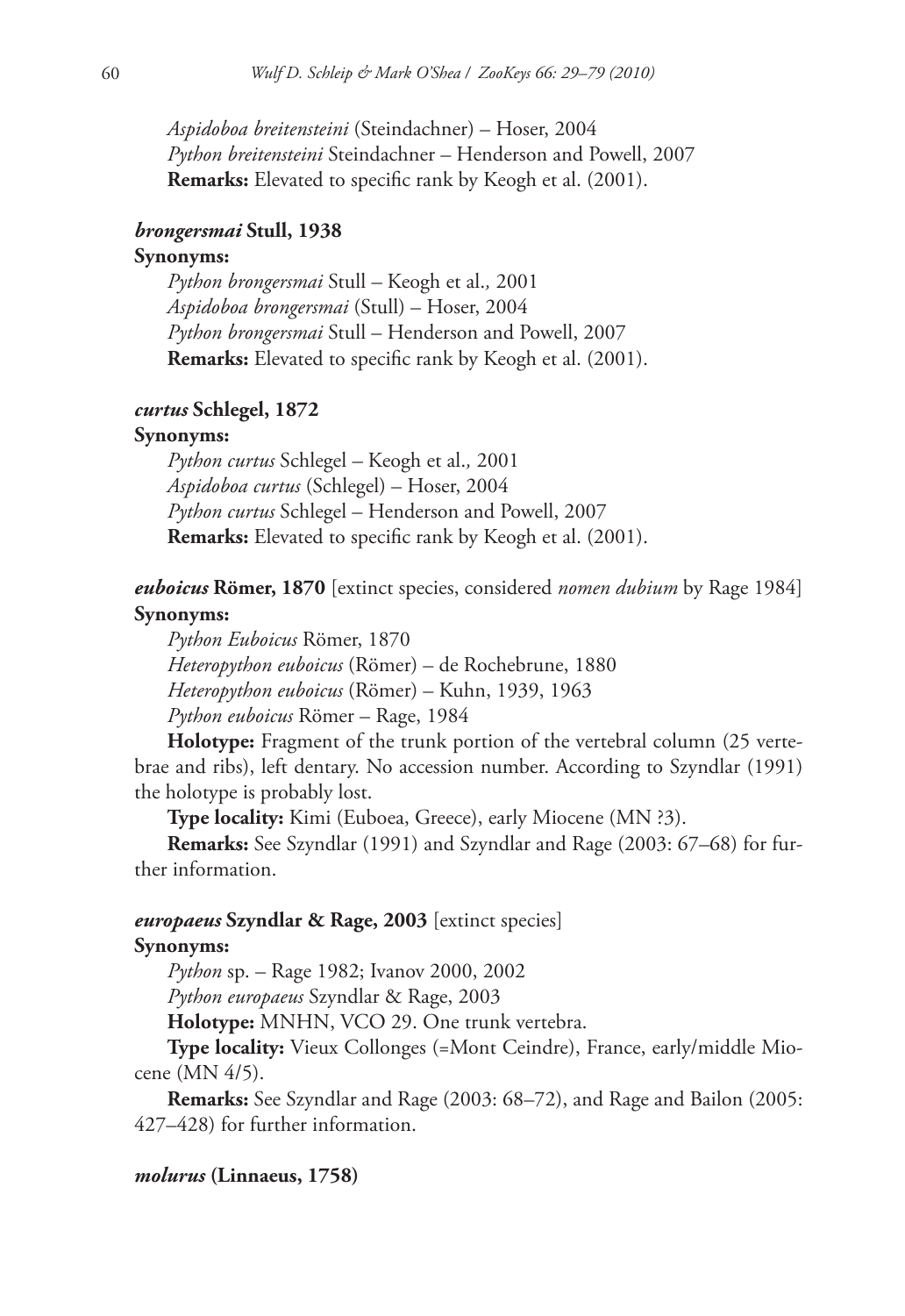#### *molurus molurus* **(Linnaeus, 1758)**

# *molurus pimbura* **(Deraniyagala, 1945)** [*subspecies inquirenda*, APP7]  **Synonyms:**

 *Python molurus molurus* (Linnaeus) (part) *Python molurus molurus* – Constable, 1949 *Python molurus pimbura* – Deraniyagala, 1955 *Python molurus molurus* – Stimson, 1969

Distribution: First reported from Nunavil (Thenmarachi), Jaffna Peninsula, Sri Lanka by Abyerami and Sivashanthini (2008).

 **Remarks:** Hoser (2004) resurrected this taxon from the synonymy of *P. m. molurus* without providing reasons for this action. Deraniyagala (1945) separated the subspecies from *P. m. molurus* based on lower subcaudal scale counts and the irregular shape of the lateral markings. Dorsal midbody scale rows and ventral scale counts overlap those of the nominate subspecies. Constable (1949: 124) did not follow this placement and synonymized this taxon with the nominate subspecies, which was followed by Stimson (1969). A second paper by Deraniyagala (1955: 6) provided a more detailed description of the subspecies. Therein, he stated that this taxon is also separated from the nominate form "in generally possessing three preoculars instead of two" or four as stated by Wall (1921: 47) for some Indian populations of the nominate form. There appears to be a range in preocular scale counts across India, from three in the northeast, to four in the northcenter, and two in northwest (O'Shea pers. obs.) but this data, from only a few specimens, requires further verification. Contrary to his findings in 1945, Deraniyagala (1955) reports this taxon to have "more subcaudals" than the nominate form, obviously a typographic error according to the scale count data provided therein. It seems likely that subsequent workers overlooked this latter work, since neither Stimson (1969) nor McDiarmid et al. (1999) or Henderson and Powell (2007) cited it. Several subsequent workers accepted the placement to the synonymy of the nominate form, but no further studies have been conducted on the *molurus*-complex. However, besides the lower subcaudal scale counts and the higher number of preoculars, the pink surface of the head may also constitite a morphological difference. Boulenger (1890, 1893) and MA Smith (1943) recorded two preoculars for *Python molurus*, while Wall (1921) records three preoculars for specimens from Ceylon. Since Sri Lanka is a known biodiversity hot spot with a high level of endemism, this allopatric population may represent a cryptic species. Because of the evidence provided by Deraniyagala (1955), these authors tentatively list this taxon as a valid subspecies and call for further research regarding its true status (APP7).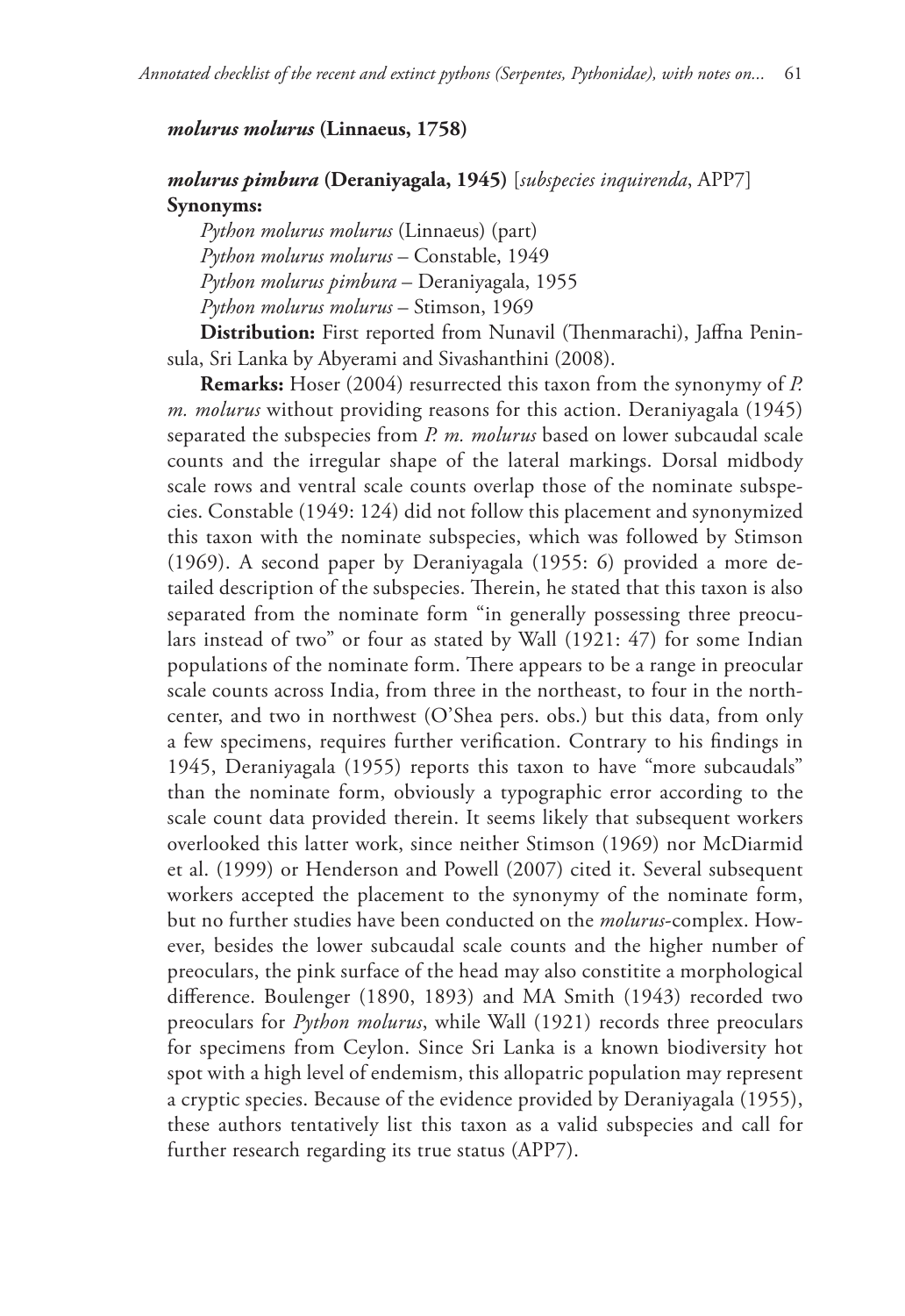### *natalensis* **A Smith, 1840**

### **Synonyms:**

 *Python natalensis* A Smith – Broadley, 1999

*Helionomus natalensis* (A Smith) – Hoser, 2004 (*nomen nudum*, also see remarks on *Python*)

*Python natalensis* A Smith – Henderson and Powell, 2007

**Distribution:** Notes on the distribution of this species can be found in Alexander (2007).

 **Remarks:** McDiarmid et al. (1999) refer to A. Smith 1833. According to Branch and Bauer (2005), the name "*Python Natalensis*" already appeared in A. Smith (1833) as well as in A. Smith (1838) but without a description. The name appeared again in A. Smith (1840), but this time was accompanied by a plate. Gray (1842) also cites A. Smith (1840) as do Branch and Bauer (2005). Elevated to specific rank by Broadley (1999).

#### *regius* **(Shaw, 1802)**

#### **Synonyms:**

 *Shireenhoserus regia* (Shaw) – Hoser, 2004 (junior synonym of *Enygrus* Wagler). *Python regius* (Shaw) – Henderson and Powell, 2007

 **Remarks:** For notes on the natural history and distribution of this species, see Barker and Barker (2006).

### *sardus* **(Portis, 1901)** [extinct species, *nomen dubium*]

### **Synonyms:**

 *Paleopython sardus* – Portis, 1901

*Paleryx sardus* (Portis) – Kuhn, 1963

?*Python sardus* (Portis) – Rage, 1984

 **Holotype:** Articulated palatine and anterior pterygoid fragment (not traced).

 **Type locality:** Monte Albu (=Alba?)(Sardinia) Italy, middle Miocene (MN 6 or  $7+8$ ).

 **Remarks:** Szyndlar and Rage (2003: 72*–*73) considered this name a *nomen dubium* as it is indistinguishable from other (extinct) *Python*.

### *sebae* **(Gmelin, 1788)**

#### **Synonyms:**

 *Helionomus sebae* (Gmelin) – Hoser, 2004 (*nomen nudum*, also see remarks on *Python*)

*Python sebae* (Gmelin) – Henderson and Powell, 2007

**Remarks:** Elevated to specific rank by Broadley (1999).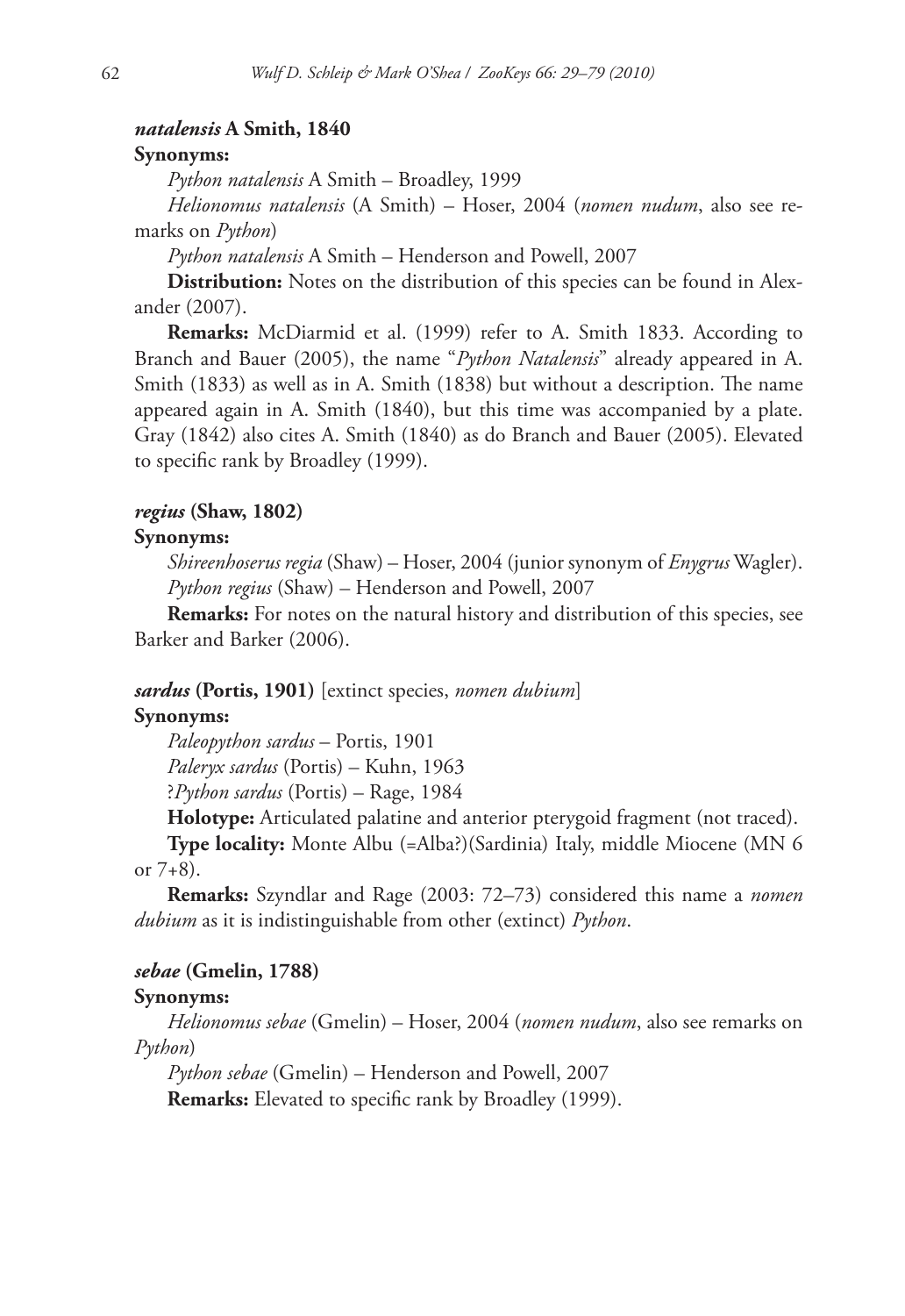### **Genus** *Rawlingspython* **Hoser, 2009** [unavailable name (APP8)]

#### **Type species:** *Liasis perthensis* Stull, 1932

 **Remarks:** Hoser (2009) introduced this name as a monotypic subgenus of *Antaresia* Wells and Wellington 1984.

 **Genus** *Shireenhoserus* **Hoser, 2004** [subjective junior synonym of *Python* and subjective junior synonym of *Enygrus* Wagler]

### **Type species:** *Python anchietae* Bocage, 1887

 **Remarks:** Hoser (2004) established this genus for the smaller African taxa *P. anchietae* and *P. regius*. Hoser (2004) overlooked the older name *Enygrus* Wagler, 1830 (see remarks under *Python*)*,* relegating *Shireenhoserus* as a junior synonym. Moreover, after relocation of the two Asian taxa *reticulatus* and *timoriensis* the genus *Python* now forms a clade, including *P. regius*. The phylogenetic relationship between *P. regius* and *P. anchietae* has not yet been examined and separation would result in non-monophyly. Hence, the recognition of this genus is unwarranted and it is assigned to the synonymy of *Python*.

# **Discussion and Conclusion**

 In taxonomy, there have always been "lumpers" and "splitters", but neither trend is helpful when taken to the extreme. "Splitters" could easily achieve monophyly by placing every single species in its own monotypic genus. Equally, lumping all taxa together into large unmanageable genera may obscure phylogenetic relationships and evolutionary diversity. Thus, a well-balanced "middle-ground" between "lumping" and "splitting" based on scientific evidence is the most desirable approach. In truth, Pythonidae is a relatively small family currently containing 40 extant species in nine genera, as defined here, yet it has been the subject of unprecedented attention by both professional and amateur taxonomists resulting in both papers that clarify and papers that confuse the phylogenetic relationships within the family. Whereas some subspecies may be recognized, erecting additional monotypic genera and creating subgenera within small genera is unwarranted and destabilizes taxonomy. Stable nomenclature, however, is most important for "unambiguous communication about biodiversity" and names must be clearly assignable to specimens to allow "unambiguous identifications" (Pyle and Michel 2008: 40). Since pythons are also highly desired by both the skin and pet trades an established and widely accepted taxonomy with associated nomenclature is essential if they are to be protected and conserved. Any unnecessary and unscientific deviations from a well-founded taxonomy can only serve to further threaten already vulnerable wild populations.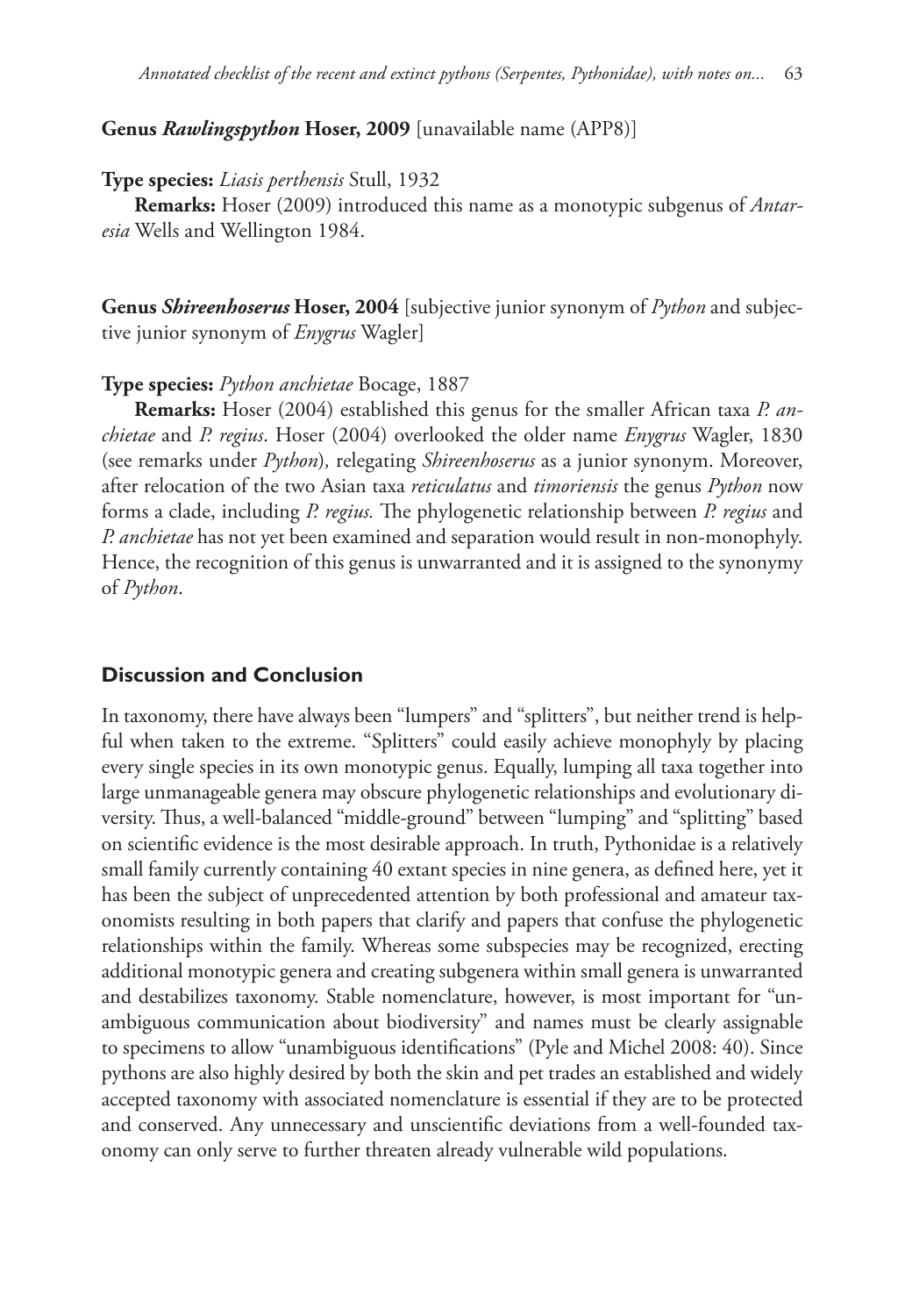### **Acknowledgements**

The authors are grateful to P. Doughty (WAM) for tracking down a type specimen accession number. We would like to thank L. MacKenzie of the Australian National Library and V. Wallach (MCZ) for providing important information on the status of the Australasian Journal of Herpetology, D.G. Barker (VPI), R.W. Henderson (Milwaukee Public Museum), G. Shea (University of Sydney) and two anonymous reviewers for valuable advice on the manuscript, and A.F. Stimson (BMNH, now retired) for reflecting on the status of *P. m. pimbura.*

### **References**

- Abyerami S, Sivashanthini K (2008) Diversity of snakes from the Jaffna Peninsula, Sri Lanka. Pakistan Journal of Biological Sciences 11 (16): 1969–1978.
- Alexander GJ (2007) Thermal biology of the southern African Python (*Python natalensis*): Does temperature limit its distribution? In: Henderson RW, Powell R (Eds) Biology of the Boas and Pythons. Eagle Mountain Publishing, Utah, USA, 51–75.
- Aplin KP (1999) 'Amateur' taxonomy in Australian herpetology help or hindrance? Monitor 10: 104–109.
- Aplin KP (2002) Genus *Aspidites* Peters 1876. In: Storr GM, Smith LA, Johnstone RE (Eds) Snakes of Western Australia. Revised edition. Western Australian Museum, Perth, Western Australia, 54–58.
- Archer M, Wade M (1976) Results of the Ray E. Lemley Expeditions, Part I. The Alligham Formation and a new Pliocene vertebrate fauna from northern Australia. Memoirs of the Queensland Museum 17: 379–397.
- Augusteyn J (2004) Southerly range extension for the Amethistine python *Morelia kinghorni* (Squamata: Boidae) in Queensland. Memoirs of the Queensland Museum 49(2): 602.
- Au liya M, Mausfeld P, Böhme W (2002) Review of the reticulated python (*Python reticulatus*  Schneider, 1801) with the description of new subspecies from Indonesia. Naturwissenschaften 89: 201–213.
- Austin CC, Spataro M, Peterson S, Jordan J, McVay JD (2009) Conservation genetics of Boelen's python (*Morelia boeleni*) from New Guinea: reduced genetic diversity and divergence of captive and wild animals. Conservation Genetics 11 (3): 889–896.
- Barbour T (1914) On some Australasian reptiles. Proceedings of the Biological Society of Washington 27: 201–206.
- Barker DG, Barker TM (1994) Pythons of the World, Volume I, Australia. Advanced Vivarium Systems, Lakeside CA, USA, 171 pp.
- Barker DG, Barker TM (1995) The maintenance and reproduction of the Dwarf Python of Angola and Namibia. Vivarium 7 (1): 30–34.
- Barker DG, Barker TM (1996) The Lesser Sundas Python (*Python timoriensis*): Taxonomic history, distribution, husbandry, and captive reproduction. Advances in Herpetoculture, 103–108.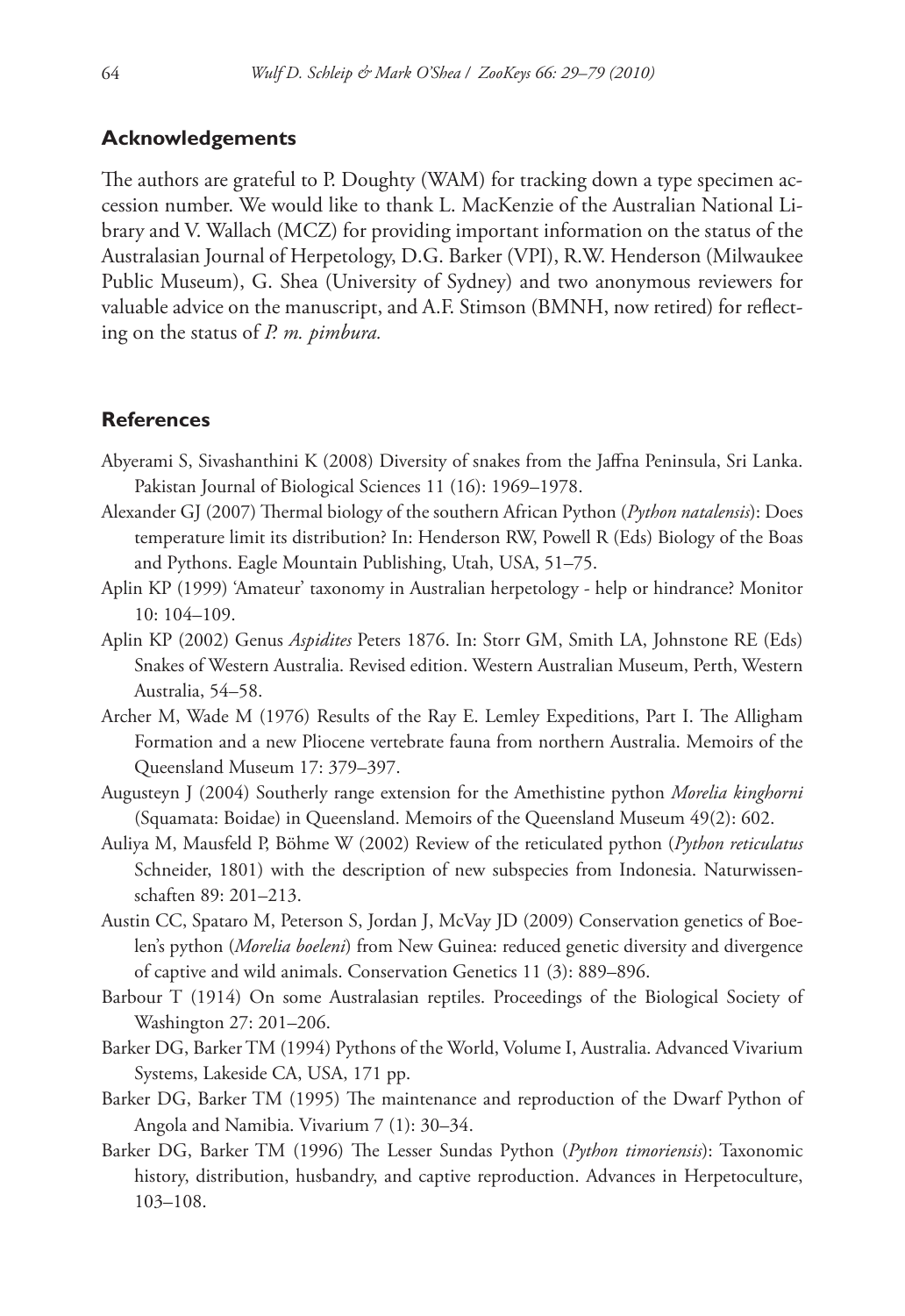Barker DG, Barker TM (1999) A tapestry of Carpet Pythons. Reptiles (US), May 1999: 48–71.

- Barker DG, Barker TM (2006) Pythons of the World, Vol. 2: Ball Pythons. The History, Natural History, Care and Breeding. VPI Library, Boerne, Texas, USA, 322 pp.
- Barker DG, Barker TM (2008) The distribution of the Burmese Python, *Python molurus bivittatus.* Bulletin of the Chicago Herpetological Society 43: 33–38.
- Barker DG, Barker TM (2009) On Burmese Pythons in the Everglades questions posed and answered on the issues of pythons in South Florida and in captivity. The Occasional Papers of Vida Preciosa International 1:2009, VPI Library, Boerne, Texas, USA, 1–17.
- Barker DG, Barker TM (2010) The distribution of the Burmese Python, *Python bivittatus*, in China. Bulletin of the Chicago Herpetological Society 45 (5): 86–88.
- Bocage JVB du (1887) Mélanges herpétologiques. IV. Reptiles du dernier voyage de MM. Capello et Ivens à travers l'Afrique. Jornal de Sciencias Mathematicas, Physicas e Naturaes, Academia Real das Sciencias de Lisboa, XI (44): 201–208.
- Boulenger GA (1890) Reptilia and Batrachia: The Fauna of British India, including Ceylon and Burma*.* Taylor and Francis, London, U.K., 564 pp.
- Boulenger GA (1893) Catalogue of the snakes in the British Museum (Natural History). Vol. I. British Museum (Natural History), London, U.K., 448 pp.
- Branch WR, Bauer AM (2005) The herpetological contributions of Sir Andrew Smith, with an introduction, concordance of names, and annotated bibliography*.* SSAR, Villanova, PA, iv+80 pp.
- Broadley DG (1999) The southern African Python, *Python natalensis* A. Smith 1840, is a valid species. African Herp News, Durban 29: 31–32.
- Brongersma LD (1953) Notes on New Guinean Reptiles and Amphibians. II. Proceedings of the Koninklijke Nederlandsche Akademie van Wetenschappen, Amsterdam (C) 56: 317–325.
- Brongersma LD (1956) Notes of New Guinean reptiles and amphibians. IV. Proceedings of the Koninklijke Nederlandsche Akademie van Wetenschappen (C) 59 (4): 447–453.
- Carmichael CK, Kreiser BR, Barker DG, Barker TM, Gillingham JC (2007) Geographic variation in pheromone trailing behaviors of the Indonesian Water Python (*Liasis mackloti*) of Indon esia's Lesser Sundas Archipelago. In: Henderson RW, Powell R (Eds) Biology of the Boas and Pythons. Eagle Mountain Publishing, Utah, USA, 227–240.
- Constable JD (1949) Reptiles from the Indian Peninsula in the Museum of Comparative Zoölogy. Bulletin of the Museum of Comparative Zoology, Harvard College 103 (2): 60–160.
- Cogger HG (1992) Reptilies and Amphibians of Australia. Fourth edition. Reed, Sydney, 775 pp.
- Cogger HG (2000) Reptiles and Amphibians of Australia. Sixth edition. New Holland, London, 808 pp.
- Daudin FM (1803) Histoire Naturelle, Générale et Particulière des Reptiles, Vol. 5. F. Dufart, Paris, 365 pp.
- De Lang R, Vogel G (2006) The Snakes of Sulawesi. In:Vences M, Köhler J, Ziegler T, Böhme W (Eds) Herpetologia Bonnensis II. Proceedings of the 13th Congress of the Societas Europaea Herpetologica, Bonn (Germany), September-October 2005, Zoologisches Forschungsinstitut Museum Koenig, Bonn, 35–38.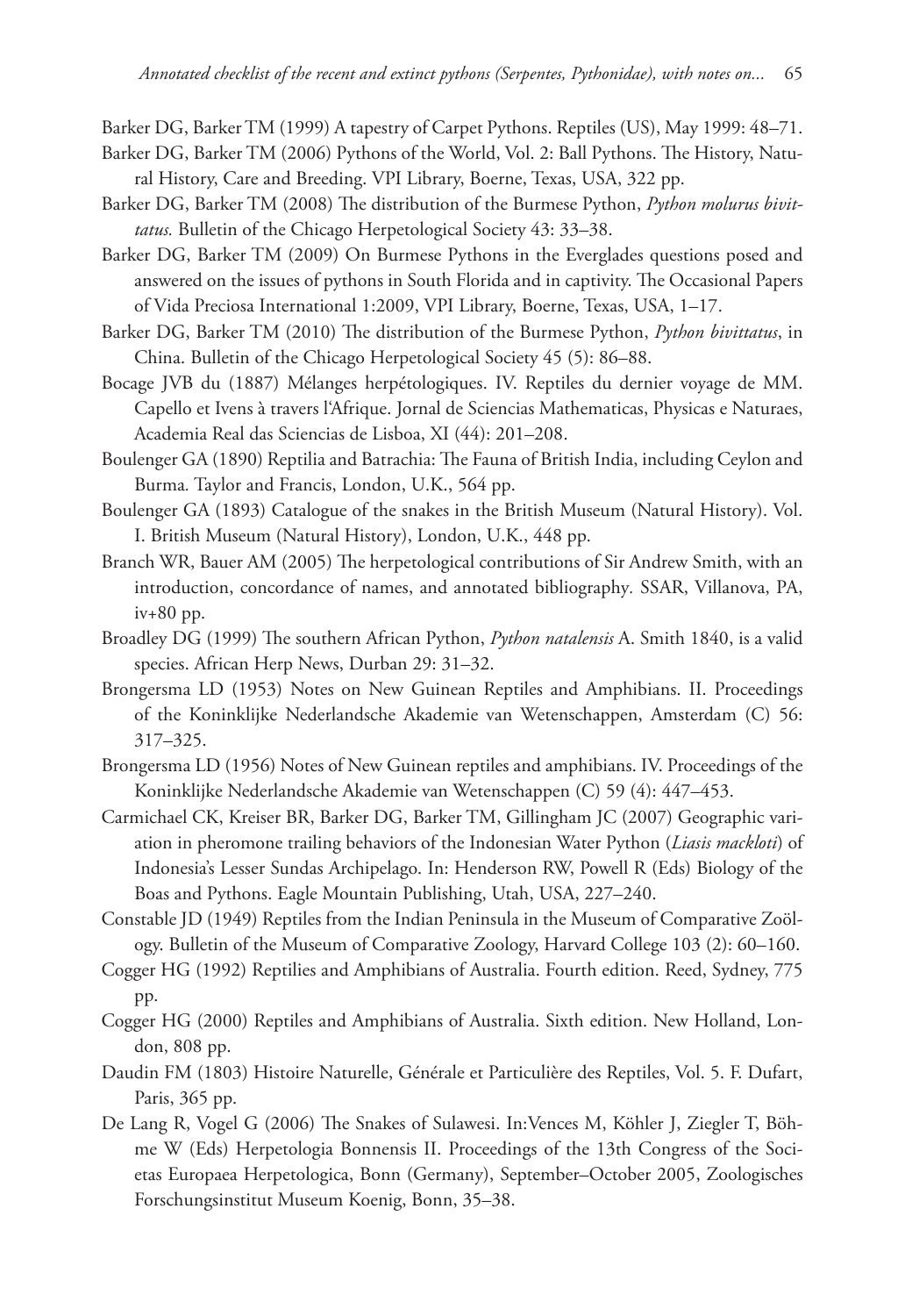- Deraniyagala PEP (1945) Some new races of the Python, Chrysopelea, Binocellate Cobra and Tith-Polonga inhabiting Ceylon and India. Spolia Zeylanica, 24: 103–113.
- Deraniyagala PEP (1955) *Python molurus*. In: A Colored Atlas of some vertebrates from Ceylon, Vol. 3, Serpentoid Reptilia. Colombo, Sri Lanka, Government Press, xix+121 pp.
- Douglas ME, Douglas MR, Schuett GW, Beck DD, Sullivan BK ( 2010) Conservation phylogenetics of helodermatid lizards using multiple molecular markers and a supertree approach. Molecular Phylogenetics and Evolution 55: 153–167.
- Duméril AMC, Bibron G (1844) Erpetologie Générale ou Histoire Naturelle Complete des Reptiles. Vol.6. Libr. Encyclopédique Roret, Paris, 609 pp.
- Ehmann H (1992) Encyclopedia of Australian Animals: Reptiles. Angus and Robertson, Pymble, xv+495 pp.
- Fearn S, Trembath D (2006) Southern distribution limits and a translocated population of scrub python *Morelia kinghorni* (Serpentes: Pythonidae) in tropical Queensland. Herpetofauna 36 (2): 85–87.
- Flagle AR, Stoops ED (2009) Black Python Morelia boeleni. Frankfurt Contributions to Natural History No.26. Chimaira, Frankfurt am Main, 160 pp.
- Fitzinger LJ (1826) Neue Classification der Reptilien nach ihren natürlichen Verwandtschaften. Nebst einer Verwandtschafts-Tafel und einem Verzeichnisse der Reptilien-Sammlung des K. K. Zoologischen Museum's zu Wien. Heubner Verlag, Wien, 66 pp.
- Fitzinger LJ (1843) Systema reptilium, fasciculus primus Amblyglossae. Braumüller und Seidel, Wien, 106 pp.
- Fyfe G (2007) Centralian Carpet Python. *Morelia spilota bredli* (Gow, 1981). In: Swan M (Ed) Keeping and Breeding Australian Pythons. Mike Swan Herp. Books, Lilydale, Victoria, Australia, 237–250.
- Gow GF (1977) A new species of *Python* from Amhem Land. Australian Zoologist 19: 133– 139.
- Gow GF (1981) A new species of *Python* from central Australia. Australian Journal of Herpetology 1 (1): 29–34.
- Gray JE (1841) Synopsis of the Contents of the British Museum, 43. edition. Woodfall and Sons, London, 382 pp.
- Gray JE (1842) Synopsis of the species of prehensile-tailed snakes, or Family Boidae. The Zoological Miscellany 2: 41–46.
- Greene DU, Potts JM, Duquesnel JG, Snow RW (2007) *Python molurus bivittatus*. Distribution Note. Herpetological Review 38 (3): 335.
- Günther A (1879) Notice of a collection of reptiles from islands of Torres Straits. Annals and Magazine of Natural History 5 (3): 84–87.
- Haile NS (1958) The snakes of Borneo, with a key to the species. Sarawak Museum Journal 8: 743–771.
- Harvey MB, Barker DG, Ammerman LK, Chippindale PT (2000) Systematics of pythons of the *Morelia amethistina* Complex (Serpentes: Boidae) with the description of three new species. Herpetological Monographs 14: 139–185.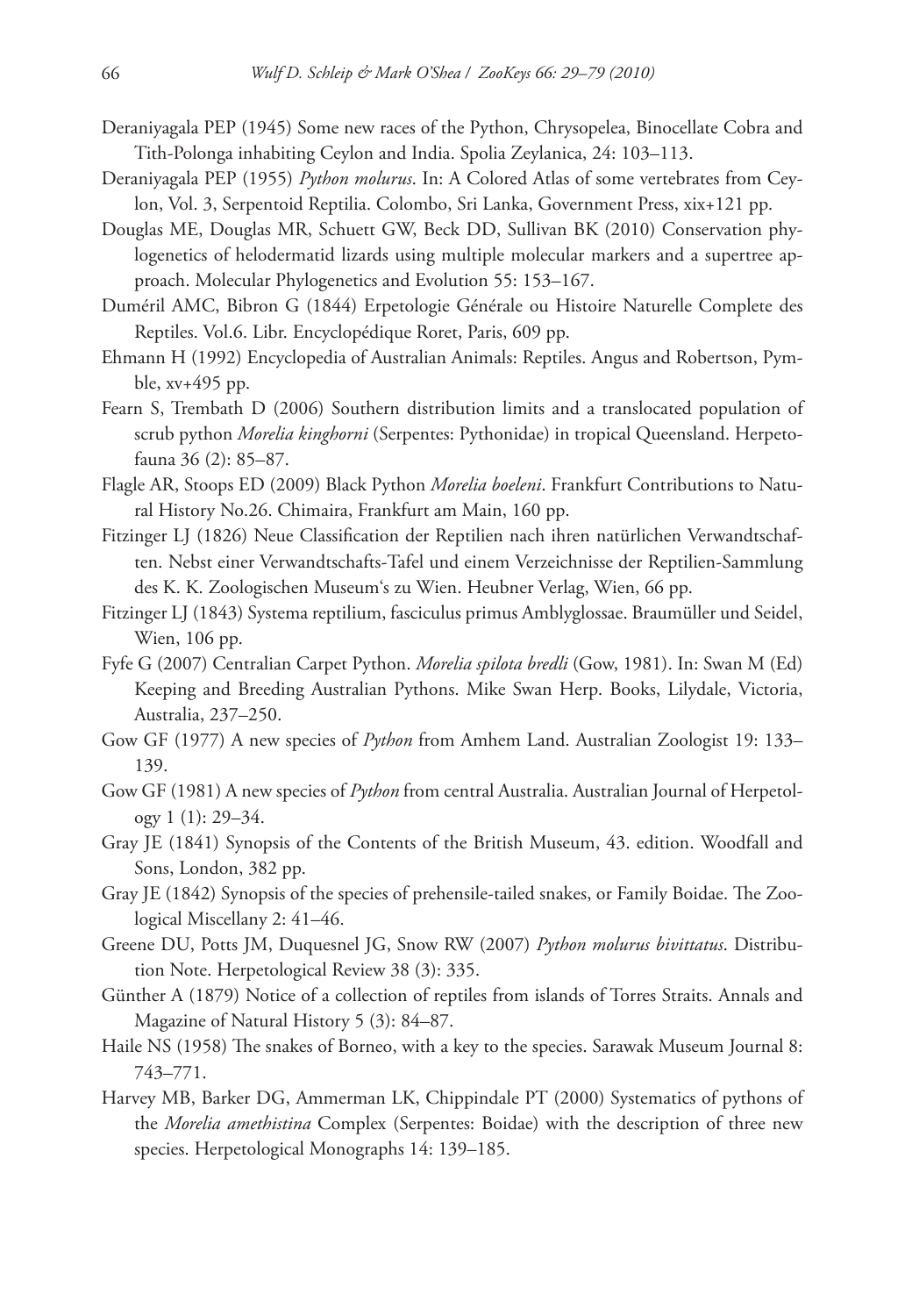- Hay C (2007) Water Python *Liasis mackloti* (Duméril and Bibron, 1844). In: Swan M (Ed) Keeping and Breeding Australian Pythons. Mike Swan Herp Books, Lilydale, Victoria, Australia, 141–152.
- Head JJ (2005) Snakes of the Siwalik Group (Miocene of Pakistan): systematics and relationship to environmental change. Palaeontologia Electronica 8 (1): 81–33. http://palaeo-electronica.org/2005\_1/head18/head18.pdf [accessed 08.IX.2010]
- Heads M (2002) Regional patterns of biodiversity in New Guinea animals. Journal of Biogeography 29: 285–294.
- Henderson RW, Powell R (2007) The biology of boas and pythons: a retrospective look to the future. In: Henderson RW, Powell R (Eds) Biology of the Boas and Pythons. Eagle Mountain Publishing, Utah, USA, 3–21.
- Hoser RT (1996) Australia land of goannas and bureaucrats. Reptilian Magazine 4 (4): 7–21.
- Hoser RT (1997) Submission to the ICZN opposing the recently proposed resurrection of the scientific names *Varanus panoptes* in favor of the more widely accepted *Varanus gouldii* and *Varanus teriae* in favor of the earlier name *Varanus keithhorni*. Unpublished manuscript. http://www.smuggled.com/iczn1.htm [accessed 15.V.2009].
- Hos[er RT \(2000\) A revision of the Australasian pythons. Ophidia Review 1 \(1\): 7–27. http://](http://www.smuggled.com/pytrsm1.pdf) www.smuggled.com/pytrsm1.pdf [accessed 18.IV.2009].
- Hoser RT (2004) A reclassification of the Pythoninae including the description of two new genera, two new species and nine new subspecies. Crocodilian - Journal of the Victorian Association of Amateur Herpetologists 4 (3): 31–37 and 4 (4): 21–40.
- Hoser RT (2009) Creationism and contrived science: A review of recent python systematics papers and the resolution of issues of taxonomy and nomenclature. Australasian Journal of Her petology 2: 1–34. [http://www. smuggled.com/AJHI2.pdf](http://www.smuggled.com/AJHI2.pdf) [accessed 12.IV.2009].
- Hubrecht AAW (1879) Notes III. On a new genus and species of Pythonidae from Salawatti. Notes from the Leyden Museum 1: 14–15.
- Gmelin JF (1788) Caroli a Linné Systema naturae per regna tria naturae : secundum classes, ordines, genera, species, cum characteribus, differentiis, synonymis, locis. 13. edition, Tomus 1 Pars 3. GE Beer, Lipsiae, 1033-1516 pp [p.1118]. http://www.biodiversitylibrary. org/item/83106 [accessed 02.VII.2010].
- Groombridge B, Luxmoore R (1991) Pythons in South-East Asia. A review of distribution, status and trade in three seleted species. World Conservation Monitoriing Centre, Cambridge, U.K., 127 pp.
- International Commission of Zoological Nomenclature (1988) Opinion 1514. *Liasis* Gray (Reptilia, Serpentes): *Liasis mackloti* Duméril and Bibron, 1844 designation as type species. The Bulletin of Zoological Nomenclature 45 (3): 244.
- International Commission on Zoological Nomenclature (1999) International code of zoological nomenclature. Fourth Edition. London: The International Trust for Zoological Nomenclature.
- Ivanov M (2000) Snakes of the lower/middle Miocene transition at Vieux Collonges (Rhône, France), with comments on the colonisation of western Europe by colubroids. Geodiversitas 22 (4): 559–588.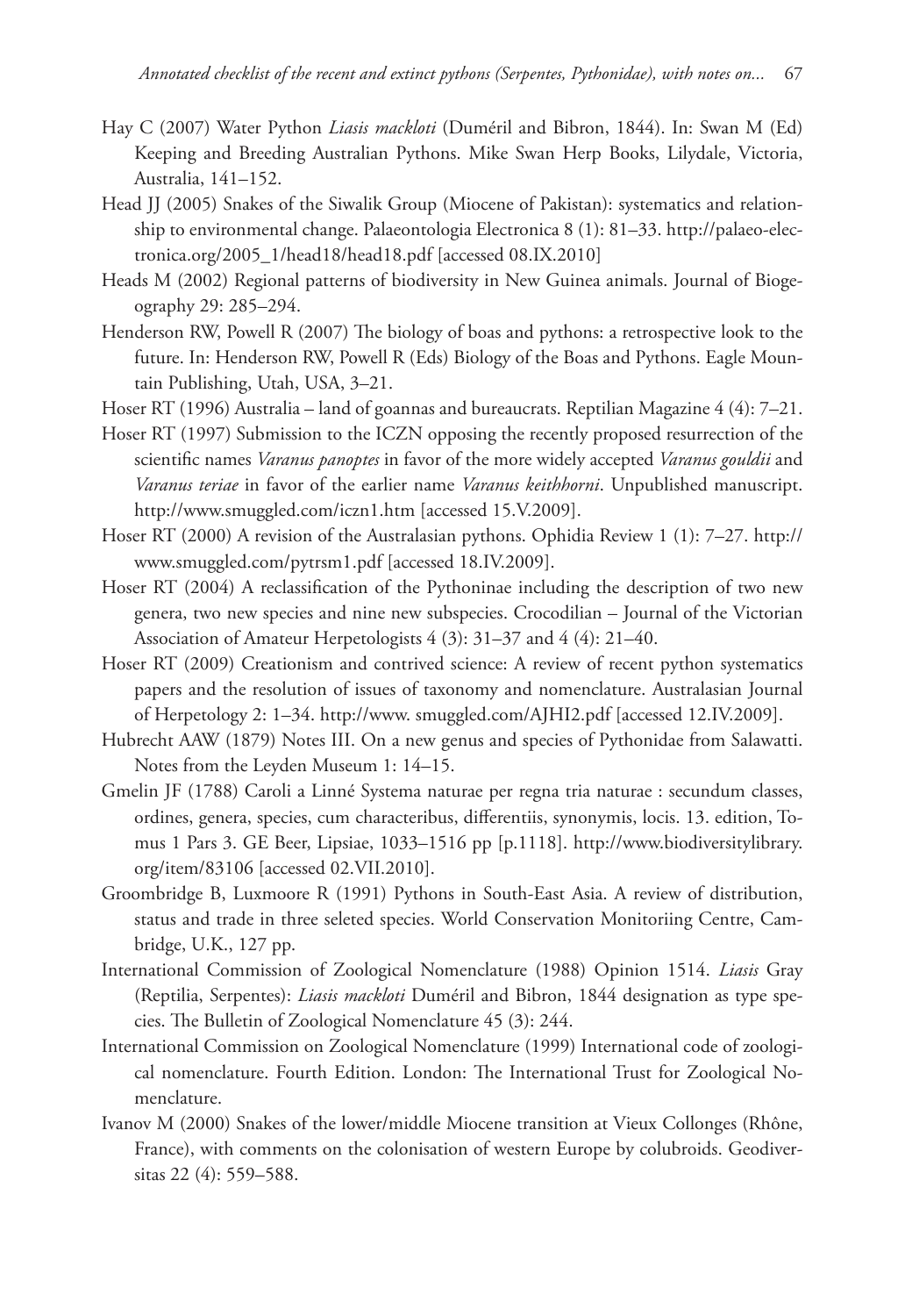- Ivanov M (2002) The oldest known Miocene snake fauna from Central Europe: Merkur-North locality, Czech Republic. Acta Palaeontologica Polonica 47 (3): 513–534.
- Jacobs HJ, Auliya M, Böhme W (2009) Zur Taxonomie des Dunklen Tigerpythons, *Python molurus bivittatus* Kuhl, 1820, speziell der Population von Sulawesi. Sauria 31 (3): 5–16.
- Kend BA (1997) Pythons of Australia. Schuett GW, Schuett LW (Eds) Canyonlands Publishing, Provo, Utah, USA, 206 pp.
- Keogh JS, Barker DG, Shine R (2001) Heavily exploited but poorly known: systematics and biogeography of commercially harvested pythons (*Python curtus* group) in Southeast Asia. Biological Journal of the Linnean Society 73 (1): 113–129.
- Kluge AG (1993) *Aspidites* and the phylogeny of pythonine snakes. Records of the Australian Museum Supplement 19: 1–79.
- Kuhl H (1820) Beiträge zur Zoologie und vergleichenden Anatomie. Erste Abtheilung. Beiträge zur Zoologie, Frankfurt am Main, 151 pp.
- Kraus F, Allison A (2004) New Records for reptiles and amphibians from Milne Bay Province, Papua New Guinea. Herpetological Review 34 (4): 413–418.
- Krefft G (1864) Description of *Aspidiotes melanocephalus*, a new snake from Port Denison, N.E. Australia. Annals and Magazine of Natural History 3 (14): 225–226.
- Lacépède BGE (18 04) Mémoire sur plusieurs animaux de la Nouvelle-Holland dont la description n´a pas encore été publiée. Annals du Museum National d'Histoire Naturelle, Paris. 4: 184–211.
- Linnaeus C (1758) Systema naturæ per regna tria naturæ, secundum classes, ordines, genera, species, cum characteribus, differentiis, synonymis, locis. Tomus I. Editio decima, reformata. Laurentii Salvii, Holmiæ, 10th Edition, 824 pp.
- Macleay W (1882) Description of two new species of snakes. Proceeding of the Linnean Society, New South Wales, Sydney, Australia, 6: 811–813.
- McDiarmid RW, Campbell JA, Touré TA (1999) Snake species of the world: a taxonomic and geographic reference. Volume 1. The Herpetologist's League, Washington, 511 pp.
- McDowell SB (1979) A catalogue of the snakes of New Guinea and the Solomons, with special reference to those in the Bernice P. Bishop Museum. Part III. Boinae and Acrochordoidea. Journal of Herpetology 13 (1): 1–92.
- Mecke S, Doughty P, Donnellan, SC (2009) A new species of *Eremiascincus* (Reptilia: Squamata: Scincidae) from the Great Sandy Desert and Pilbara Coast, Western Australia and reassignment of eight species from *Glaphyromorphus* to *Eremiascincus.* Zootaxa 2246: 1–20.
- Melville RV (1980) *Nomina dubia* and Available Names. Zeitrschrift für Parasitenkunde 62: 105–109.
- Melville RV (1984) Reply to Frenkel, Mehlhorn, and Heydorn on Protozoan *Nomina dubia*. The Journal of Parasitology 70 (5): 815.
- Mense M (2006) Rautenpythons. Natur und Tier Verlag. Münster, Germany, 208 pp.
- Mertens R (1930) Die Amphibien und Reptilien der Inseln Bali, Lombok, Sumbawa und Flores. Abhandlungen der Senckenbergischen Naturforschenden Gesellschaft, Frankfurt am Main, 42 (3): 115–344.
- Meyer AB (1874) Eine Mitteilung von Hrn. Dr. Adolf Bernhard Meyer über die von ihm auf Neu-Guinea den Inseln Jobi, Mysore und Mafoor im Jahr 1873 gesammelten Amphibi-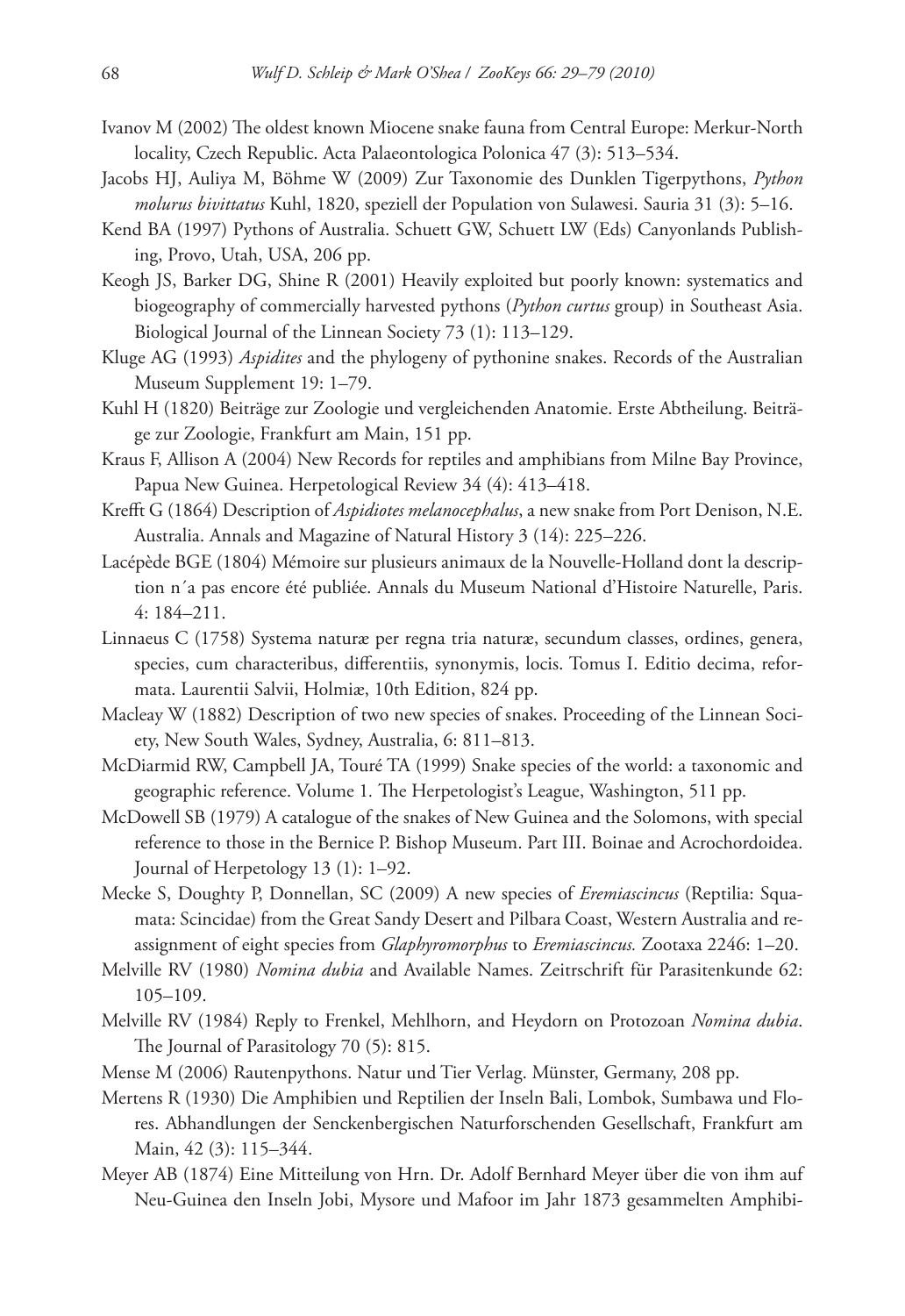en. Monatsberichte der königlich preussischen Akademie der Wissenschaften zu Berlin, 128–140.

- Mones A (1989) *Nomen Dubium* vs. *Nomen Vanum*. Journal of Vertebrate Paleontology 9 (2): 232–234.
- Mulyadi AH (2007) Herpetofauna di pulau Waigeo. Museum Zoologicum Bogoriense Bidang Zoologi, Pusat Penelitian Biologi Lembaga Ilmu Penetahuan Indonesia, 53 pp.
- O'Shea M (1998) Herpetological results of two short field excursions to the Royal Bardia region of western Nepal, including range extensions for Assamese/Indo-Chinese snake taxa. In: de Silva A (Ed) Biology and Conservation of the Amphibians, Reptiles and their Habitats in South Asia. Proceeding of the Conference on the Biology and Conservation of the Amphibians and Reptiles of South Asia, Sri Lanka, August 1996, 306–317.
- O'Shea M (2007) Boas and Pythons of the World*.* New Holland, London, 160 pp.
- O'Shea M, Lazell JD (2008) *Python reticulatus* (Reticulated Python) Philippines: Batanes Province: Itbayat Island. Herpetological Review 39 (4): 486.
- O'Shea M, Sprackland RG, Bigilale IH (2004) First Record for the Genus *Antaresia* (Squamata: Pythonidae) from Papua New Guinea. Herpetological Review 35 (3): 225–227.
- Pauwels OSG, David P, Chimsunchart C, Thirakhupt K (2003) Reptiles of Phetchaburi Province, Western Thailand: a list of species, with natural history notes, and a discussion on the biogeography at the Isthmus of Kra. The Natural History Journal of Chulalongkorn University 3 (1): 23–53.
- Pearson D, Shine R, How R (2002) Sex-specific niche partitioning and sexual size dimorphism in Australian pythons (Morelia spilota imbricata). Biological Journal of the Linnean Society 77: 113–125.
- Peters WCH (1873) Über eine neue Schildkrötenart, *Cinosternon Effeldti* und einige andere mehr oder weniger bekannte Amphibien. Monatsbericht der königlich preussischen Akadem ie der Wissenschaften zu Berlin. October 1873: 607–609.
- Peters WCH (1876) Über die von S. M. S. Gazelle mitgebrachten Amphibien. Monatsbericht der königlich preussischen Akademie der Wissenschaften zu Berlin. August 1876: 528-535.
- Peters WCH (1877) Berichtigung (Errata and introduction of the replacement name *Aspidites* for *Aspidiotus*). Monatsbericht der königlich preussischen Akademie der Wissenschaften zu Berlin, Juli 1877: 914.
- Peters WCH, Doria G (1878) Catalogo dei retilli e dei batraci raccolti da O. Beccari, L. M. D'Alberts e A. A. Bruijn. nella sotto-regione Austro-Malese. Annali del Museo Civico de Storia Naturale di Genova ser. 1: 401–403, plate III, Fig. 2.
- Pope CH (1935) The Reptiles of China. American Museum of Natural History, New York, 604 pp.
- Portis A (1901) II *Paleopython sardus* PORT. Nuovo pithonide del Miocene medio della Sardegna. Bollettio della Società Geologica Italiana 20 (2): 247–253.
- Pyle RL, Michel E (2008) ZooBank: Developing a nomenclatural tool for unifying 250 years of biological information. Zootaxa 1950: 39–50.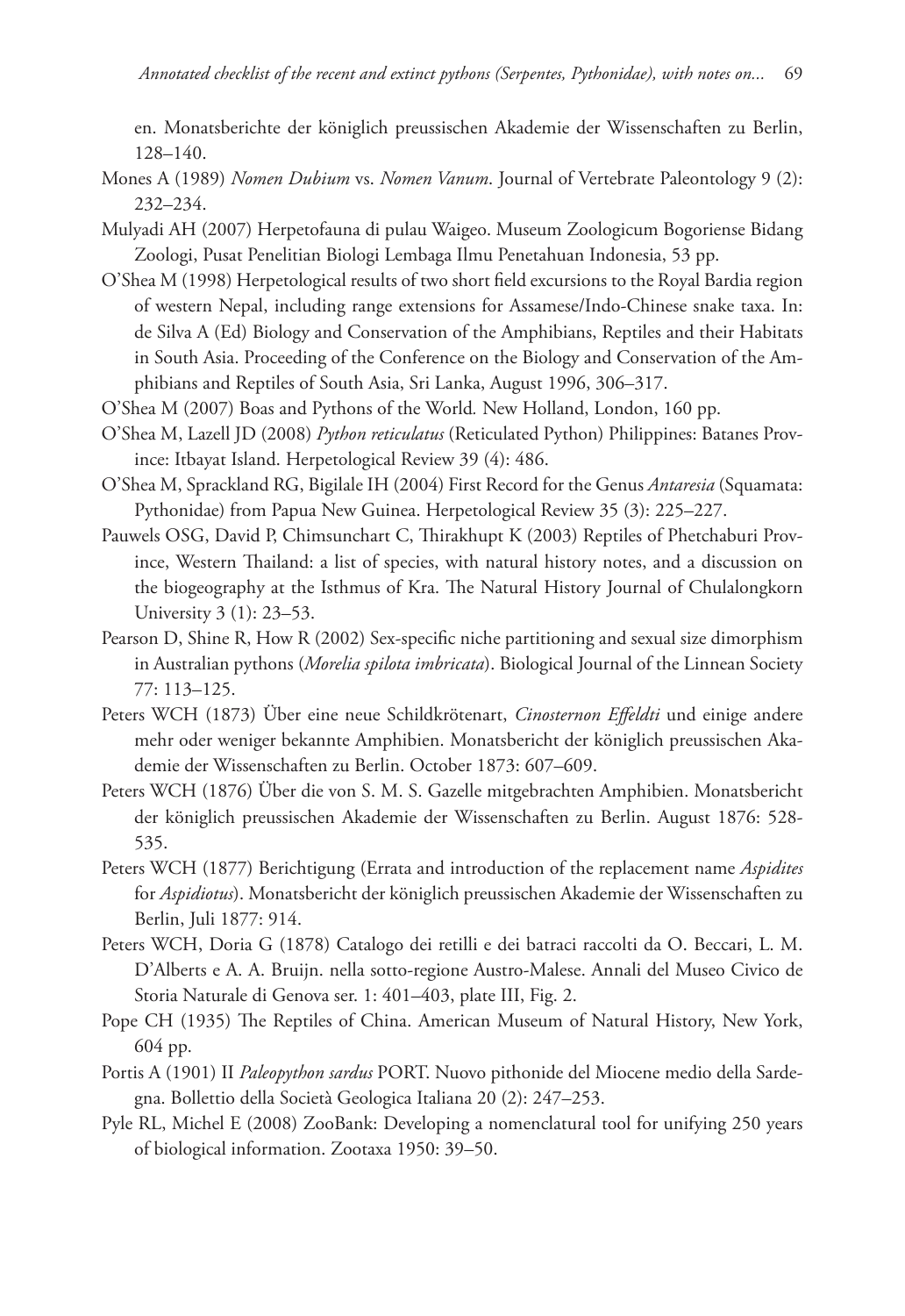- Pyron RA, Burbrink FT, Guiher TJ (2008) Claims of potential expansion throughout the US by invasive python species are contradicted by ecological niche models. PLoS ONE 13 (8): e2931. [doi:10.1371/journal.pone.0002931.](http://dx.doi.org/10.1371/journal.pone.0002931)
- Rage J-C (1982) Amphibia and Squamata. In: The lower Miocene Fauna of Al-Sarra (Eastern province, Saudi Arabia). Thomas H, Sen S, Khan M, Battail B, Ligabue G (Eds) Atlal Journal of Saudi Arabian Archaeology 5 (3): 109–136.
- Rage J-C (1984) Serpentes. Handbuch der Palioherpetologie, Part 11. Wellenhofer P (Ed) Gustav Fischer Verlag, Stuttgart-New York, 80 pp.
- Rage J-C, Bailon S (2005) Amphibians and squamate reptiles from the late early Miocene (MN 4) of Béon 1 (Montréal-du- Gers, Southwestern France). Geodiversitas 27 (3): 413–441.
- Rawlings LH, Donnellan SC (2003) Phylogeographic analysis of the green python, *Morelia viridis*, reveals cryptic diversity. Molecular Phylogenetics and Evolution 27 (1): 36–44.
- Rawlings LH, Barker DG, Donnellan SC (2004) Phylogenetic relationships of the Australo-Papuan *Liasis* pythons (Reptilia: Macrostomata), based on mitochondrial DNA. Australian Journal of Zoology 52 (2): 215–227.
- Rawlings LH, Rabosky DL, Donnellan SC, Hutchinson MN (2008) Python phylogenetics: inference from morphology and mitochondrial DNA. Biological Journal of the Linnean Society 93: 603–619.
- Rochebrune de AT (1880) Révision des ophidiens fossiles du Muséum d'Histoire naturelle. Nouvelles Archives du Muséum d'Histoire naturelle 3: 271–296.
- Römer F (1870) Über *Python Euboicus*, eine fossile Riesenschlange aus tertiärem Kalkschiefer von Kumi auf der Insel Euboea. Zeitschrift der Deutschen Geologischen Gesellschaft 22 (13): 582–590.
- Rooij N de (1917) The reptiles of the Indo-Australian archipelago. II. Ophidia. Brill, Leiden, 334 pp.
- Scanlon JD (1992) A new large Madtsoiid snake from the Miocene of the Northern Territory. The Beagle, Records of the Northern Territory Museum of Arts and Sciences 9 (1): 49–60.
- Scanlon JD (2001) *Montypythonoides*: the Miocene snake *Morelia riversleighensis* (Smith and Plane, 1985) and the geographical origin of pythons. Memoirs of the Association of Australasian Palaeontologists 25: 1–35.
- Scanlon JD, Mackness BS (2002) A new giant python from the Pliocene Bluff Downs Local Fauna of northeastern Queensland. Alcheringa 25: 425–437.
- Schlegel H (1837) Essai sur la physionomie des serpens. Partie Générale. Schonekat, Amsterdam, 251 pp.
- Schlegel H (1872) De Direntium Van het Koninklijk Zoologische Genootschap "Natura Artis Magistra" te Amsterdam zoologisch geschetst door Prof. H. Schlegel, met historische herinneringen van PH Witkampf. Amsterdam, 64 pp.
- Schleip WD (2008) Revision of the Genus *Leiopython* Hubrecht 1879 (Serpentes: Pythonidae) with the redescription of taxa recently described by Hoser (2000) and the description of new species. Journal of Herpetology 42 (4): 645–667.
- Schneider JG (1801) Historiae Amphibiorum naturalis et literariae. Fasciculus secundus continens Crocodilos, Scincos, Chamaesauras, Boas. Pseudoboas, Elapes, Angues. Amphisbaenas et Caecilias. Frommani, Jena, 374 pp.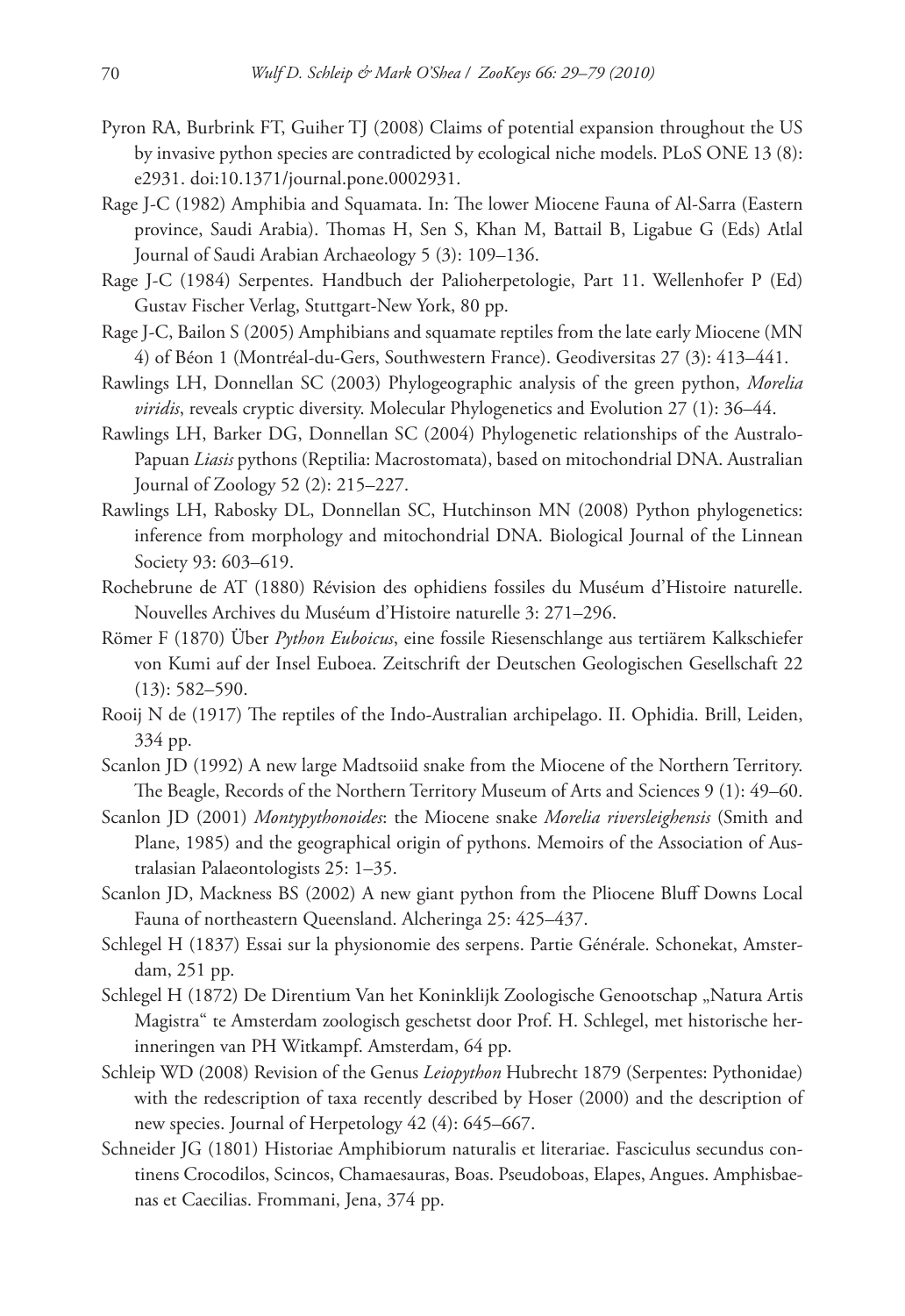- Shaw G (1802) General Zoology or Systematic Natural History. Vol. 3, part 2. Kearsley G, Thomas Davison, London, 313-615.
- Shea GM, Sadlier RA (1999) A catalogue of the non-fossil amphibian and reptile type specimens in the collection of the Australian Museum: types currently, previously and purportedly present. Technical Reports of the Australian Museum 15: 1–91.
- Smith LA (1981a) A revision of the *Liasis olivaceus* species-group (Serpentes: Boidae). Records of the Western Australian Museum 9 (2): 227–233.
- Smith LA (1981b) A revision of the Python genera *Aspidites* and *Python* (Serpentes: Boidae) in Western Australia. Records of the Western Australian Museum 9 (2): 211–226.
- Smith LA (1985) A revision of the *Liasis childreni* species-group (Serpentes: Boidae). Records of the Western Australian Museum 12 (3): 257–276.
- Smith MA (1943) The Fauna of British India, Ceylon and Burma, including the whole of the Indo-Chinese subregion. Reptilia and Amphibia. Vol.III Serpentes*.* Taylor and Francis, London, xii+583 pp.
- Smith MJ, Plane M (1985) Pythonine snakes (Boidae) from the Miocene of Australia. Bureau of Mineral Resources, Geology and Geophysics, Journal of Australian Geology & Geophysics 9: 191–195.
- Snow RW, Krysko KL, Enge KM, Oberhofer L, Warren-Bradley A, Wilkins L (2007) Introduced populations of *Boa constrictor* (Boidae) and *Python molurus bivittatus* (Pythonidae) in southern Florida. In: Henderson RW, Powell R (Eds) Biology of the Boas and Pythons. Eagle Mountain Publishing, Utah, USA, 417–438.
- Sonnemann N (2007) Stimson's Python. *Antaresia stimsoni* (Smith, 1985). In: Swan M (Ed) Keeping and Breeding Australian Pythons. Mike Swan Herp. Books, Lilydale, Victoria, Australia, 98–110.
- Steindachner F (1880) Über eine neue Pythonart (*Python Breitensteini*) aus Borneo. Sitzungsberichte der Kaiserlichen Akademie der Wissenschaften, Wien, 82: 267–280.
- Stimson AF (1969) Liste der rezenten Amphibien und Reptilien. Boidae (Boinae + Bolyeriinae + Loxoceminae + Pythoninae). Das Tierreich 89: 1–49.
- Stimson AF, McDowell SB (1986) *Liasis* Gray, 1842 (Reptilia, Serpentes): proposed designation of *Liasis mackloti* Dumeril and Bibron 1844 as type species Z.N.(S)2439. Bulletin of Zoological Nomenclature 43: 330–334.
- Stull OG (1932) Five new subspecies of the family Boidae. Occasional Papers of the Boston Society of Natural History 8: 25–29.
- Stull OG (1933) Two new subspecies of the family Boidae. Occasional Papers Museum of Zoology, University of Michigan (267): 1–4.
- Swan M (Ed) (2007) Keeping and Breeding Australian Pythons. Mike Swan Herp Books, Lilydale, Victoria, Australia, 336 pp.
- Szyndlar Z (1991) A Review of Neogene and Quarternary Snakes of Central and Eastern Europe. Part 1: Scolecophidia, Boidae, Colubrinae. Estudios geologica 47: 103–126.
- Szyndlar Z, Rage J-C (2003) Non-erycine Booidea from the Oligocene and Miocene of Europe. Institute of Systematics and Evolution of Animals. Polish Academy of Sciences, Poland, 109 pp.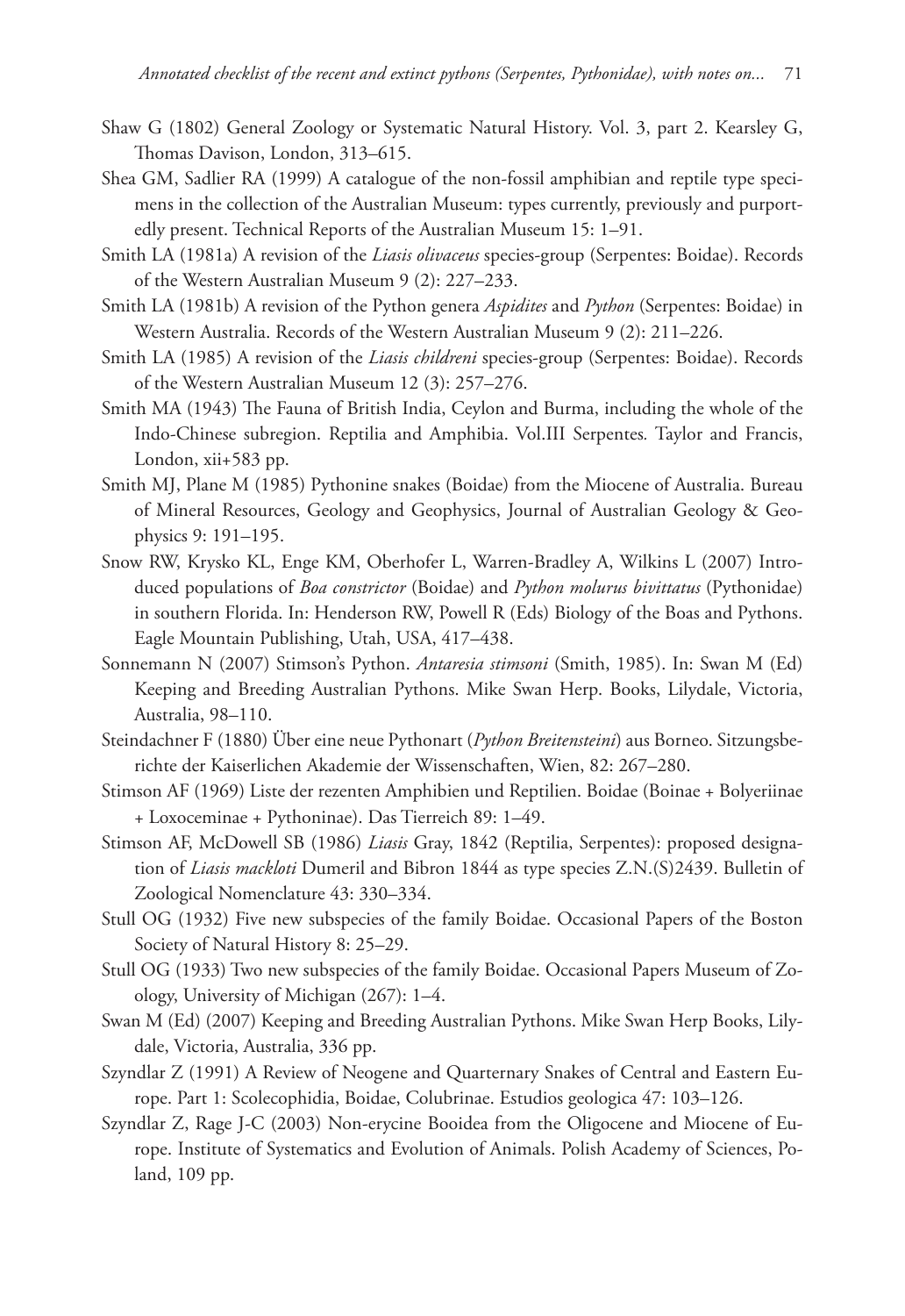- Tedford RH (1967) Fossil mammals from the Tertiary Carl Creek Limestone, northerwestern Queensland. Bureau of Mineral Resources, Australia Bulletin 92: 217–236.
- Torr G (2000) Pythons of Australia: A Natural History. University of New South Wales Press, Sydney, New South Wales, Australia, 103 pp.
- Underwood G, Stimson AF (1990) A classification of pythons (Serpentes, Pythoninae). Journal of Zoology, London 221: 565–603.
- Vidal N, Delmes A-S, Hedges SB (2007) The higher-level relationships of alethinophidian snakes inferred from seven nuclear and mitochondrial genes. In: Henderson RW, Powell R (Eds) Biology of the Boas and Pythons. Eagle Mountain Publishing, Utah, USA, 27–33.
- Vidal N, Hedges SB (2009) The molecular evolutionary tree of lizards, snakes, and amphisbaenians. Comptes Rendus Biologies 332: 129–139.
- Wagler JG (1830) Natürliches System der Amphibien, mit vorangehender Classification der Säugetiere und Vögel. Ein Beitrag zur vergleichenden Zoologie. 1.0. Cotta, München, Stuttgart, und Tübingen, 354 pp.
- Wall F (1921) Ophidia Taprobanica or the Snakes of Ceylon*.* HR Cottle, Colombo, xxiii+581 pp.
- Wallach V, Wüster W, Broadley DG (2009) In praise of subgenera: taxonomic status of cobras of the genus *Naja* Laurenti (Serpentes: Elapidae). Zootaxa 2236: 26–36.
- Walls JG (1998) The Living Pythons: A complete guide to the pythons of the world. T.F.H. Publications, Neptune City, New York, USA, 256 pp.
- Wells RW, Wellington CR (1984) A synopsis of the Class Reptilia in Australia. Australian Journal of Herpetology 1 (3*–*4): 73–129.
- Wells RW, Wellington CR (1985) A classification of the Amphibia and Reptilia of Australia. Australian Journal of Herpetology Supplement Series 1: 1–61.
- Wells RW (2009) some taxonomic and nomenclatural considerations on the Class Reptilia in Australia. A review of the genera *Eulamprus* and *Glaphyromorphus* (Scincidae), including the description of new genera and species. Australian Biodiversity Record 2009 (3): 1–96.
- Werner F (1899) Allerlei aus dem Kriechtierleben im Käfig. II. Zoologischer Garten, Frankfurt am Main, 40: 12–24.
- Werner F (1909) Neue oder seltnere Reptilien aus dem Musée Royal d'Histoire naturelle de Belgique in Brüssel. Zoologisches Jahrbuch, Abteilung Systematik, 28: 263–279.
- Werner F (1930) Boidenstudien im Wiener Naturhistorischen Museum. IV. *Python molurus*  Gray und *bivittatus* Schlegel. Zoologischer Anzeiger, Leipzig, 87: 205–206.
- Westhoff G, Collin SP (2008) A new type of infrared sensitive organ in the python *Aspidites* sp., Presentation at the 6<sup>th</sup> World Congress of Herpetology.
- Wilcox TP, Zwickl DJ, Heath TA, Hillis DM (2002) Phylogenetic relationships of the dwarf boas and a comparison of Bayesian and bootstrap measures of phylogenetic support. Molecular Phylogenetics and Evolution 25: 361–371.
- Williams D, Wüster W, Fry BG (2006) The good, the bad and the ugly: Australian snake taxonomists and a history of the taxonomy of Australia's venomous snakes. Toxicon 48: 919–930.
- Williams DJ, O'Shea M, Daguerre RL, Pook CE, Wüster W, Hayden CJ, McVay JD, Paiva O, Matainaho T-L, Winkel KD, Austin CC (2008) Origin of the eastern brownsnake, *Pseudonaja textilis* (Duméril, Bibron and Duméril ) (Serpentes: Elapidae: Hydrophiinae) in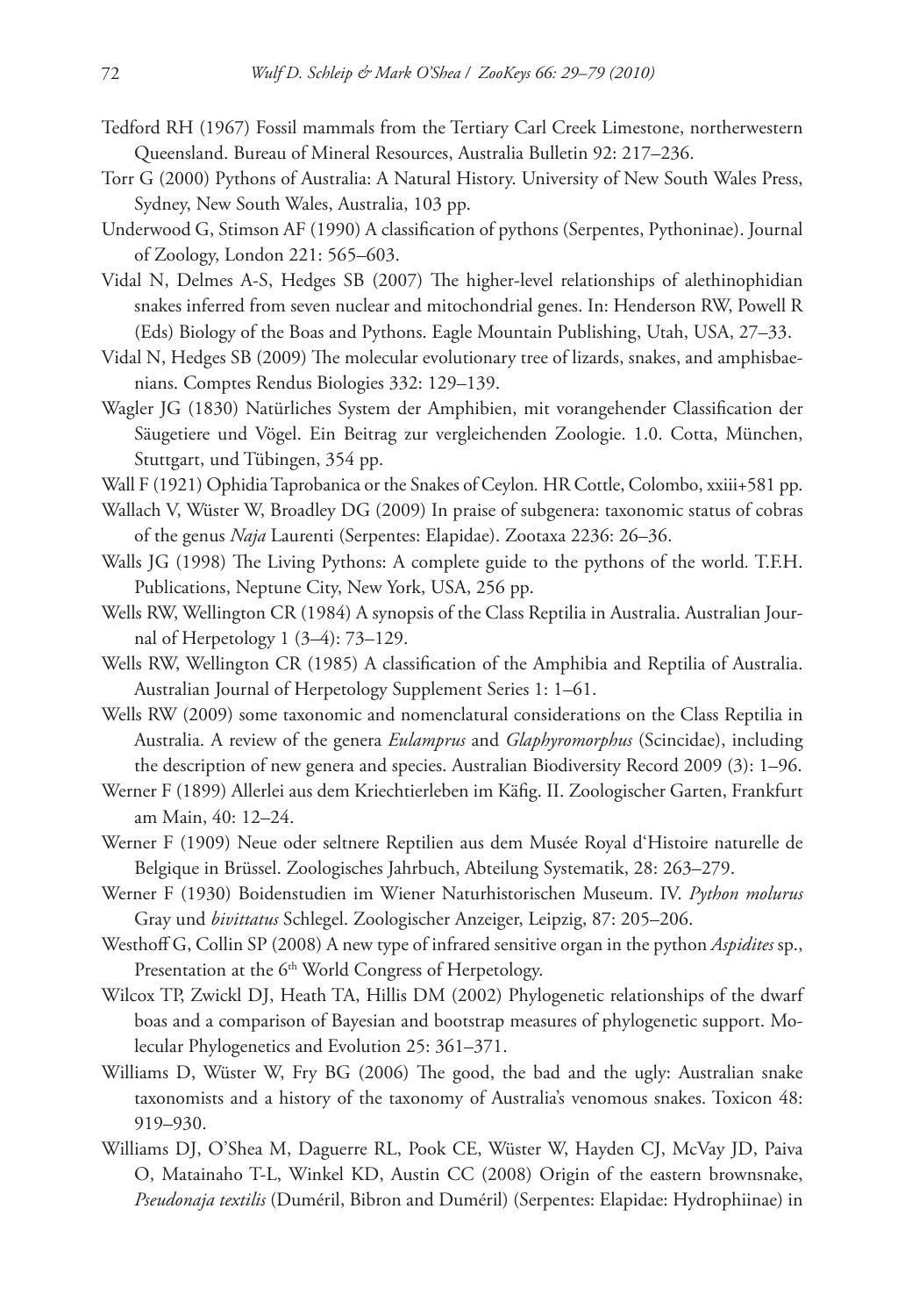New Guinea: evidence of multiple dispersals from Australia, and comments on the status of *Pseudonaja textilis pughi* Hoser 2003. Zootaxa 1703: 47–61.

- Wilson D, Heinsohn R (2007) Geographic range, population structure and conservation status of the green python (*Morelia viridis*), a popular snake in the captive pet trade. Australian Journal of Zoology 55: 147–154 .
- Wilson S, Swan G (2008) A Complete Guide to Reptiles of Australia. Second edition. New Holland, Sydney, 512 pp.
- Wüster W, Bush B, Keogh JS, O'Shea M, Shine R (2001) Taxonomic contributions in the "amateur" literature: Comments on recent descriptions of new genera and species by Raymond Hoser. Litteratura Serpentium 21: 67-79.
- Zaher H, Grazziotin FG, Cadle JE, Murphy RW, de Moura-Leiter JC, Bonatto SL (2009) Molecular phylogeny of advanced snakes (Serpentes, Caenophidia) with an emphasis on South American xenodontines: a revised classification and descriptions of new taxa. Papéis Avulsos de Zoologia 49 (11): 115–153.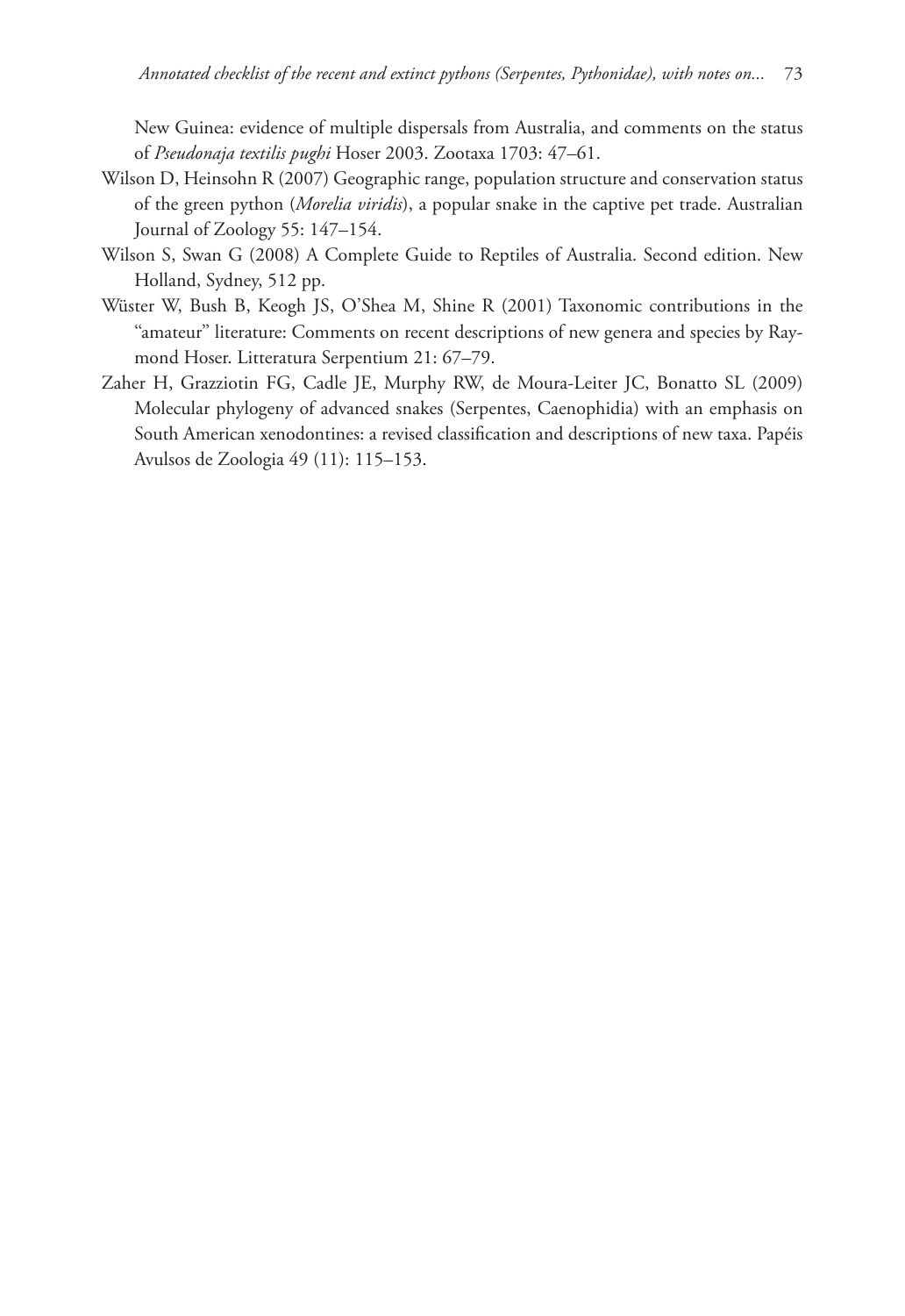# **Appendix 1**

 A list of valid taxa of pythons recognized in this study. Doubtful names (*nomina dubia*) are not included.

 *Antaresia* Wells & Wellington, 1984 *Antaresia childreni* (Gray, 1842) *Antaresia maculosa* (Peters, 1873) *Antaresia perthensis* (Stull, 1932) *Antaresia stimsoni* (LA Smith, 1985) *Antaresia stimsoni stimsoni* (LA Smith, 1985) *Antaresia stimsoni orientalis* (LA Smith, 1985) *Apodora* Kluge, 1993 *Apodora papuana* (Peters & Doria, 1878) *Aspidites* Peters, 1877 *Aspidites melanocephalus* (Krefft, 1864) *Aspidites ramsayi* (Macleay, 1882) *Bothrochilus* Fitzinger, 1843 *Bothrochilus boa* Fitzinger, 1843 *Broghammerus* Hoser, 2004 *fide* Rawlings et al., 2008 *Broghammerus reticulatus* (Schneider, 1801) *Broghammerus reticulatus reticulatus* (Schneider, 1801) *Broghammerus reticulatus jampeanus* (Auliya et al., 2002) *Broghammerus reticulatus saputrai* (Auliya et al., 2002) *Broghammerus timoriensis* (Peters, 1876) *Leiopython* Hubrecht, 1879 *Leiopython albertisii* (Peters & Doria, 1878) *Leiopython bennettorum* Hoser, 2000 *Leiopython biakensis* Schleip, 2008 *Leiopython fredparkeri* Schleip, 2008 *Leiopython hoserae* Hoser, 2000 *Leiopython huonensis* Schleip, 2008 *Liasis* Gray, 1842 *Liasis dubudingala* Scanlon & Mackness, 2002 [extinct species] *Liasis fuscus* Peters, 1873 *Liasis mackloti* (Duméril & Bibron, 1844) *Liasis mackloti mackloti* (Duméril & Bibron, 1844) *Liasis mackloti dunni* Stull, 1932 *Liasis mackloti savuensis* (Brongersma, 1956)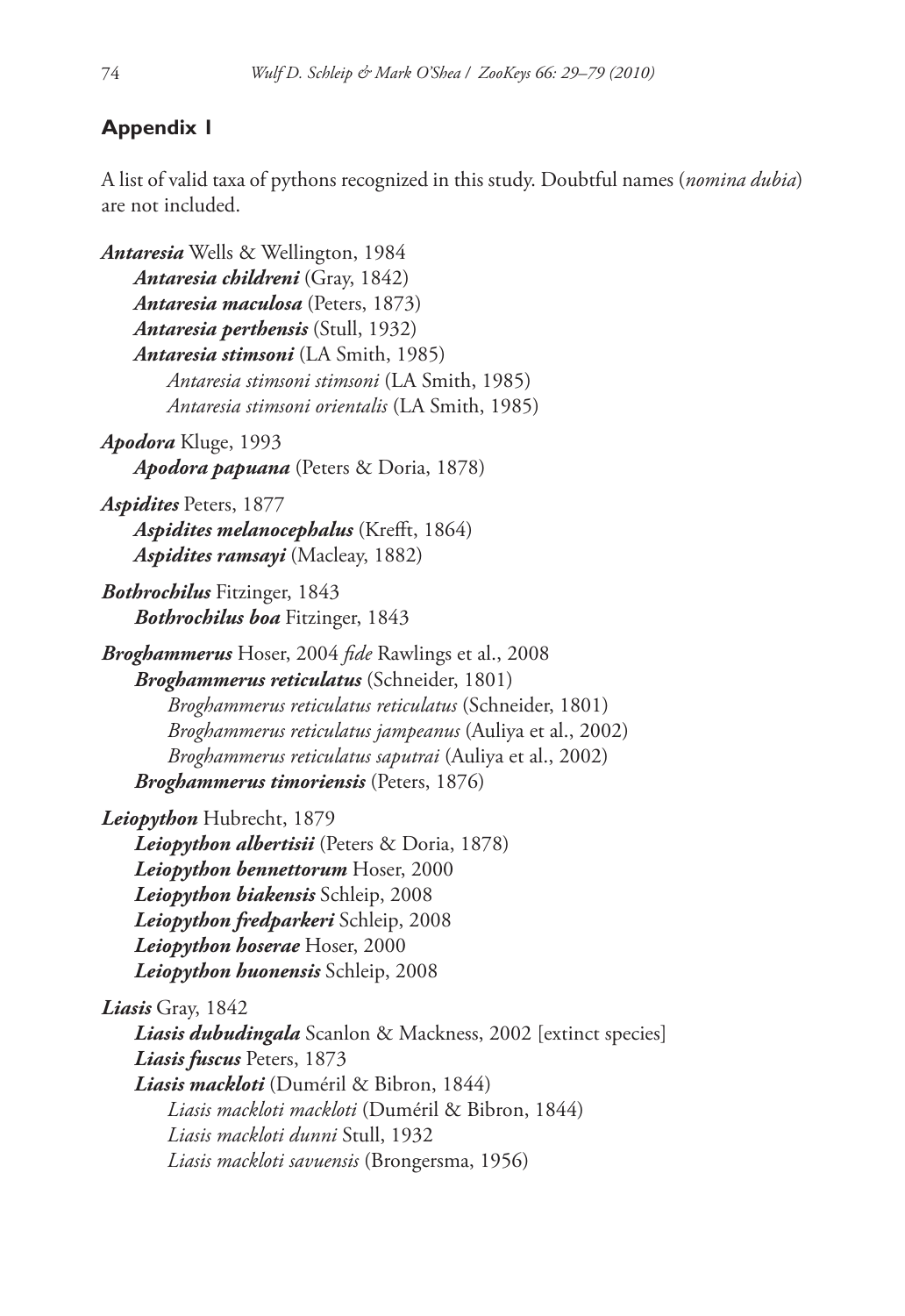*Liasis olivaceus* Gray, 1842 *Liasis olivaceus olivaceus* Gray, 1842 *Liasis olivaceus barroni* LA Smith, 1981 *Morelia* Gray, 1842 *Morelia azurea* (Meyer, 1874) *Morelia amethistina* (Schneider, 1801) *Morelia boeleni* (Brongersma, 1953) *Morelia bredli* (Gow, 1981) *Morelia carinata* (LA Smith, 1981) *Morelia clastolepis* Harvey et al., 2000 *Morelia kinghorni* Stull, 1933 *Morelia nauta* Harvey et al., 2000 *Morelia oenpelliensis* (Gow, 1977) *Morelia riversleighensis* (Smith & Plane, 1985) [extinct species] *Morelia spilota* (Lacépède, 1804) *Morelia spilota spilota* (Lacépède, 1804) *Morelia spilota cheynei* Wells & Wellington, 1984 *Morelia spilota harrisoni* Hoser, 2000 *Morelia spilota imbricata* LA Smith, 1981 *Morelia spilota mcdowelli* Wells & Wellington, 1984 *Morelia spilota metcalfei* Wells & Wellington, 1984 *Morelia spilota variegata* Gray, 1842 *Morelia tracyae* Harvey et al., 2000 *Morelia viridis* (Schlegel, 1872) *Python* Daudin, 1803 *Python anchietae* Bocage, 1887 *Python bivittatus* (Kuhl, 1820) *Python bivittatus bivittatus* (Kuhl, 1820) *Python bivittatus progschai* Jacobs et al., 2009 *Python breitensteini* Steindachner, 1880 *Python brongersmai* Stull, 1938 *Python curtus* Schlegel, 1872 *Python europaeus* Szyndlar & Rage, 2003 [extinct species] *Python molurus* (Linnaeus, 1758) *Python molurus molurus* (Linnaeus, 1758) *Python molurus pimbura* Deraniyagala, 1945 *Python natalensis* A Smith, 1840 *Python regius* (Shaw, 1802) *Python sebae* (Gmelin, 1788)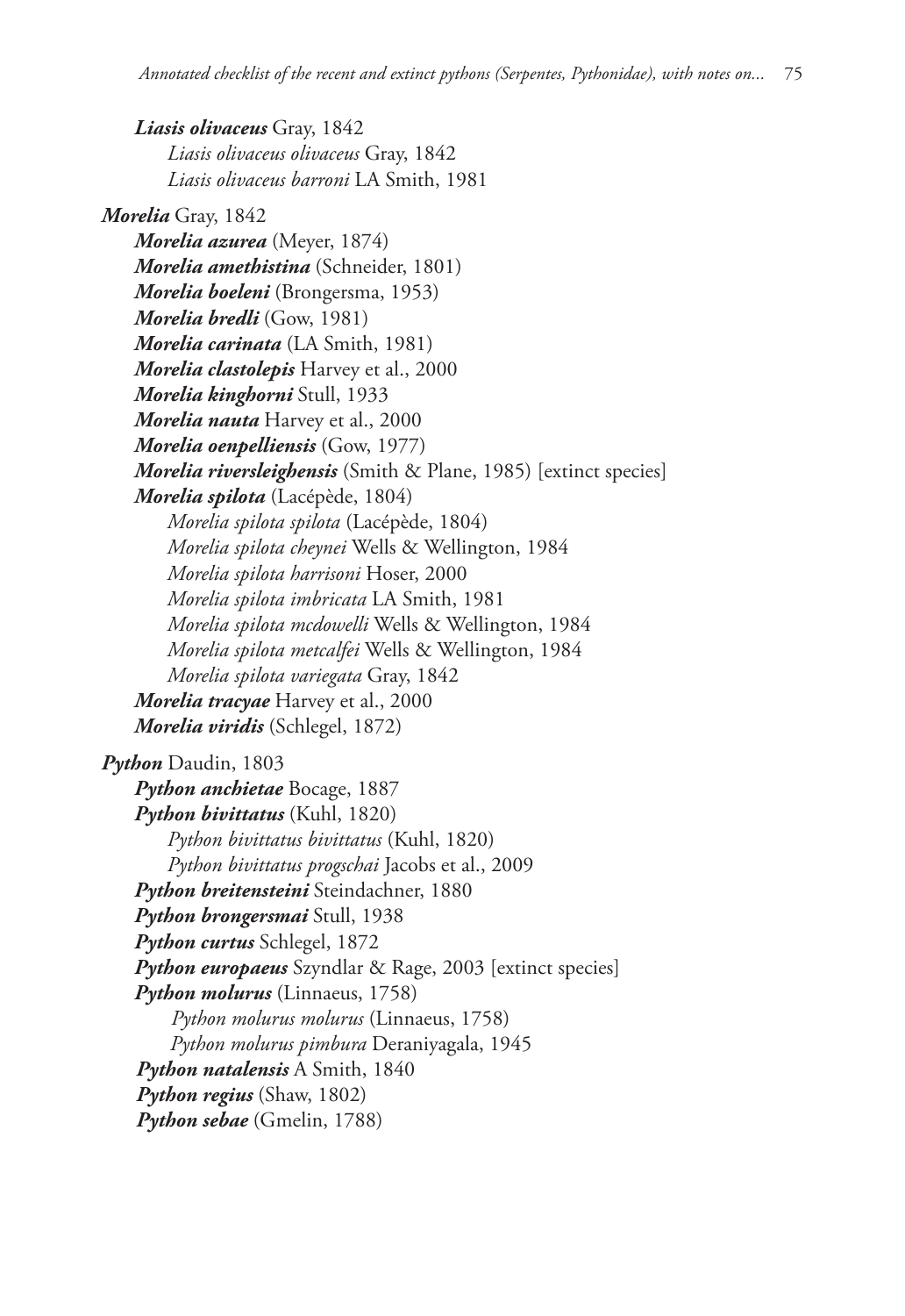# **Appendix 2**

# **A. Key to the genera of the Pythonidae**

| 1. |                                                                                   |
|----|-----------------------------------------------------------------------------------|
|    |                                                                                   |
| 2. |                                                                                   |
|    |                                                                                   |
| 3. |                                                                                   |
|    |                                                                                   |
| 4. |                                                                                   |
|    |                                                                                   |
| 5. | Head color not black, head distinct from neck, two pairs of prefrontals           |
|    |                                                                                   |
|    | Head color black, head bearly distinct from neck, one pair of prefrontals         |
|    |                                                                                   |
| 6. |                                                                                   |
|    |                                                                                   |
| 7. | Lateroposterior margin of nasal exposed, plane of ventral position of postor-     |
|    | bital is directed anterolaterally, neck is markedly narrower than the head in     |
|    |                                                                                   |
|    | Lateroposterior margin of nasal is covered by prefrontal, plane ventral posi-     |
|    | tion of postorbital is directed anteriorly, neck is slightly narrower than the    |
|    |                                                                                   |
| 8. | Well defined square or triangular supralabial pits, infralabials less well devel- |
|    |                                                                                   |
|    | Less well defined diagonal supralabial pits, infralabials placed in a longitudi-  |
|    |                                                                                   |
|    |                                                                                   |

# **B. Key to the species and subspecies of the genera of Pythonidae**

# *Antaresia*

| 1.                       |                                                                           |
|--------------------------|---------------------------------------------------------------------------|
| $\overline{\phantom{m}}$ |                                                                           |
| 2.                       | Midbody scale rows 35 or fewer, ventrals fewer than 250, 34-45 subcaudals |
|                          |                                                                           |
|                          | Midbody scale rows 35 or more, ventrals more than 250, 38-57 subcaudals   |
|                          |                                                                           |
| 3.                       |                                                                           |
| $\frac{1}{2}$            |                                                                           |
| 4.                       |                                                                           |
| $\equiv$                 |                                                                           |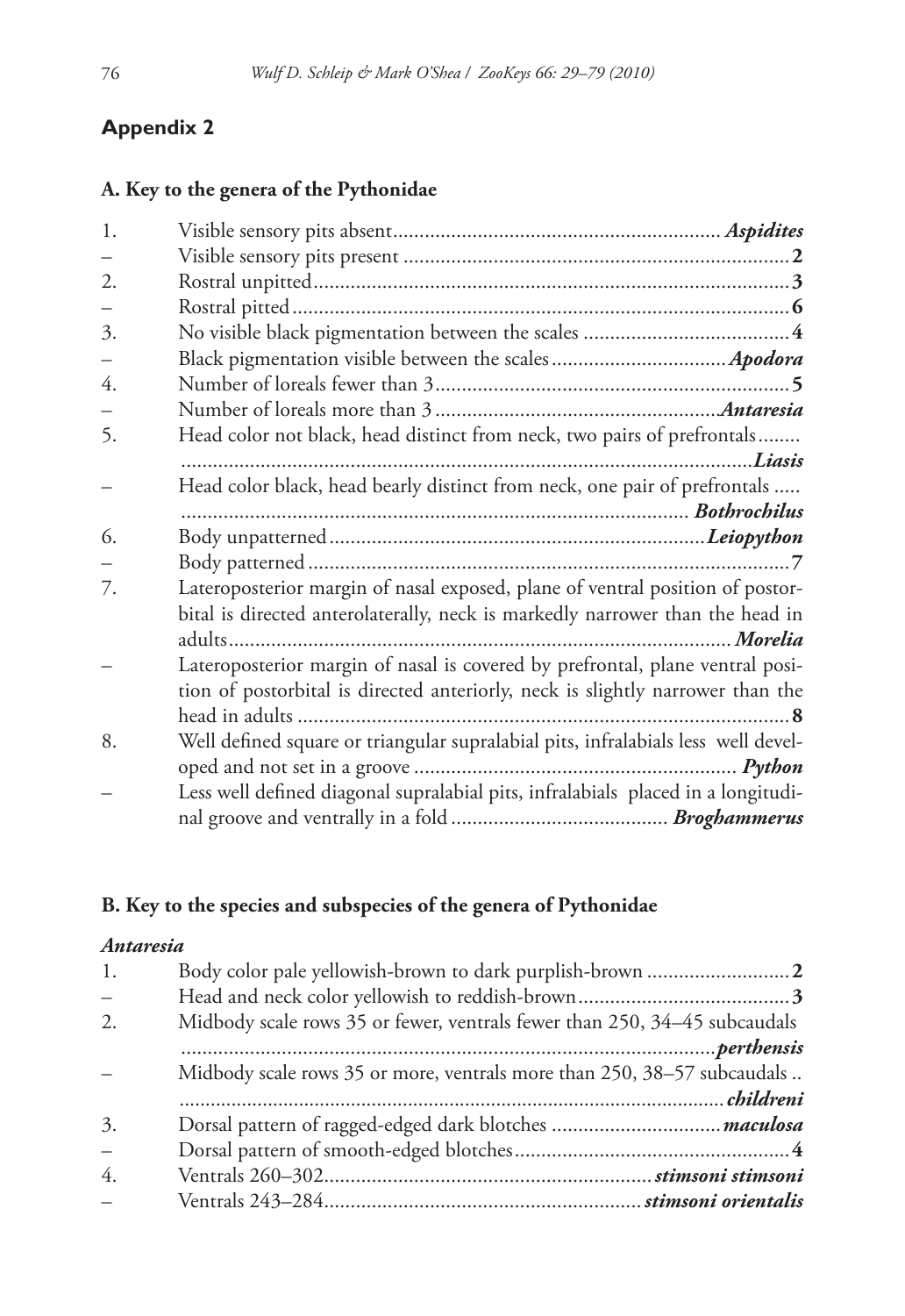# *Aspidites*

| 1.       | Head and neck color glossy black, numerous dark brown crossbands, ventrals |  |
|----------|----------------------------------------------------------------------------|--|
|          |                                                                            |  |
| $\equiv$ | Head and neck color yellowish to reddish-brown, black markings above the   |  |
|          |                                                                            |  |

# *Apodora*

 Black skin pigmentation visible between head scales, rostral and (at least) second supralabial with shallow pits, prefrontals small or absent, ventrals 358– 374, 83–88 subdaudals, low number of teeth on the maxilla ..........*papuanus*

# *Bothrochilus*

 Uniform brownish-black head barely distinct from the head, orange color body ring pattern that fades with age, lack of rostral and supralabial pits, low number of dentary teeth .........................................................................*boa*

# *Broghammerus*

| 1.       | Iris color olive-golden, midbody scale rows fewer than 64, ventrals fewer than |  |
|----------|--------------------------------------------------------------------------------|--|
|          |                                                                                |  |
| $\equiv$ | Iris color bright yellow to golden-orange, midbody scale rows 64 or more,      |  |
|          |                                                                                |  |
| 2.       |                                                                                |  |
| $\equiv$ |                                                                                |  |
| 3.       |                                                                                |  |
| $\equiv$ |                                                                                |  |

# *Leiopython*

| 1.                       | Dorsal color dark gray or blackish-blue fading to white on the flanks <b>hoserae</b> |  |
|--------------------------|--------------------------------------------------------------------------------------|--|
| $\overline{\phantom{m}}$ | Dorsal color yellow to brownish-violet fading to yellowish on the flanks 2           |  |
| 2.                       |                                                                                      |  |
| $\equiv$                 |                                                                                      |  |
| 3.                       |                                                                                      |  |
| $\equiv$                 |                                                                                      |  |
| 4.                       |                                                                                      |  |
| $\equiv$                 |                                                                                      |  |
| 5.                       |                                                                                      |  |
| $\equiv$                 |                                                                                      |  |

# *Liasis*

| 1.  |                                                                  |  |
|-----|------------------------------------------------------------------|--|
| $-$ |                                                                  |  |
| 2.  | Midbody scale rows fewer than 50, ventrals fewer than 300 fuscus |  |
| $-$ |                                                                  |  |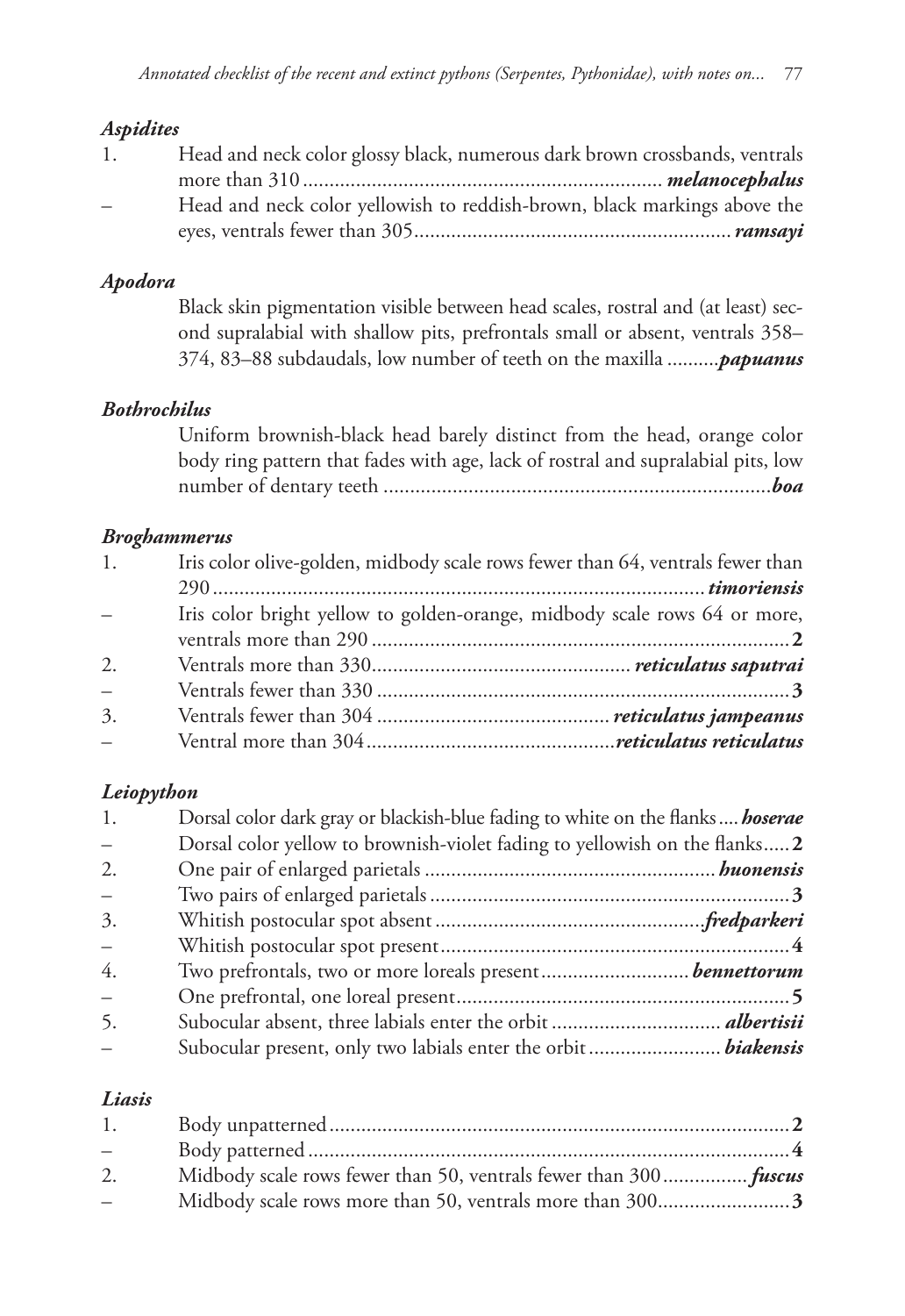| 3.                       | Midbody scale rows 61-72, 355-377 ventrals olivaceus olivaceus                 |  |
|--------------------------|--------------------------------------------------------------------------------|--|
| $\overline{\phantom{0}}$ |                                                                                |  |
| $\overline{4}$ .         |                                                                                |  |
| $\overline{\phantom{0}}$ |                                                                                |  |
| 5.                       | Chin and infralabials yellowish of color, brownish ground color, females larg- |  |
|                          |                                                                                |  |
|                          | Chin and infralabials of white color, grayish to reddish-brown ground color,   |  |
|                          |                                                                                |  |

# *Morelia*

| 1.  | Dorsal scales rough or keeled, large round frontal scale  carinata                     |
|-----|----------------------------------------------------------------------------------------|
|     | Dorsal scales smooth, frontal of different shape partly fragmented2                    |
| 2.  | Two or more enlarged well-defined pairs of parietals11                                 |
|     |                                                                                        |
| 3.  | Body ground color shiny green with unpatternd head azurea, viridis                     |
|     | (Note: <i>M. azurea</i> is a cryptic species, only distinguishable by genetic markers) |
|     | Body ground color pale cream; red or brown with head pattern 4                         |
| 4.  |                                                                                        |
|     |                                                                                        |
| 5.  |                                                                                        |
|     |                                                                                        |
| 6.  | Lack of partial structure in the posterior margin of the nasal scale7                  |
|     | Presence of partial structure in the posterior margin of the nasal scale 8             |
| 7.  |                                                                                        |
|     |                                                                                        |
| 8.  |                                                                                        |
|     | Dorsal color pale cream with diagonal pale bars and lighter pattern, head pat-         |
|     |                                                                                        |
| 9.  |                                                                                        |
|     | Body ground color shade of brown or reddish-brown  10                                  |
| 10. |                                                                                        |
|     | Body pattern with pale rings but connected by two lateral pale lines                   |
|     |                                                                                        |
| 11. | Ventrals fewer than 400, subcaudals fewer than 125, infralabials fewer than            |
|     |                                                                                        |
|     | Ventrals more than 400, subcaudals more than 155, infralabials more than               |
|     |                                                                                        |
| 12. | Overall glossy blackish head and body color with white or yellowish bars in            |
|     |                                                                                        |
|     |                                                                                        |
| 13. |                                                                                        |
|     |                                                                                        |
| 14. |                                                                                        |